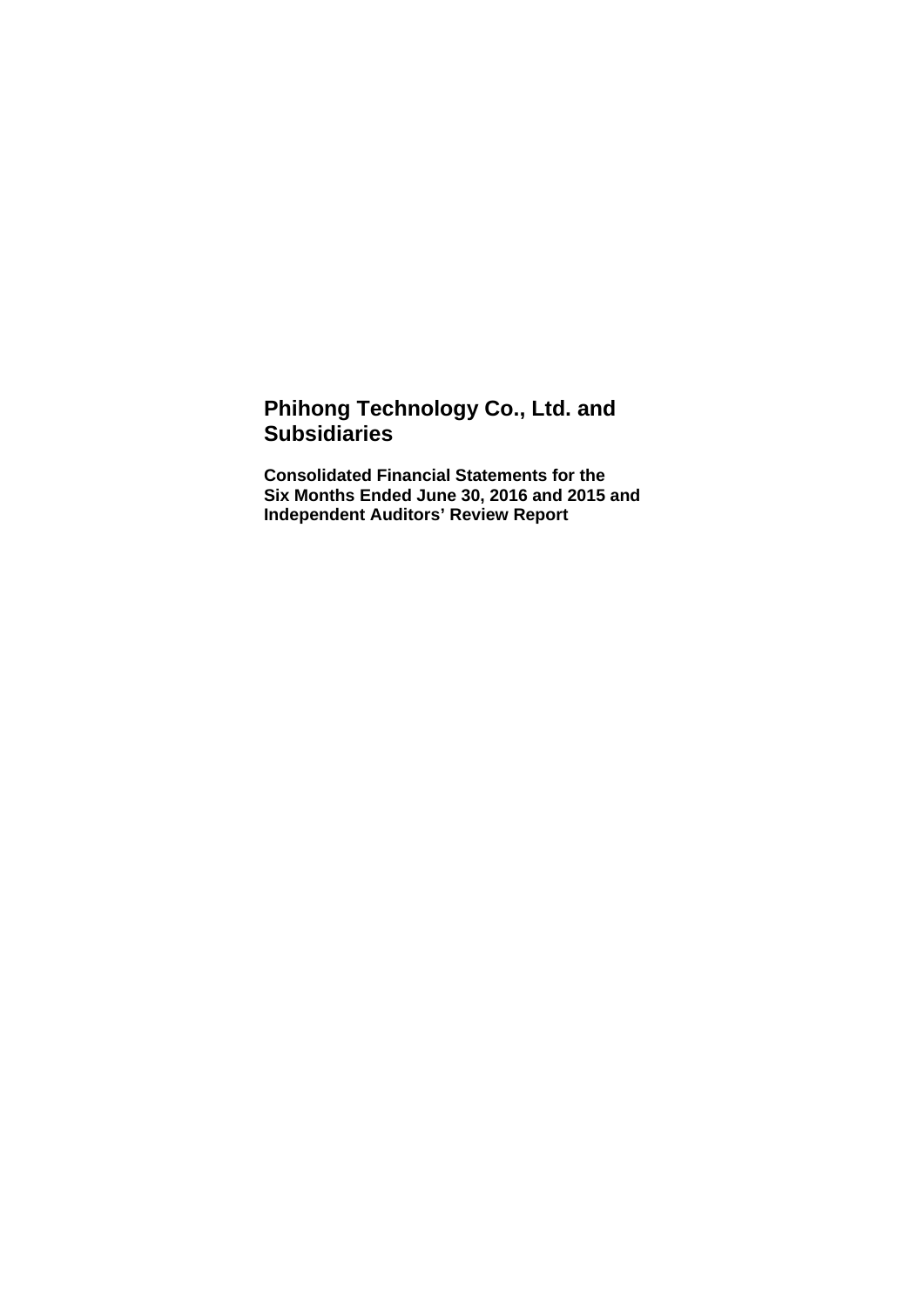#### **INDEPENDENT AUDITORS' REVIEW REPORT**

The Board of Directors and Stockholders Phihong Technology Co., Ltd.

We have reviewed the accompanying consolidated balance sheets of Phihong Technology Co., Ltd. (the "Company") and its subsidiaries (collectively referred to as the "Group") as of June 30, 2016 and 2015, and the related consolidated statements of comprehensive income, changes in equity and cash flows for the six months ended June 30, 2016 and 2015. These consolidated financial statements are the responsibility of the Company's management. Our responsibility is to issue a report based on our reviews.

Except as explained in the following paragraph, we conducted our reviews in accordance with Statement of Auditing Standards No. 36 "Engagements to Review Financial Statements" issued by the Auditing Standards Committee of the Accounting Research and Development Foundation of the Republic of China. A review consists principally of applying analytical procedures to financial data and of making inquiries of persons responsible for financial and accounting matters. It is substantially less in scope than an audit conducted in accordance with auditing standards generally accepted in the Republic of China, the objective of which is the expression of an opinion regarding the consolidated financial statements taken as a whole. Accordingly, we do not express such an opinion.

As disclosed in Note 12 to the consolidated financial statements, long-term equity investments accounted for under the equity method for the six months ended June 30, 2016 and 2015 were based on unreviewed financial statements. As of June 30, 2016 and 2015, the aggregate balances of the Company's investments in its investees whose financial statements have not been reviewed by independent accountants amounted to \$265,930 thousand and \$316,603 thousand, respectively. For the three months and the six months ended June 30, 2016 and 2015, the Company's investment comprehensive income (loss) from such investments amounted to \$15,512 thousand and \$21,369 thousand, \$(8,016) thousand and \$22,992 thousand, respectively.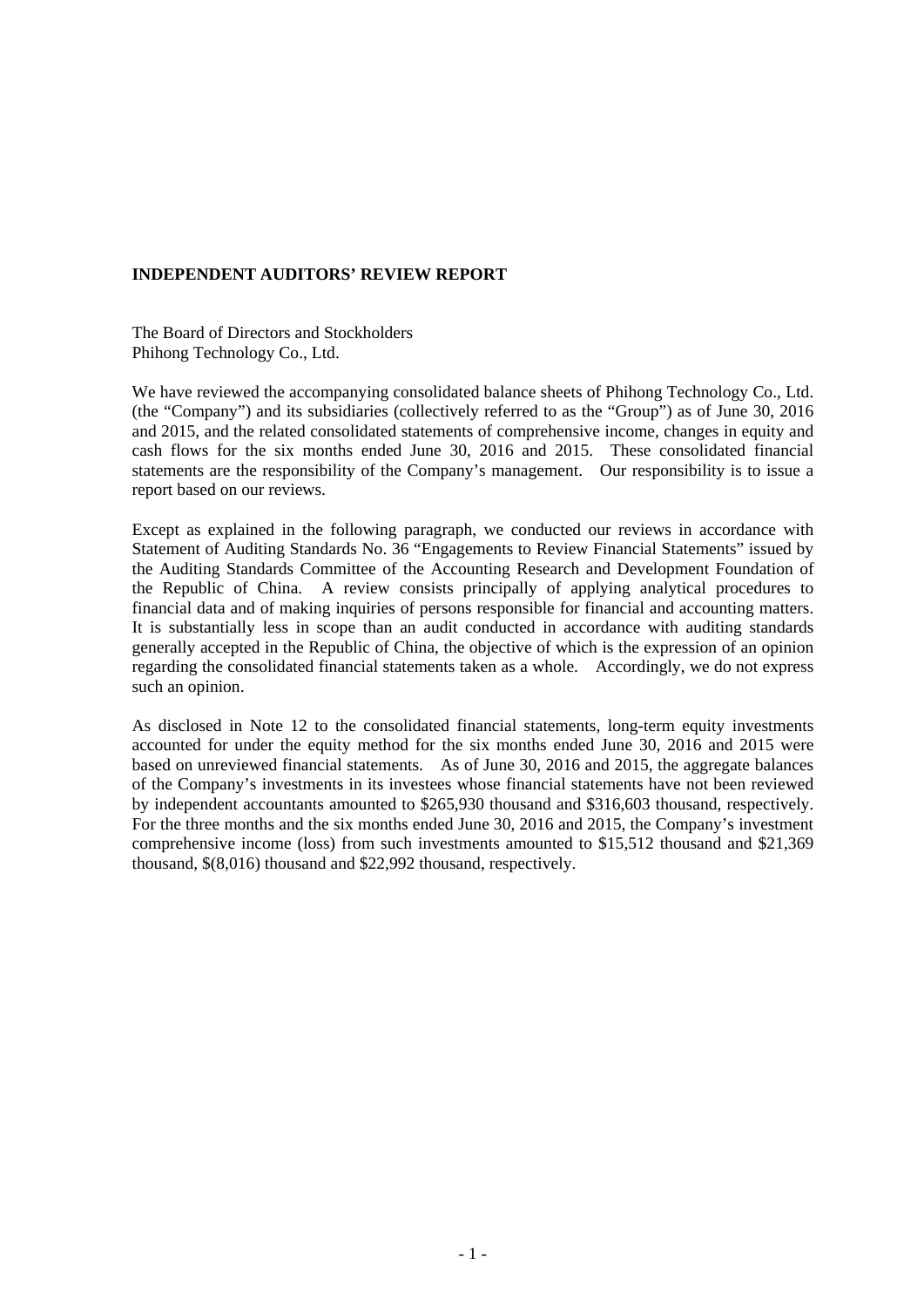Based on our reviews, except for the effects of such adjustments, if any, as might have been determined to be necessary had the long-term equity investments and investment comprehensive income of investees mentioned above been recognized based on reviewed financial statements, we are not aware of any material modifications that should be made to the consolidated financial statements referred to above for them to be in conformity with the Regulations Governing the Preparation of Financial Reports by Securities Issuers and International Accounting Standard 34 "Interim Financial Reporting" endorsed by the Financial Supervisory Commission of the Republic of China.

August 11, 2016

#### *Notice to Readers*

*The accompanying consolidated financial statements are intended only to present the consolidated financial position, financial performance and cash flows in accordance with accounting principles and practices generally accepted in the Republic of China and not those of any other jurisdictions. The standards, procedures and practices to review such consolidated financial statements are those generally applied in the Republic of China.* 

*For the convenience of readers, the independent auditors' review report and the accompanying consolidated financial statements have been translated into English from the original Chinese version prepared and used in the Republic of China. If there is any conflict between the English version and the original Chinese version or any difference in the interpretation of the two versions, the Chinese-language independent auditors' review report and consolidated financial statements shall prevail.*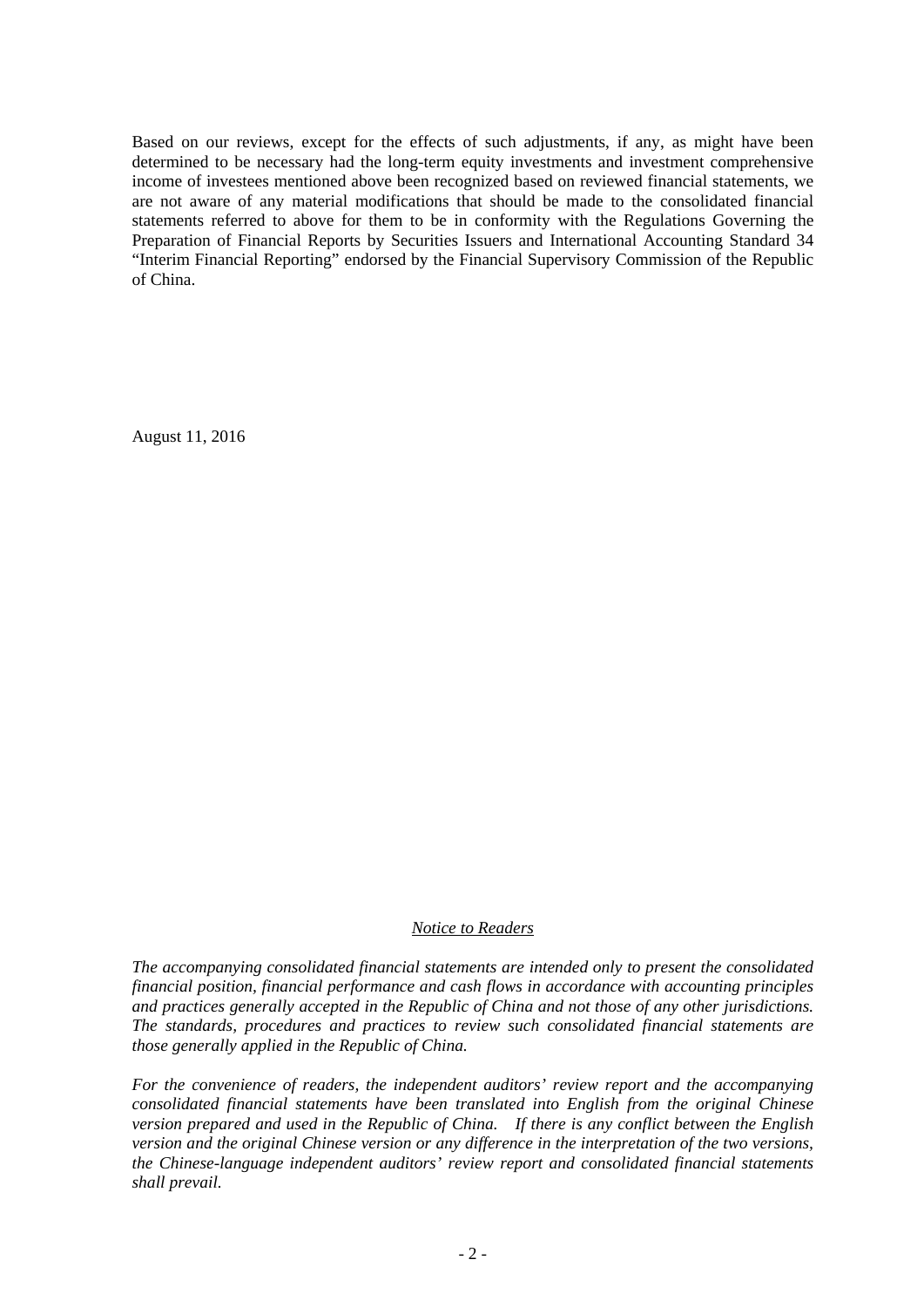#### **CONSOLIDATED BALANCE SHEETS (In Thousands of New Taiwan Dollars)**

**June 30, 2016 (Reviewed) December 31, 2015 (Audited) June 30, 2015 (Reviewed) ASSETS Amount % Amount % Amount %**  CURRENT ASSETS Cash and cash equivalents (Note 6)  $$ 1,046,013$   $10$   $$ 1,489,934$   $13$   $$ 921,656$  9 Financial assets at fair value through profit or loss - current (Note 7) 278,532 3 147,522 1 145,105 1 Financial assets measured at cost - current (Note 8)<br>
Trade receivables (Note 9)<br>  $1,896,841$   $18$   $2,262,853$   $20$   $2,114,419$   $20$ Trade receivables (Note 9) 1,896,841 18 Other receivables 15,593 - 46,094 - 57,530 1 45,593 -Inventories (Note 10) 1,360,358 13 1,555,586 14 1,711,210 16 Prepayment for lease (Note 16)<br>
Other financial assets - current (Note 6)<br>  $612,239$   $6$   $375,723$   $3$   $215,490$ Other financial assets - current (Note 6) 612,239 6 375,723 3 215,490 2 Other current assets **152,663** 1 130,636 1 152,700 2 Total current assets 5,444,974 51 6,023,771 53 5,310,159 50 NON-CURRENT ASSETS Financial assets measured at cost - non-current (Note 8)  $46,219$  1 69,615 1 74,383 1 Investments accounted for using equity method (Note 12) <br>
Property, plant and equipment (Note 13) <br>
265,930 3 278,503 3 316,603 3<br>
3,985,153 37 4,121,639 36 4,363,151 41 Property, plant and equipment (Note 13) 3,985,153 37 4,121,639 36 4,363,151 Investment properties (Note 14) 626,746 6 668,178 6 232,856 2 Intangible assets (Note 15) 33,369 - 40,538 - 41,695 -Deferred tax assets (Note 4) 62,626 1 45,976 - 44,680 - 45,976 44,680 - 45,976 44,680 - 45,976 44,680 - 45,976 44,680 - 45,976 44,680 - 45,976 44,680 - 45,976 44,680 - 45,976 44,680 - 45,976 44,680 - 45,976 44,680 - 45,976 Long-term prepayments for lease (Note 16) 146,142 1 153,778 1 155,757 2 Other non-current assets 45,209 - 45,591 - 58,994 1 Total non-current assets 5,201,394 49 5,201,394 5,202,818 47 5,288,119 50 TOTAL 6 10,598,278 100 \$ 10,646,368 100 \$ 11,447,589 100 \$ 10,598,278 100 **LIABILITIES AND EQUITY** 

| <b>CURRENT LIABILITIES</b>                                |              |                          |                        |                  |              |                 |
|-----------------------------------------------------------|--------------|--------------------------|------------------------|------------------|--------------|-----------------|
| Short-term debt (Note 17)                                 | \$<br>97,005 | 1                        | $\mathbb{S}$<br>98,580 | -1               | $\mathbb{S}$ |                 |
| Trade payable                                             | 2,056,824    | 19                       | 2,405,829              | 21               | 2,106,747    | 20              |
| Trade payables to related parties (Note 26)               | 57,560       | 1                        | 61,232                 |                  | 70,961       |                 |
| Other payables (Note 19)                                  | 708,294      | $\overline{7}$           | 852,660                | 7                | 985,668      | 9               |
| Current tax liabilities (Note 4)                          | 57,394       | $\blacksquare$           | 72,036                 | 1                | 66,623       | $\mathbf{1}$    |
| Current portion of long-term borrowings (Notes 17 and 18) | 1,216,640    | 11                       | 76,288                 |                  |              |                 |
| Other current liabilities (Note 19)                       | 174,633      | $\overline{2}$           | 88,534                 |                  | 99,819       |                 |
|                                                           |              |                          |                        |                  |              |                 |
| Total current liabilities                                 | 4,368,350    | $-41$                    | 3,655,159              | $-32$            | 3,329,818    | $-32$           |
| NON-CURRENT LIABILITIES                                   |              |                          |                        |                  |              |                 |
| Bonds payable (Note 18)                                   | 997,620      | 9                        | 1,266,468              | 11               | 1,441,282    | 13              |
| Long-term borrowings (Note 17)                            | 21,163       | $\bar{a}$                | 702,576                | 6                |              |                 |
| Deferred tax liabilities (Note 4)                         | 79,832       | 1                        | 79,832                 |                  | 79,832       | 1               |
| Accrued pension liabilities (Notes 4 and 20)              | 82,637       | 1                        | 83,016                 |                  | 75,970       | 1               |
| Other non-current liabilities                             | 6,554        | $\overline{\phantom{a}}$ | 4,048                  | $\blacksquare$   | 4,466        | $\overline{a}$  |
|                                                           |              |                          |                        |                  |              |                 |
| Total non-current liabilities                             | 1,187,806    | $\frac{-11}{2}$          | 2,135,940              | $-19$            | 1,601,550    | $-15$           |
| <b>Total liabilities</b>                                  | 5,556,156    | $-52$                    | 5,791,099              | $-51$            | 4,931,368    | $-47$           |
|                                                           |              |                          |                        |                  |              |                 |
| EQUITY ATTRIBUTABLE TO OWNERS OF THE COMPANY (Note 21)    |              |                          |                        |                  |              |                 |
| Common stock                                              | 2,776,884    | $-26$                    | 2,776,884              | $-24$            | 2,776,884    | $\frac{-26}{2}$ |
| Capital surplus                                           | 1,026,456    | $-10$                    | 1,026,456              | 9                | 1,026,456    | $\frac{10}{2}$  |
| Retained earnings                                         |              |                          |                        |                  |              |                 |
| Legal reserve                                             | 1,113,185    | 11                       | 1,113,185              | 10               | 1,113,185    | 10              |
|                                                           |              |                          |                        |                  |              |                 |
| Special reserve                                           | 230,859      | $\overline{2}$           | 230,859                | $\boldsymbol{2}$ | 230,859      | $\overline{2}$  |
| Unappropriated earnings (losses)                          | (207,911)    | (2)                      | 177,165                |                  | 309,225      | $\frac{3}{15}$  |
| Total retained earnings                                   | 1,136,133    | 11                       | 1,521,209              | 13               | 1,653,269    |                 |
| Other equity                                              |              |                          |                        |                  |              |                 |
| Exchange differences on translating foreign operations    | 125,807      | 1                        | 294,758                | $\mathfrak{Z}$   | 234,518      | $\overline{2}$  |
| Unrealized loss on available-for-sale financial assets    | 34,954       |                          | 47,351                 |                  | (14, 495)    |                 |
| Total other equity                                        | 160,761      | $\overline{1}$           | 342,109                | $\frac{1}{3}$    | 220,023      | $\overline{2}$  |
| Total equity attributable to owners of the Company        | 5,100,234    | 48                       | 5,666,658              | 49               | 5,676,632    | 53              |
| NON-CONTROLLING INTEREST                                  | (10,022)     | $\sim$ $-$               | (10, 168)              | $\equiv$         | (9, 722)     |                 |
| Total equity                                              | 5,090,212    | $-48$                    | 5,656,490              | 49               | 5,666,910    | $-53$           |
| <b>TOTAL</b>                                              | \$10,646,368 | 100                      | \$11,447,589           | $-100$           | \$10,598,278 |                 |

The accompanying notes are an integral part of the consolidated financial statements.

(With Deloitte & Touche review report dated August 11, 2016)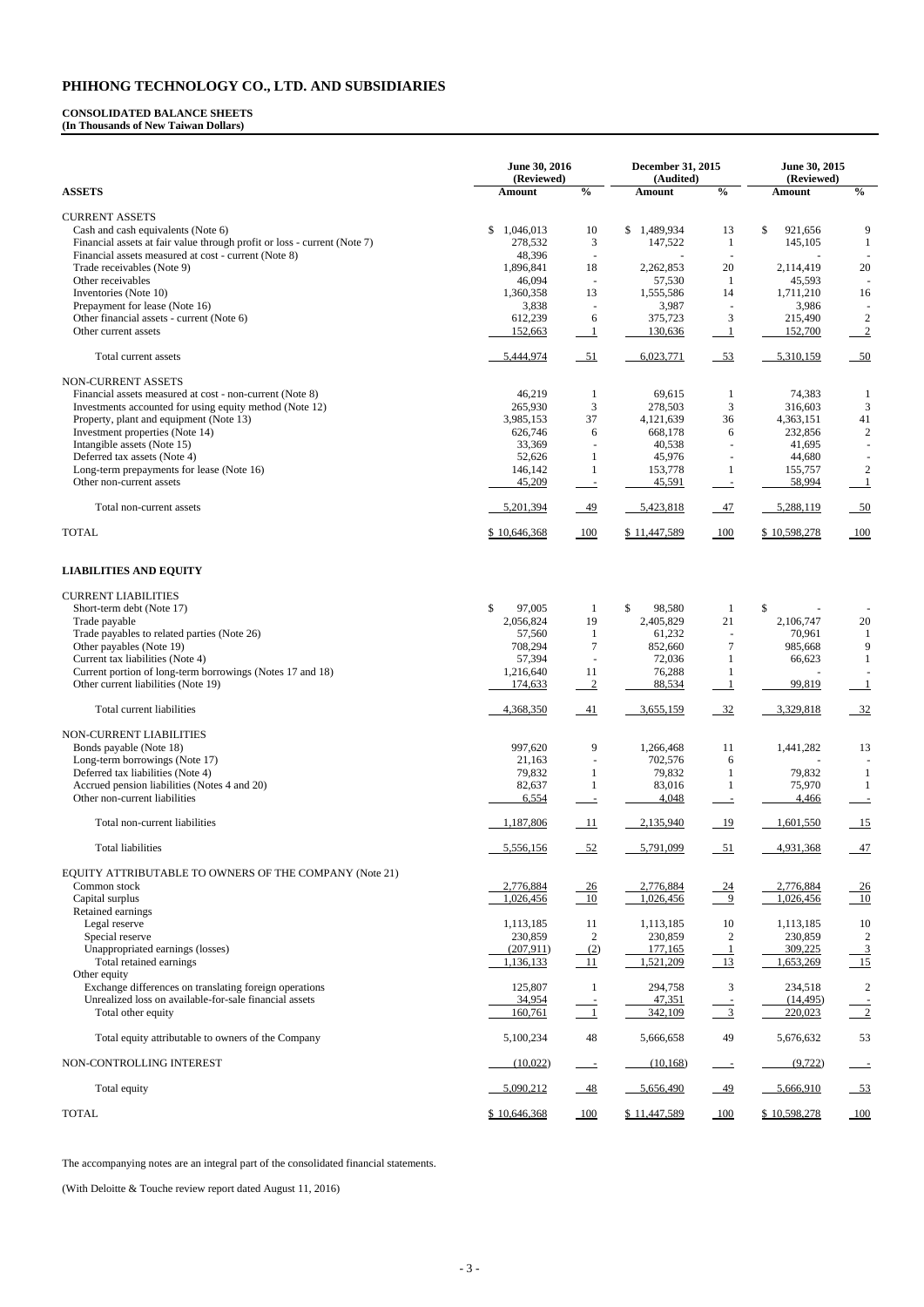**CONSOLIDATED STATEMENTS OF COMPREHENSIVE INCOME (In Thousands of New Taiwan Dollars, Except Losses Per Share) (Reviewed, Not Audited)** 

|                                                   | For the Three Months Ended June 30 |                          |                  |                          | For the Six Months Ended June 30 |                          |                  |                          |  |  |
|---------------------------------------------------|------------------------------------|--------------------------|------------------|--------------------------|----------------------------------|--------------------------|------------------|--------------------------|--|--|
|                                                   | 2016                               |                          | 2015             |                          | 2016                             |                          | 2015             |                          |  |  |
|                                                   | Amount                             | $\frac{0}{0}$            | Amount           | $\frac{0}{0}$            | <b>Amount</b>                    | $\frac{0}{0}$            | Amount           | $\frac{0}{0}$            |  |  |
| <b>NET SALES AND REVENUES</b>                     |                                    |                          |                  |                          |                                  |                          |                  |                          |  |  |
| (Notes 26 and 31)                                 | \$2,479,890                        | 100                      | \$2,674,971      | 100                      | \$ 5,060,019                     | 100                      | \$5,140,738      | 100                      |  |  |
| COST OF GOODS SOLD                                |                                    |                          |                  |                          |                                  |                          |                  |                          |  |  |
| (Notes $10$ and $26$ )                            | 2,227,374                          | 90                       | 2,511,664        | 94                       | 4,584,758                        | 91                       | 4,737,987        | 92                       |  |  |
| <b>GROSS PROFIT</b>                               | 252,516                            | 10                       | 163,307          | 6                        | 475,261                          | 9                        | 402,751          | 8                        |  |  |
| <b>OPERATING EXPENSES</b>                         |                                    |                          |                  |                          |                                  |                          |                  |                          |  |  |
| Sales and marketing                               | 185,193                            | 7                        | 173,693          | 6                        | 380,181                          | 7                        | 322,249          | 6                        |  |  |
| General and administration                        | 125,014                            | 5                        | 126,707          | 5                        | 229,336                          | 5                        | 257,679          | 5                        |  |  |
| Research and development                          | 127,260                            | 5                        | 129,065          | $\overline{5}$           | 256,185                          | $\overline{5}$           | 231,828          | $\overline{5}$           |  |  |
| Total operating expenses                          | 437,467                            | 17                       | 429,465          | - 16                     | 865,702                          | 17                       | 811,756          | -16                      |  |  |
|                                                   |                                    |                          |                  |                          |                                  |                          |                  |                          |  |  |
| <b>LOSS FROM OPERATIONS</b>                       | (184, 951)                         | (7)                      | (266, 158)       | (10)                     | (390, 441)                       | (8)                      | (409,005)        | (8)                      |  |  |
| NONOPERATING INCOME<br>(EXPENSES)                 |                                    |                          |                  |                          |                                  |                          |                  |                          |  |  |
| Other income (Note 22)                            | 37,480                             | 1                        | 36,363           | 1                        | 68,052                           | 1                        | 64,610           | $\mathbf{1}$             |  |  |
| Other losses (Note 22)                            | (28, 109)                          | (1)                      | (14, 169)        | (1)                      | (45,914)                         | (1)                      | (12, 404)        |                          |  |  |
| Finance costs                                     | (8, 289)                           | $\overline{\phantom{a}}$ | (7,075)          | $\overline{\phantom{a}}$ | (18,241)                         | $\overline{\phantom{a}}$ | (13,907)         |                          |  |  |
| Share of the profit of associates                 | 2,725                              | $\overline{\phantom{a}}$ | 266              | $\overline{\phantom{a}}$ | 4,381                            | $\overline{\phantom{a}}$ | 288              | $\overline{\phantom{a}}$ |  |  |
|                                                   |                                    |                          |                  |                          |                                  |                          |                  |                          |  |  |
| Total nonoperating                                |                                    |                          |                  |                          |                                  |                          |                  |                          |  |  |
| income                                            | 3,807                              | $\overline{\phantom{a}}$ | 15,385           |                          | 8,278                            |                          | 38,587           | $\mathbf{1}$             |  |  |
| <b>LOSS BEFORE INCOME TAX</b>                     | (181, 144)                         | (7)                      | (250, 773)       | (10)                     | (382, 163)                       | (8)                      | (370, 418)       | (7)                      |  |  |
| <b>INCOME TAX EXPENSE</b>                         |                                    |                          |                  |                          |                                  |                          |                  |                          |  |  |
| (Notes $4$ and $23$ )                             | (5,303)                            |                          | (6,156)          |                          | (2,929)                          |                          | (15,360)         |                          |  |  |
|                                                   |                                    |                          |                  |                          |                                  |                          |                  |                          |  |  |
| NET LOSS FOR THE PERIOD                           | (186, 447)                         | (7)                      | (256, 929)       | (10)                     | (385,092)                        | (8)                      | (385,778)        | (7)                      |  |  |
| OTHER COMPREHENSIVE                               |                                    |                          |                  |                          |                                  |                          |                  |                          |  |  |
| (LOSS) INCOME                                     |                                    |                          |                  |                          |                                  |                          |                  |                          |  |  |
| Exchange differences on                           |                                    |                          |                  |                          |                                  |                          |                  |                          |  |  |
| translating foreign operations                    |                                    |                          |                  |                          |                                  |                          |                  |                          |  |  |
| (Note 21)                                         | (77, 457)                          | (3)                      | (27, 688)        | (1)                      | (168, 789)                       | (3)                      | (108, 126)       | (2)                      |  |  |
| Share of the other                                |                                    |                          |                  |                          |                                  |                          |                  |                          |  |  |
| comprehensive income of                           |                                    |                          |                  |                          |                                  |                          |                  |                          |  |  |
| associates (Note 21)                              | 12,787                             |                          | 21,103           | -1                       | (12, 397)                        |                          | 22,704           |                          |  |  |
|                                                   |                                    |                          |                  |                          |                                  |                          |                  |                          |  |  |
| Total other comprehensive<br>loss                 | (64, 670)                          | (3)                      | (6,585)          |                          | (181, 186)                       | (3)                      | (85, 422)        | (2)                      |  |  |
|                                                   |                                    |                          |                  |                          |                                  |                          |                  |                          |  |  |
| TOTAL COMPREHENSIVE                               |                                    |                          |                  |                          |                                  |                          |                  |                          |  |  |
| <b>LOSS</b>                                       | \$<br>(251, 117)                   | (10)                     | (263,514)<br>\$  | (10)                     | (566, 278)<br>\$                 | (11)                     | \$<br>(471,200)  | (9)                      |  |  |
|                                                   |                                    |                          |                  |                          |                                  |                          |                  |                          |  |  |
| <b>NET LOSS ATTRIBUTABLE</b>                      |                                    |                          |                  |                          |                                  |                          |                  |                          |  |  |
| TO:                                               |                                    |                          |                  |                          |                                  |                          |                  |                          |  |  |
| Owner of the Company<br>Non-controlling interests | (186, 436)<br>\$                   | (8)                      | (253, 625)<br>\$ | (10)                     | (385,076)<br>\$                  | (8)                      | (382, 392)<br>\$ | (8)                      |  |  |
|                                                   | (11)                               | $\equiv$                 | (3,304)          | $\mathcal{L}$            | (16)                             | $\equiv$                 | (3,386)          | $\equiv$                 |  |  |
|                                                   | (186, 447)                         | (8)                      | \$<br>(256.929)  | (10)                     | (385,092)<br>\$                  | $-$ (8)                  | (385, 778)<br>\$ | (8)                      |  |  |
|                                                   |                                    |                          |                  |                          |                                  |                          |                  |                          |  |  |
| TOTAL COMPREHENSIVE                               |                                    |                          |                  |                          |                                  |                          |                  |                          |  |  |
| <b>LOSS ATTRIBUTABLE TO:</b>                      |                                    |                          |                  |                          |                                  |                          |                  |                          |  |  |
| Owner of the Company                              | (251,084)<br>\$                    | (10)                     | (263, 409)<br>\$ | (10)                     | \$<br>(566, 424)                 | (11)                     | (471, 140)<br>\$ | (9)                      |  |  |
| Non-controlling interests                         | (33)                               | $\overline{a}$           | (105)            | $\equiv$                 | 146                              | $\overline{\phantom{a}}$ | (60)             | $\equiv$                 |  |  |
|                                                   | (251, 117)                         | (10)                     | (263,514)        | (10)                     | (566, 278)                       |                          | (471,200)<br>\$_ | (9)                      |  |  |
|                                                   |                                    |                          |                  |                          |                                  | (11)                     |                  | (Continued)              |  |  |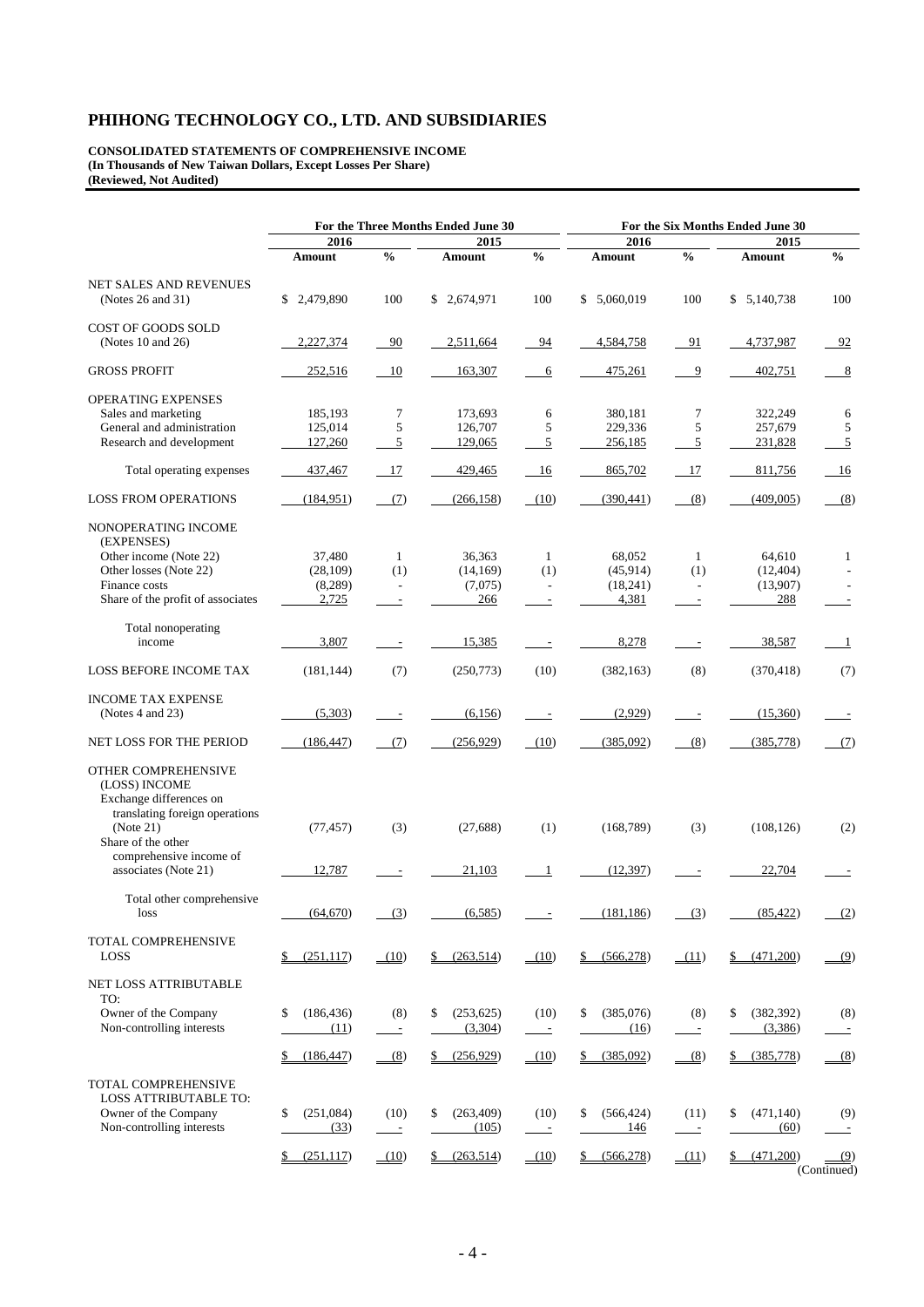**CONSOLIDATED STATEMENTS OF COMPREHENSIVE INCOME (In Thousands of New Taiwan Dollars, Except Losses Per Share) (Reviewed, Not Audited)** 

|                                            | For the Three Months Ended June 30 |               |        |               | For the Six Months Ended June 30 |               |        |               |  |
|--------------------------------------------|------------------------------------|---------------|--------|---------------|----------------------------------|---------------|--------|---------------|--|
|                                            | 2016                               |               | 2015   |               | 2016                             |               | 2015   |               |  |
|                                            | Amount                             | $\frac{0}{0}$ | Amount | $\frac{0}{0}$ | Amount                           | $\frac{0}{0}$ | Amount | $\frac{6}{9}$ |  |
| LOSSES PER SHARE (Note 24)<br><b>Basic</b> | (0.67)                             |               | (0.92) |               | $1.39^{\circ}$                   |               | 1.38   |               |  |

The accompanying notes are an integral part of the consolidated financial statements.

(With Deloitte & Touche review report dated August 11, 2016) (Concluded)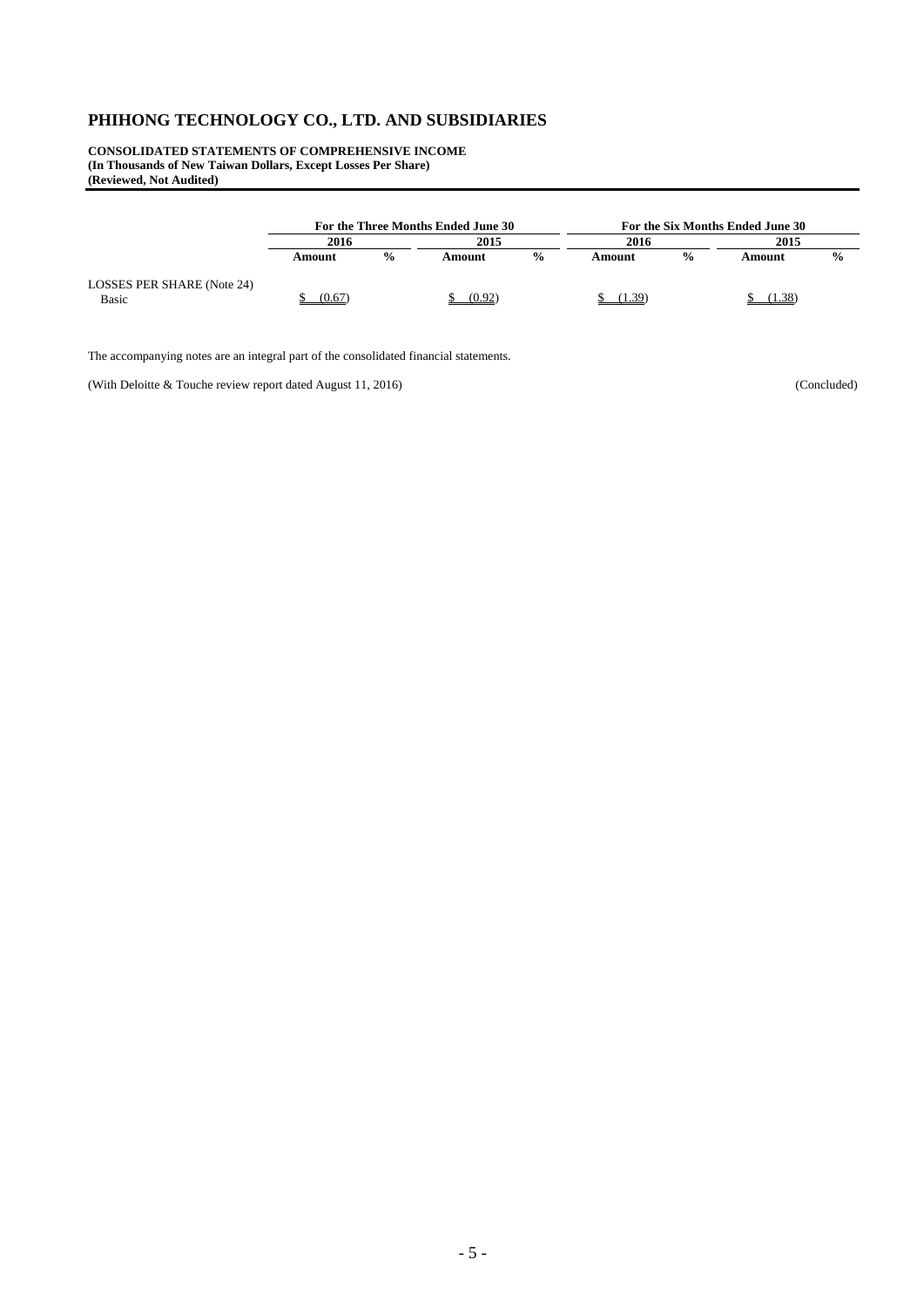#### **CONSOLIDATED STATEMENTS OF CHANGES IN EQUITY (In Thousands of New Taiwan Dollars) (Reviewed, Note Audited)**

| <b>Total</b>    |              | <b>Non-controlling</b><br><b>Interests</b> | <b>Total Equity</b> |  |  |  |  |
|-----------------|--------------|--------------------------------------------|---------------------|--|--|--|--|
| \$<br>6,280,834 | \$           | (9,662)                                    | \$6,271,172         |  |  |  |  |
|                 |              |                                            |                     |  |  |  |  |
| (133,062)       |              |                                            | (133,062)           |  |  |  |  |
| (382, 392)      |              | (3,386)                                    | (385, 778)          |  |  |  |  |
| (88, 748)       |              | 3,326                                      | (85, 422)           |  |  |  |  |
| (471, 140)      |              | (60)                                       | (471,200)           |  |  |  |  |
| \$<br>5,676,632 | $\mathbb{S}$ | (9, 722)                                   | \$5,666,910         |  |  |  |  |
| \$<br>5,666,658 | \$           | (10, 168)                                  | \$5,656,490         |  |  |  |  |
| (385,076)       |              | (16)                                       | (385,092)           |  |  |  |  |
| (181, 348)      |              | 162                                        | (181, 186)          |  |  |  |  |
| (566, 424)      |              | <b>146</b>                                 | (566, 278)          |  |  |  |  |
| \$5,100,234     | \$           | (10,022)                                   | \$5,090,212         |  |  |  |  |

|                                                                                                | <b>Equity Attributable to Owners of the Company</b> |                        |                      |                          |                        |              |                                                         |                              |                                                       |                                 |              |                                     |                     |
|------------------------------------------------------------------------------------------------|-----------------------------------------------------|------------------------|----------------------|--------------------------|------------------------|--------------|---------------------------------------------------------|------------------------------|-------------------------------------------------------|---------------------------------|--------------|-------------------------------------|---------------------|
|                                                                                                |                                                     |                        |                      |                          |                        |              |                                                         |                              |                                                       | <b>Other Equity</b>             |              |                                     |                     |
|                                                                                                | <b>Share Capital</b>                                |                        |                      | <b>Retained Earnings</b> |                        |              | <b>Exchange</b><br>Differences on<br><b>Translating</b> |                              | <b>Unrealized</b><br>Gain (Loss) on<br>Available-for- |                                 |              |                                     |                     |
|                                                                                                | <b>Common</b><br><b>Stock</b>                       | <b>Capital Surplus</b> | <b>Legal Reserve</b> |                          | <b>Special Reserve</b> |              | Unappropriated<br><b>Earnings</b>                       | Foreign<br><b>Operations</b> |                                                       | sale Financial<br><b>Assets</b> | <b>Total</b> | Non-controlling<br><b>Interests</b> | <b>Total Equity</b> |
| <b>BALANCE, JANUARY 1, 2015</b>                                                                | \$2,776,884                                         | \$1,026,456            | \$1,098,401          |                          | 230,859                | \$           | 839,463                                                 | \$<br>345,970                |                                                       | \$<br>(37,199)                  | \$6,280,834  | \$<br>(9,662)                       | \$6,271,172         |
| Appropriation of the 2012 net income (Note 21)<br>Legal reserve<br>Cash dividend               |                                                     |                        | 14,784               |                          |                        |              | (14, 784)<br>(133,062)                                  |                              |                                                       |                                 | (133,062)    |                                     | (133,062)           |
| Net loss for the six months ended June 30, 2015                                                |                                                     |                        |                      |                          |                        |              | (382, 392)                                              |                              |                                                       |                                 | (382, 392)   | (3,386)                             | (385,778)           |
| Other comprehensive income (loss) for the six months<br>ended June 30, 2015, net of income tax |                                                     |                        |                      |                          |                        |              |                                                         | (111, 452)                   |                                                       | 22,704                          | (88, 748)    | 3,326                               | (85, 422)           |
| Total comprehensive income (loss) for the six months<br>ended June 30, 2015                    |                                                     |                        |                      |                          |                        |              | (382, 392)                                              | (111, 452)                   |                                                       | 22,704                          | (471, 140)   | (60)                                | (471,200)           |
| BALANCE, JUNE 30, 2015                                                                         | \$2,776,884                                         | \$1,026,456            | \$1,113,185          |                          | 230,859                |              | 309,225                                                 | \$<br>234,518                |                                                       | (14, 495)                       | \$5,676,632  | (9, 722)                            | \$5,666,910         |
| <b>BALANCE, JANUARY 1, 2016</b>                                                                | \$2,776,884                                         | \$1,026,456            | \$1,113,185          | S.                       | 230,859                | \$           | 177,165                                                 | \$<br>294,758                |                                                       | $\mathbb{S}$<br>47,351          | \$5,666,658  | \$<br>(10, 168)                     | \$5,656,490         |
| Net loss for the six months ended June 30, 2016                                                |                                                     |                        |                      |                          |                        |              | (385,076)                                               |                              |                                                       |                                 | (385,076)    | (16)                                | (385,092)           |
| Other comprehensive income (loss) for the six months<br>ended June 30, 2016, net of income tax |                                                     |                        |                      |                          |                        |              |                                                         | (168, 951)                   |                                                       | (12, 397)                       | (181, 348)   | 162                                 | (181, 186)          |
| Total comprehensive income (loss) for the six months<br>ended June 30, 2016                    |                                                     |                        |                      |                          |                        |              | (385,076)                                               | (168,951)                    |                                                       | (12, 397)                       | (566, 424)   | 146                                 | (566, 278)          |
| <b>BALANCE, JUNE 30, 2016</b>                                                                  | \$2,776,884                                         | \$1,026,456            | \$1,113,185          |                          | 230,859                | <sup>S</sup> | (207,911)                                               | 125,807                      |                                                       | 34,954                          | \$5,100,234  | (10,022)                            | \$5,090,212         |

The accompanying notes are an integral part of the consolidated financial statements.

(With Deloitte & Touche review report dated August 11, 2016)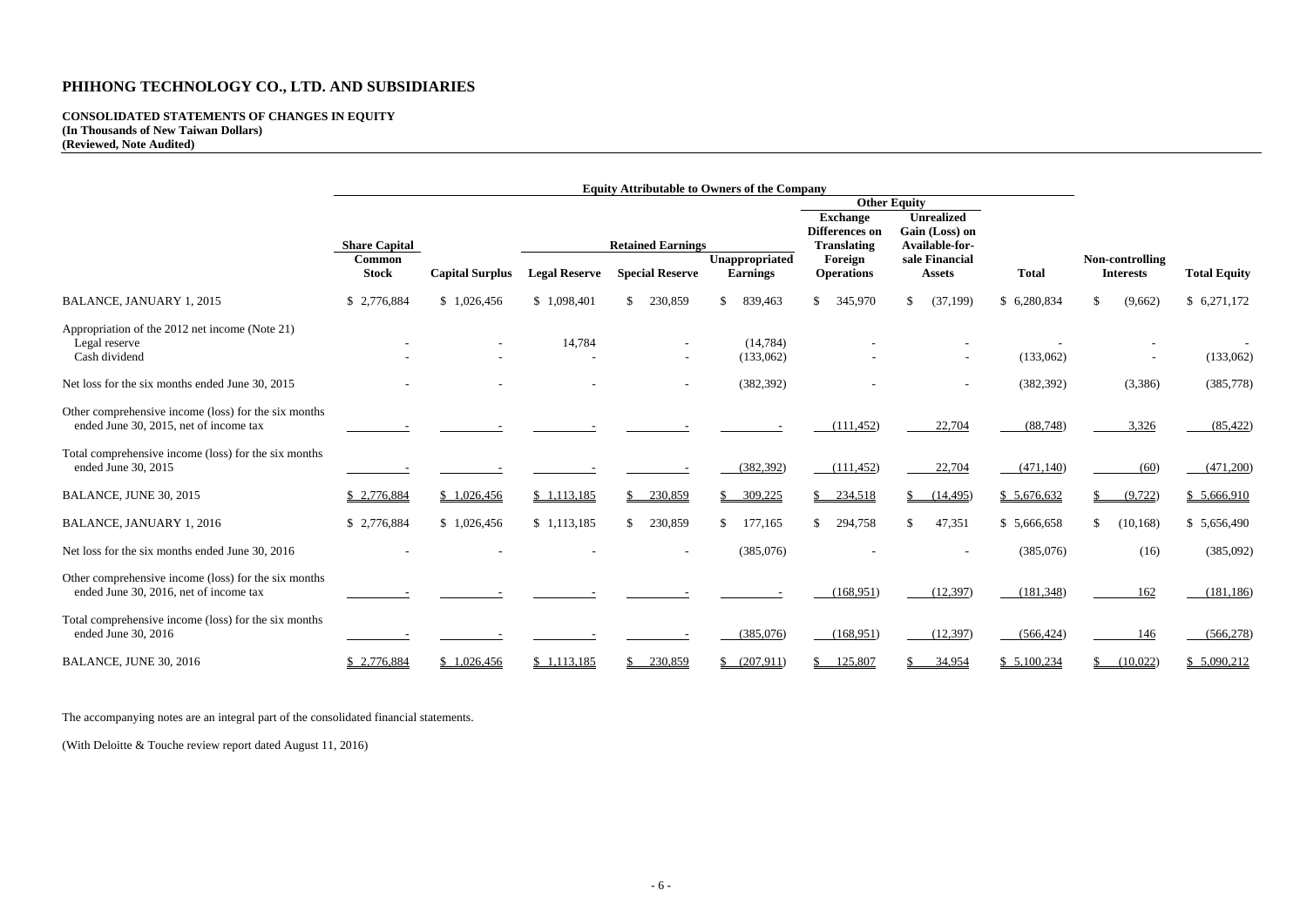#### **CONSOLIDATED STATEMENTS OF CASH FLOWS (In Thousands of New Taiwan Dollars) (Reviewed, Not Audited)**

|                                                                         | <b>For the Six Months Ended</b><br>June 30 |            |    |            |
|-------------------------------------------------------------------------|--------------------------------------------|------------|----|------------|
|                                                                         |                                            | 2016       |    | 2015       |
| CASH FLOWS FROM OPERATING ACTIVITIES                                    |                                            |            |    |            |
| Loss before income tax                                                  | \$                                         | (382, 163) | \$ | (370, 418) |
| Adjustments for:                                                        |                                            |            |    |            |
| Impairment loss recognized (reversal of impairment loss) on trade       |                                            |            |    |            |
| receivables                                                             |                                            | (2,028)    |    | 2,949      |
| Depreciation expense                                                    |                                            | 190,702    |    | 193,286    |
| Amortization expense                                                    |                                            | 8,732      |    | 8,175      |
| Net gain on fair value change of financial assets designated as at fair |                                            |            |    |            |
| value through profit or loss                                            |                                            | (657)      |    | (2,293)    |
| Finance costs                                                           |                                            | 18,241     |    | 13,907     |
| Interest income                                                         |                                            |            |    |            |
| Dividend income                                                         |                                            | (14,775)   |    | (10,986)   |
|                                                                         |                                            | (5,239)    |    | (5,542)    |
| Share of profit of associates                                           |                                            | (4,381)    |    | (288)      |
| Gain (loss) on disposal of property, plant and equipment                |                                            | (4,195)    |    | 341        |
| Loss on disposal of intangible assets                                   |                                            | 395        |    |            |
| Gain on disposal of investments                                         |                                            | (2,764)    |    | (4,254)    |
| Gain on buy-back of bonds payable                                       |                                            | (1,245)    |    |            |
| Amortization of prepayments for lease                                   |                                            | 1,969      |    | 1,972      |
| Net changes in operating assets and liabilities                         |                                            |            |    |            |
| Trade receivable                                                        |                                            | 368,040    |    | (142, 539) |
| Other receivables                                                       |                                            | 13,325     |    | 60,474     |
| Inventories                                                             |                                            | 195,228    |    | (74,902)   |
| Other current assets                                                    |                                            | (22,027)   |    | (289)      |
| Trade payable                                                           |                                            | (349,005)  |    | (139, 458) |
| Trade payable to related parties                                        |                                            | (3,672)    |    | (28, 556)  |
| Other payables                                                          |                                            | (131, 739) |    | (199, 526) |
| Other current liabilities                                               |                                            | 86,099     |    | 7,584      |
| Reserve for retirement plan                                             |                                            | (379)      |    | (68)       |
| Cash used in operating activities                                       |                                            | (41,538)   |    | (690, 431) |
| Interest paid                                                           |                                            | (8,183)    |    | (1, 343)   |
| Interest received                                                       |                                            | 12,878     |    | 10,772     |
| Income tax paid                                                         |                                            | (24, 221)  |    | (45,885)   |
|                                                                         |                                            |            |    |            |
| Net cash used in operating activities                                   |                                            | (61,064)   |    | (726, 887) |
| CASH FLOWS FROM INVESTING ACTIVITIES                                    |                                            |            |    |            |
| Purchase of sale financial assets designated as at fair value through   |                                            |            |    |            |
| profit or loss                                                          |                                            | (127, 589) |    |            |
| Proceeds on sale financial assets designated as at fair value through   |                                            |            |    |            |
| profit or loss                                                          |                                            |            |    | 56,238     |
| Purchase of financial assets at fair value through profit or loss       |                                            | (25,000)   |    |            |
| Payments for property, plant and equipment                              |                                            | (163, 854) |    | (371,088)  |
|                                                                         |                                            |            |    |            |

(Continued)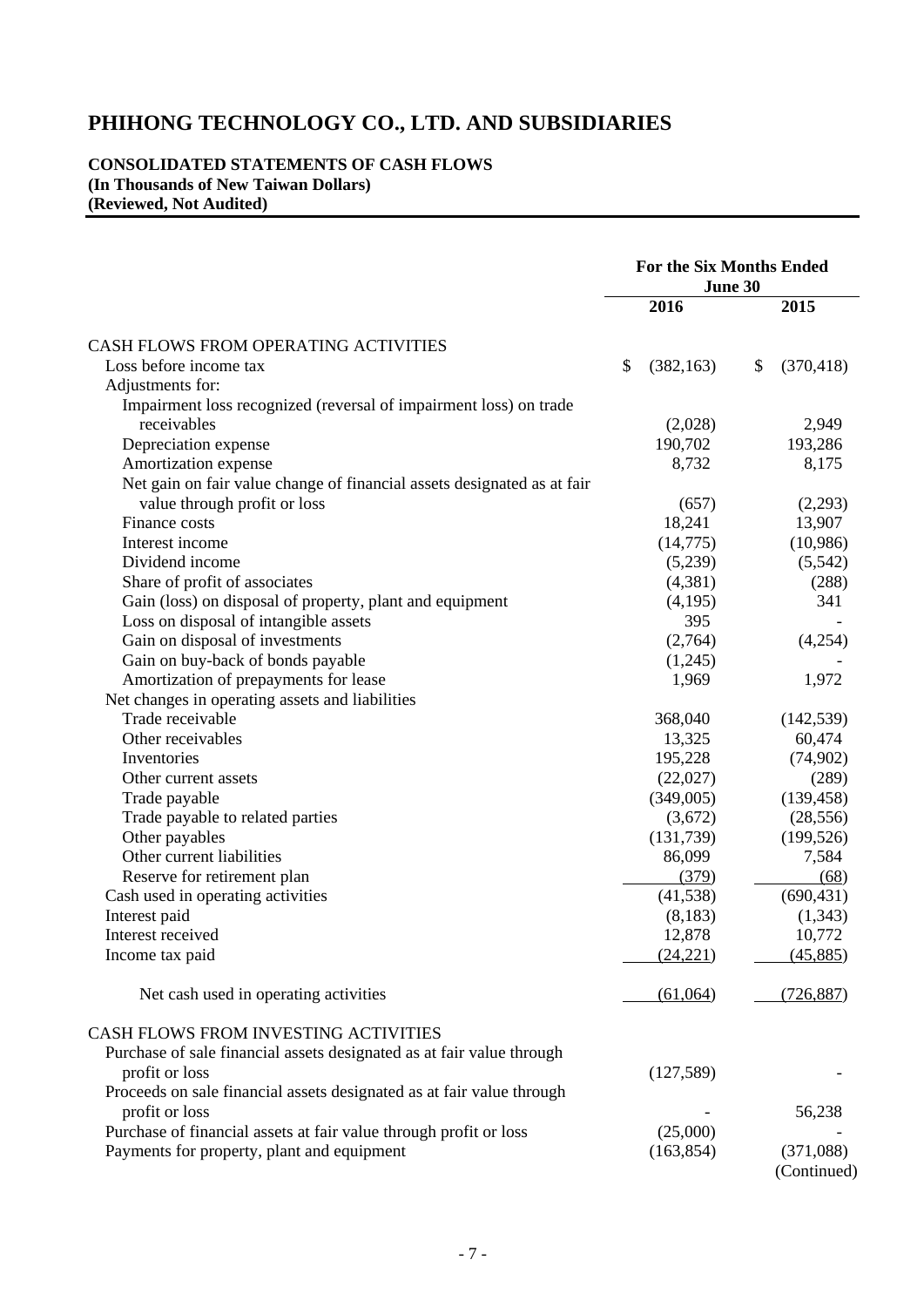#### **CONSOLIDATED STATEMENTS OF CASH FLOWS (In Thousands of New Taiwan Dollars) (Reviewed, Not Audited)**

|                                                                          |             | <b>For the Six Months Ended</b><br>June 30 |
|--------------------------------------------------------------------------|-------------|--------------------------------------------|
|                                                                          | 2016        | 2015                                       |
| Proceeds from disposal of property, plant and equipment                  | \$<br>7,522 | \$<br>23,315                               |
| Payments for intangible assets                                           | (2,411)     | (4, 436)                                   |
| Decrease in refundable deposits                                          | 3,749       | 1,217                                      |
| Increase in purchase of other financial assets - current                 | (236,516)   | (215, 490)                                 |
| Increase in prepayment for equipments                                    | (3,367)     |                                            |
| Dividend received                                                        | 9,796       | 15,325                                     |
| Decrease and return of capital from investees of financial assets        |             |                                            |
| measured at cost                                                         |             | 10,027                                     |
| Net cash used in investing activities                                    | (537,670)   | (484, 892)                                 |
| CASH FLOWS FROM FINANCING ACTIVITIES                                     |             |                                            |
| Proceeds from issuance of debt                                           | 1,000,000   |                                            |
| Repayments of short-term debt                                            | (73, 190)   |                                            |
| Repayments of long-term borrowings                                       | (743, 590)  |                                            |
| Decrease in advance deposits received                                    |             | (237)                                      |
| Increase in advance deposits received                                    | 2,506       |                                            |
| Payments for transaction costs attributable to issue of debt instruments | (2,380)     |                                            |
| Net cash provided by (used in) financing activities                      | 183,346     | (237)                                      |
| EFFECTS OF EXCHANGE RATE CHANGES ON THE BALANCE                          |             |                                            |
| OF CASH HELD IN FOREIGN CURRENCIES                                       | (28, 533)   | (19, 162)                                  |
| NET DECREASE IN CASH AND CASH EQUIVALENTS                                | (443, 921)  | (1,231,178)                                |
| CASH AND CASH EQUIVALENTS AT THE BEGINNING OF THE<br><b>PERIOD</b>       | 1,489,934   | 2,152,834                                  |
| CASH AND CASH EQUIVALENTS AT THE END OF THE PERIOD                       | \$1,046,013 | 921,656<br>\$                              |

The accompanying notes are an integral part of the consolidated financial statements.

(With Deloitte & Touche review report dated August 11, 2016) (Concluded)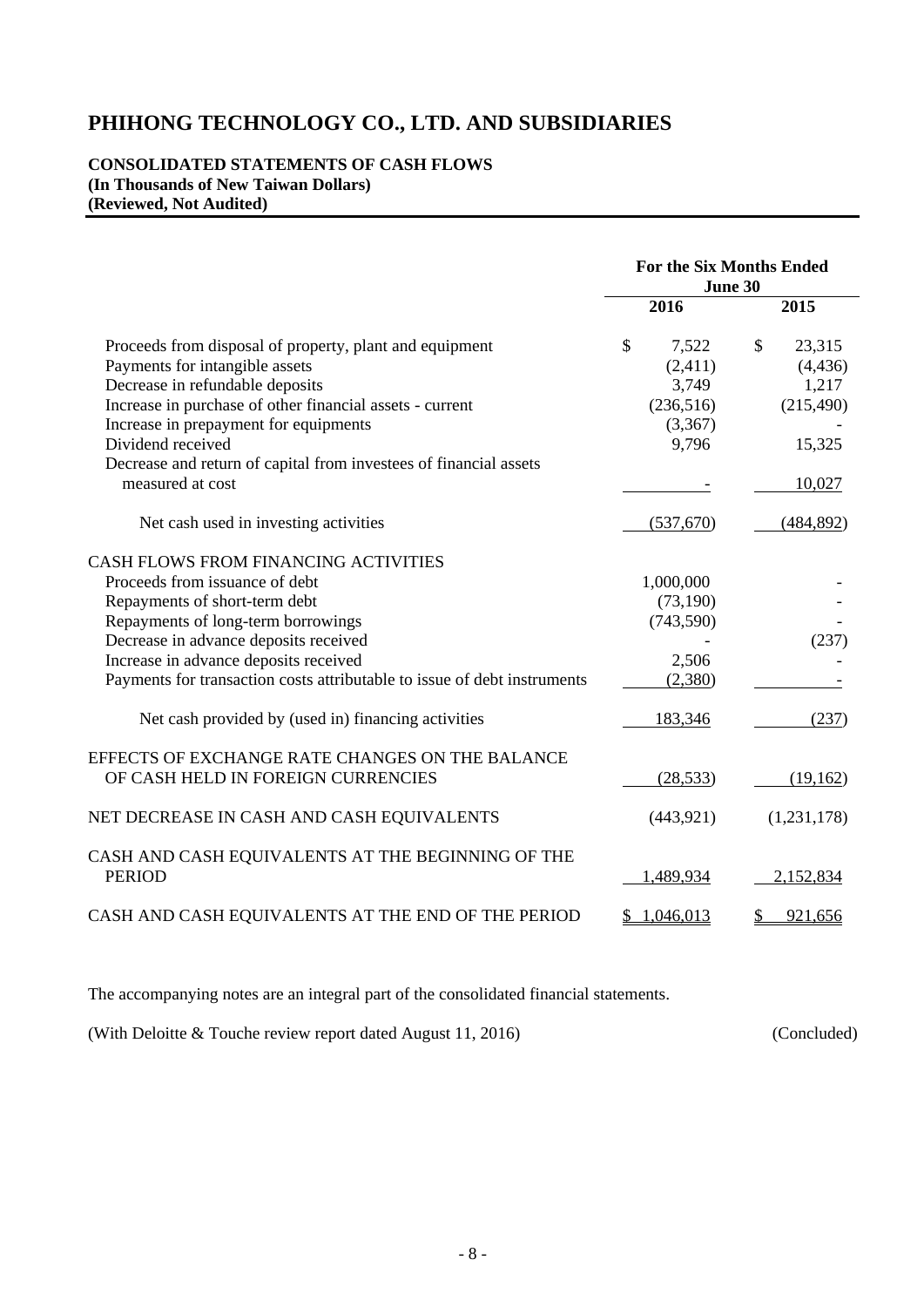#### **NOTES TO CONSOLIDATED FINANCIAL STATEMENTS FOR THE SIX MONTHS ENDED JUNE 30, 2016 AND 2015 (In Thousands of New Taiwan Dollars, Except Per Share Data and Unless Stated Otherwise) (Reviewed, Not Audited)**

#### **1. GENERAL INFORMATION**

Phihong Technology Co., Ltd. ("Phihong" or "the Company"), which was formerly known as Phihong Enterprise Co., Ltd. was incorporated on December 12, 1972 under the laws of the Republic of China ("ROC"). Under a resolution approved in the stockholders' meeting in June 2003, Phihong changed its name to Phihong Technology Co., Ltd. Phihong primarily manufactures and sells AC/DC power adapters, charger bases, power supply modules, UPS (uninterruptible power supply) for computers, ballasts, etc.

In February 2000, Phihong was authorized to have its stocks trade on the over-the-counter (OTC) securities exchange in Taiwan. In September 2001, Phihong's stocks were ceased to be OTC traded and Phihong later obtained authorization to have its stocks listed on the Taiwan Stock Exchange.

The functional currency of Phihong is New Taiwan dollars.

#### **2. APPROVAL OF FINANCIAL STATEMENTS**

The consolidated financial statements were approved by the Company's board of directors on August 11, 2016.

#### **3. APPLICATION OF NEW AND REVISED STANDARDS, AMENDMENTS AND INTERPRETATIONS**

a. International Financial Reporting Standards (IFRS), International Accounting Standards (IAS), Interpretations of IFRS (IFRIC), and Interpretations of IAS (SIC) endorsed by the FSC for application starting from 2017

Rule No. 1050026834 issued by the FSC endorsed the following IFRS, IAS, IFRIC and SIC (collectively, the "IFRSs") for application starting January 1, 2017.

| <b>New, Amended or Revised Standards and Interpretations</b><br>(the "New IFRSs")                         | <b>Effective Date</b><br><b>Announced by IASB (Note 1)</b> |
|-----------------------------------------------------------------------------------------------------------|------------------------------------------------------------|
| Annual Improvements to IFRSs 2010-2012 Cycle                                                              | July 1, 2014 (Note 2)                                      |
| Annual Improvements to IFRSs 2011-2013 Cycle                                                              | July 1, 2014                                               |
| Annual Improvements to IFRSs 2012-2014 Cycle                                                              | January 1, 2016 (Note 3)                                   |
| Amendments to IFRS 10, IFRS 12 and IAS 28 "Investment Entities:<br>Applying the Consolidation Exception"  | January 1, 2016                                            |
| Amendment to IFRS 11 "Accounting for Acquisitions of Interests in<br>Joint Operations"                    | January 1, 2016                                            |
| IFRS 14 "Regulatory Deferral Accounts"                                                                    | January 1, 2016                                            |
| Amendment to IAS 1 "Disclosure Initiative"                                                                | January 1, 2016                                            |
| Amendments to IAS 16 and IAS 38 "Clarification of Acceptable<br>Methods of Depreciation and Amortization" | January 1, 2016                                            |

(Continued)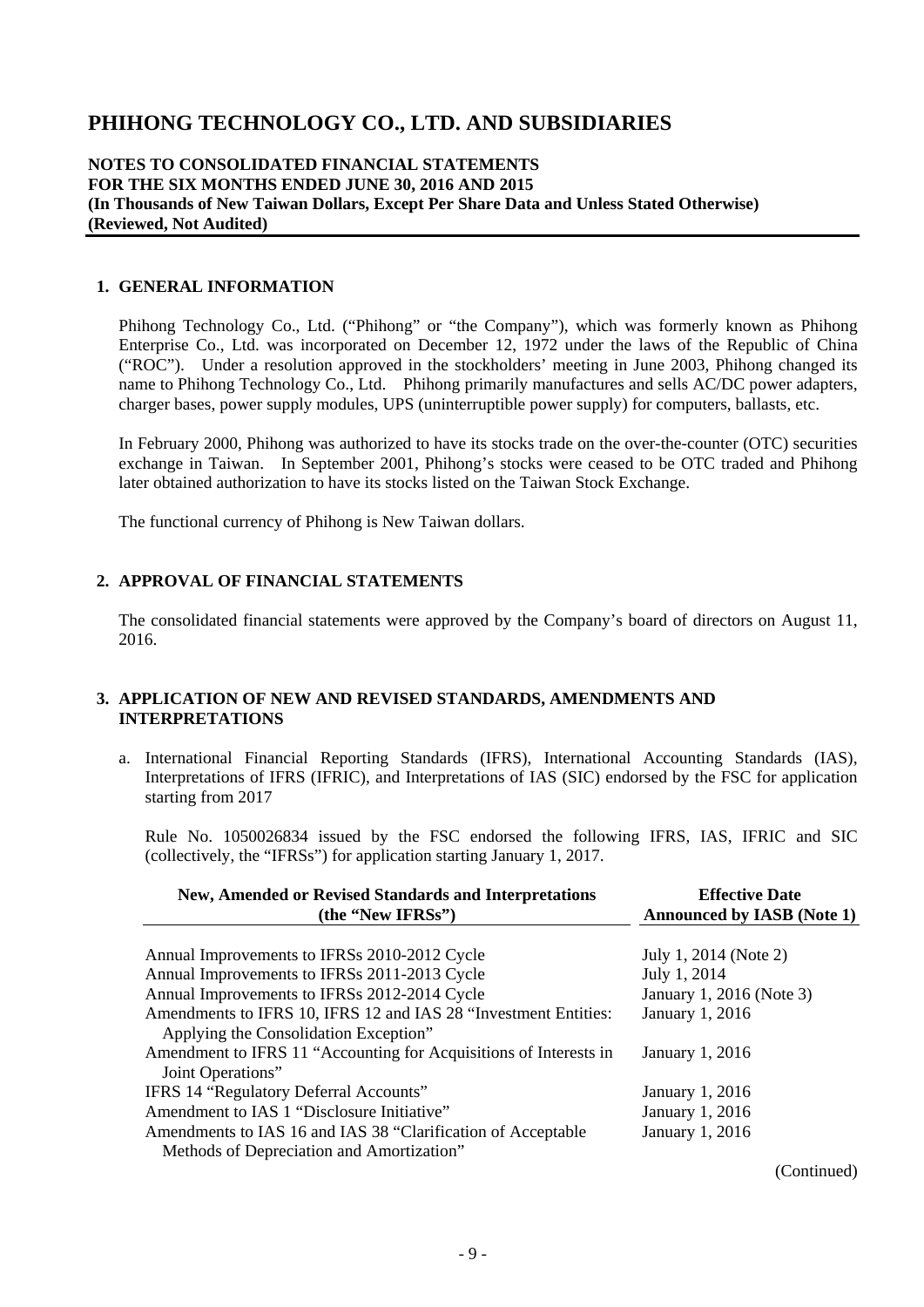| <b>New, Amended or Revised Standards and Interpretations</b><br>(the "New IFRSs")                                      | <b>Effective Date</b><br><b>Announced by IASB (Note 1)</b> |
|------------------------------------------------------------------------------------------------------------------------|------------------------------------------------------------|
| Amendments to IAS 16 and IAS 41 "Agriculture: Bearer Plants"                                                           | January 1, 2016                                            |
| Amendment to IAS 19 "Defined Benefit Plans: Employee<br>Contributions"                                                 | July 1, 2014                                               |
| Amendment to IAS 36 "Impairment of Assets: Recoverable Amount January 1, 2014<br>Disclosures for Non-financial Assets" |                                                            |
| Amendment to IAS 39 "Novation of Derivatives and Continuation of<br>Hedge Accounting"                                  | January 1, 2014                                            |
| IFRIC 21 "Levies"                                                                                                      | January 1, 2014                                            |
|                                                                                                                        | (Concluded)                                                |

- Note 1: Unless stated otherwise, the above New or amended IFRSs are effective for annual periods beginning on or after their respective effective dates.
- Note 2: The amendment to IFRS 2 applies to share-based payment transactions with grant date on or after July 1, 2014; the amendment to IFRS 3 applies to business combinations with acquisition date on or after July 1, 2014; the amendment to IFRS 13 is effective immediately; the remaining amendments are effective for annual periods beginning on or after July 1, 2014.
- Note 3: The amendment to IFRS 5 is applied prospectively to changes in a method of disposal that occur in annual periods beginning on or after January 1, 2016; the remaining amendments are effective for annual periods beginning on or after January 1, 2016.

Except for the following, the initial application of the above New or amended IFRSs in 2017 would not have any material impact on the Group's accounting policies:

1) Amendment to IAS 36 "Recoverable Amount Disclosures for Non-financial Assets"

The amendment clarifies that the recoverable amount of an asset or a cash-generating unit is disclosed only when an impairment loss on the asset has been recognized or reversed during the period. Furthermore, if the recoverable amount of an item of property, plant and equipment for which impairment loss has been recognized or reversed is fair value less costs of disposal, the Group is required to disclose the fair value hierarchy. If the fair value measurements are categorized within (Level 2/Level 3), the valuation technique and key assumptions used to measure the fair value are disclosed. The discount rate used is disclosed if such fair value less costs of disposal is measured by using present value technique. The amendment will be applied retrospectively.

2) Annual Improvements to IFRSs: 2010-2012 Cycle

Several standards, including IFRS 2 "Share-based Payment", IFRS 3 "Business Combinations" and IFRS 8 "Operating Segments", were amended in this annual improvement.

The amended IFRS 8 requires the Group to disclose the judgments made by management in applying the aggregation criteria to operating segments, including a description of the operating segments aggregated and the economic indicators assessed in determining whether the operating segments have "similar economic characteristics". The amendment also clarifies that a reconciliation of the total of the reportable segments' assets to the entity's assets should only be provided if the segments' assets are regularly provided to the chief operating decision-maker. The judgements made in applying aggregation criteria should be disclosed retrospectively upon initial application of the amendment in 2017.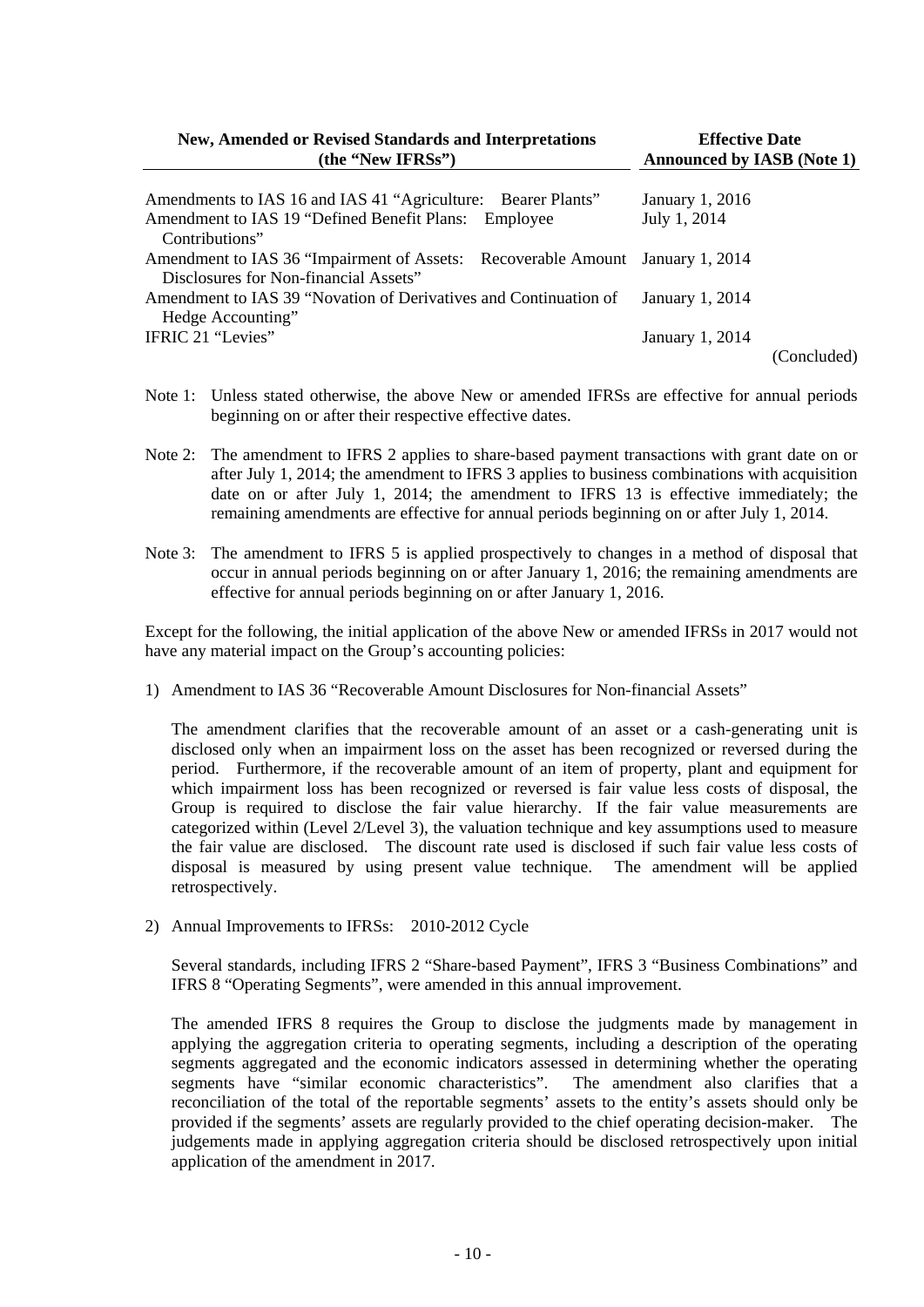When the amended IFRS 13 becomes effective in 2017, the short-term receivables and payables with no stated interest rate will be measured at their invoice amounts without discounting, if the effect of not discounting is immaterial.

IAS 24 was amended to clarify that a management entity providing key management personnel services to the Group is a related party of the Group. Consequently, the Group is required to disclose as related party transactions the amounts incurred for the service paid or payable to the management entity for the provision of key management personnel services. However, disclosure of the components of such compensation is not required.

3) Annual Improvements to IFRSs: 2011-2013 Cycle

Several standards, including IFRS 3, IFRS 13 and IAS 40 "Investment Property", were amended in this annual improvement.

The scope in IFRS 13 of the portfolio exception for measuring the fair value of a group of financial assets and financial liabilities on a net basis was amended to clarify that it includes all contracts that are within the scope of, and accounted for in accordance with, IAS 39 or IFRS 9, even those contracts do not meet the definitions of financial assets or financial liabilities within IAS 32.

4) Annual Improvements to IFRSs: 2012-2014 Cycle

Several standards including IFRS 5 "Non-current assets held for sale and discontinued operations", IFRS 7, IAS 19 and IAS 34 were amended in this annual improvement.

IFRS 5 was amended to clarify that reclassification between non-current assets (or disposal group) "held for sale" and non-current assets "held for distribution to owners" does not constitute a change to a plan of sale or distribution. Therefore, previous accounting treatment is not reversed. The amendment also explains that assets that no longer meet the criteria for "held for distribution to owners" and do not meet the criteria for "held for sale" should be treated in the same way as assets that cease to be classified as held for sale. The amendment will be applied prospectively to transactions that occur on or after January 1, 2017.

Except for the above impacts, as of the date the consolidated financial statements were authorized for issue, the Group continues assessing other possible impacts that application of the aforementioned amendments will have on the Group's financial position and financial performance, and will disclose these other impacts when the assessment is completed.

b. New IFRSs in issue but not yet endorsed by the FSC

The Group has not applied the following IFRSs issued by the IASB but not yet endorsed by the FSC.

The FSC announced that the Group should apply IFRS 15 starting January 1, 2018. As of the date the consolidated financial statements were authorized for issue, the FSC has not announced the effective dates of other new IFRSs.

| <b>New IFRSs</b>                                                                                   | <b>Effective Date</b><br><b>Announced by IASB (Note)</b> |
|----------------------------------------------------------------------------------------------------|----------------------------------------------------------|
| Amendment to IFRS 2 "Classification and Measurement of                                             | January 1, 2018                                          |
| Share-based Payment Transactions"                                                                  |                                                          |
| IFRS 9 "Financial Instruments"                                                                     | January 1, 2018                                          |
| Amendments to IFRS 9 and IFRS 7 "Mandatory Effective Date of<br>IFRS 9 and Transition Disclosures" | January 1, 2018                                          |
|                                                                                                    | $\sim$ $\sim$<br>$\sim$                                  |

(Continued)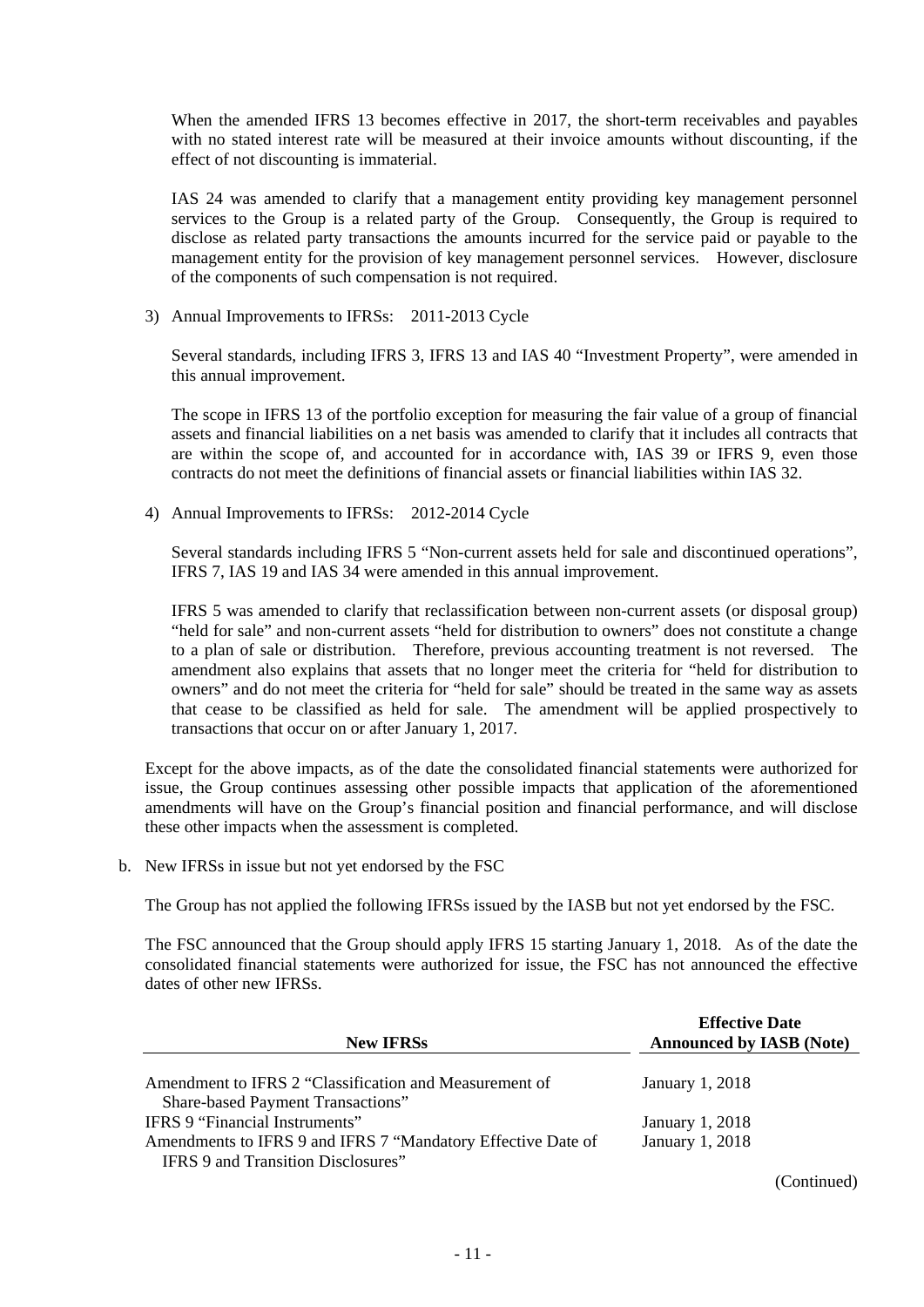| <b>New IFRSs</b>                                                 | <b>Effective Date</b><br><b>Announced by IASB (Note)</b> |  |  |  |  |  |
|------------------------------------------------------------------|----------------------------------------------------------|--|--|--|--|--|
| Amendments to IFRS 10 and IAS 28 "Sale or Contribution of Assets | To be determined by IASB                                 |  |  |  |  |  |
| between an Investor and its Associate or Joint Venture"          |                                                          |  |  |  |  |  |
| IFRS 15 "Revenue from Contracts with Customers"                  | <b>January 1, 2018</b>                                   |  |  |  |  |  |
| Amendment to IFRS 15 "Clarifications to IFRS 15"                 | January 1, 2018                                          |  |  |  |  |  |
| IFRS 16 "Leases"                                                 | January 1, 2019                                          |  |  |  |  |  |
| Amendment to IAS 7 "Disclosure Initiative"                       | January 1, 2017                                          |  |  |  |  |  |
| Amendments to IAS 12 "Recognition of Deferred Tax Assets for     | January 1, 2017                                          |  |  |  |  |  |
| Unrealized Losses"                                               |                                                          |  |  |  |  |  |
|                                                                  | (Concluded)                                              |  |  |  |  |  |

Note: Unless stated otherwise, the above New IFRSs are effective for annual periods beginning on or after their respective effective dates.

1) IFRS 9 "Financial Instruments"

Recognition and measurement of financial assets

With regards to financial assets, all recognized financial assets that are within the scope of IAS 39 "Financial Instruments: Recognition and Measurement" are subsequently measured at amortized cost or fair value. Under IFRS 9, the requirement for the classification of financial assets is stated below.

For the Group's debt instruments that have contractual cash flows that are solely payments of principal and interest on the principal amount outstanding, their classification and measurement are as follows:

- a) For debt instruments, if they are held within a business model whose objective is to collect the contractual cash flows, the financial assets are measured at amortized cost and are assessed for impairment continuously with impairment loss recognized in profit or loss, if any. Interest revenue is recognized in profit or loss by using the effective interest method;
- b) For debt instruments, if they are held within a business model whose objective is achieved by both the collecting of contractual cash flows and the selling of financial assets, the financial assets are measured at fair value through other comprehensive income (FVTOCI) and are assessed for impairment. Interest revenue is recognized in profit or loss by using the effective interest method, and other gain or loss shall be recognized in other comprehensive income, except for impairment gains or losses and foreign exchange gains and losses. When the debt instruments are derecognized or reclassified, the cumulative gain or loss previously recognized in other comprehensive income is reclassified from equity to profit or loss.

Except for the above, all other financial assets are measured at fair value through profit or loss. However, the Group may make an irrevocable election to present subsequent changes in the fair value of an equity investment (that is not held for trading) in other comprehensive income, with only dividend income generally recognized in profit or loss. No subsequent impairment assessment is required, and the cumulative gain or loss previously recognized in other comprehensive income cannot be reclassified from equity to profit or loss.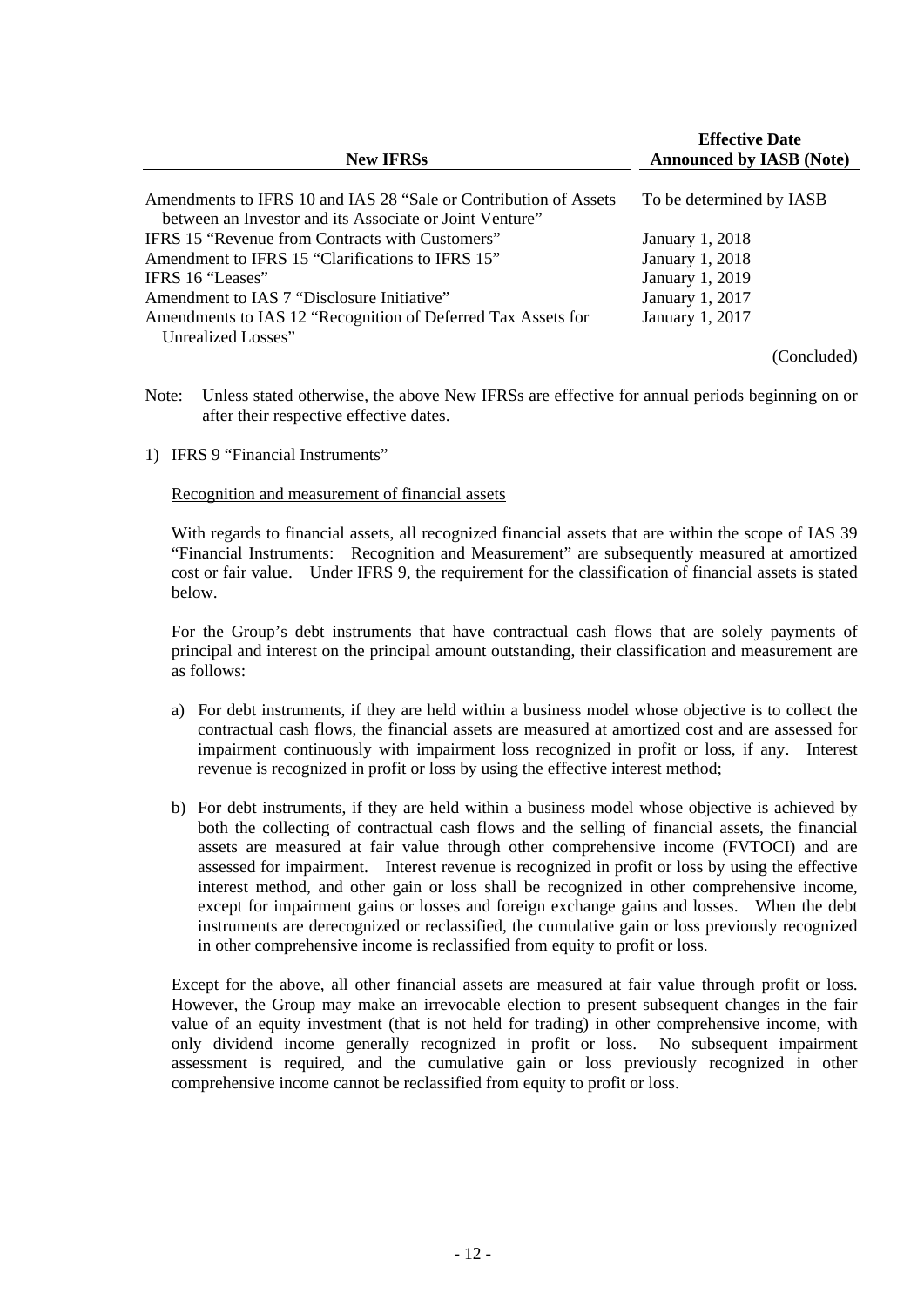#### Impairment of financial assets

IFRS 9 requires impairment loss on financial assets to be recognized by using the "Expected Credit Losses Model". The credit loss allowance is required for financial assets measured at amortized cost, financial assets mandatorily measured at FVTOCI, lease receivables, contract assets arising from IFRS 15 "Revenue from Contracts with Customers", certain written loan commitments and financial guarantee contracts. A loss allowance for the 12-month expected credit losses is required for a financial asset if its credit risk has not increased significantly since initial recognition. A loss allowance for full lifetime expected credit losses is required for a financial asset if its credit risk has increased significantly since initial recognition and is not low. However, a loss allowance for full lifetime expected credit losses is required for trade receivables that do not constitute a financing transaction.

For purchased or originated credit-impaired financial assets, the Group takes into account the expected credit losses on initial recognition in calculating the credit-adjusted effective interest rate. Subsequently, any changes in expected losses are recognized as a loss allowance with a corresponding gain or loss recognized in profit or loss.

2) Amendments to IFRS 10 and IAS 28 "Sale or Contribution of Assets between an Investor and its Associate or Joint Venture"

The amendments stipulated that, when an entity sells or contributes assets that constitute a business (as defined in IFRS 3) to an associate or joint venture, the gain or loss resulting from the transaction is recognized in full. Also, when an entity loses control of a subsidiary that contains a business but retains significant influence or joint control, the gain or loss resulting from the transaction is recognized in full.

Conversely, when an entity sells or contributes assets that do not constitute a business to an associate or joint venture, the gain or loss resulting from the transaction is recognized only to the extent of the unrelated investors' interest in the associate or joint venture, i.e. the entity's share of the gain or loss is eliminated. Also, when an entity loses control of a subsidiary that does not contain a business but retains significant influence or joint control in an associate or a joint venture, the gain or loss resulting from the transaction is recognized only to the extent of the unrelated investors' interest in the associate or joint venture, i.e. the entity's share of the gain or loss is eliminated.

3) IFRS 15 "Revenue from Contracts with Customers" and related amendment

IFRS 15 establishes principles for recognizing revenue that apply to all contracts with customers, and will supersede IAS 18 "Revenue", IAS 11 "Construction Contracts" and a number of revenue-related interpretations from January 1, 2018.

When applying IFRS 15, an entity shall recognize revenue by applying the following steps:

- Identify the contract with the customer;
- Identify the performance obligations in the contract;
- Determine the transaction price;
- Allocate the transaction price to the performance obligations in the contract; and
- Recognize revenue when the entity satisfies a performance obligation.

When IFRS 15 and related amendment are effective, an entity may elect to apply this Standard either retrospectively to each prior reporting period presented or retrospectively with the cumulative effect of initially applying this Standard recognized at the date of initial application.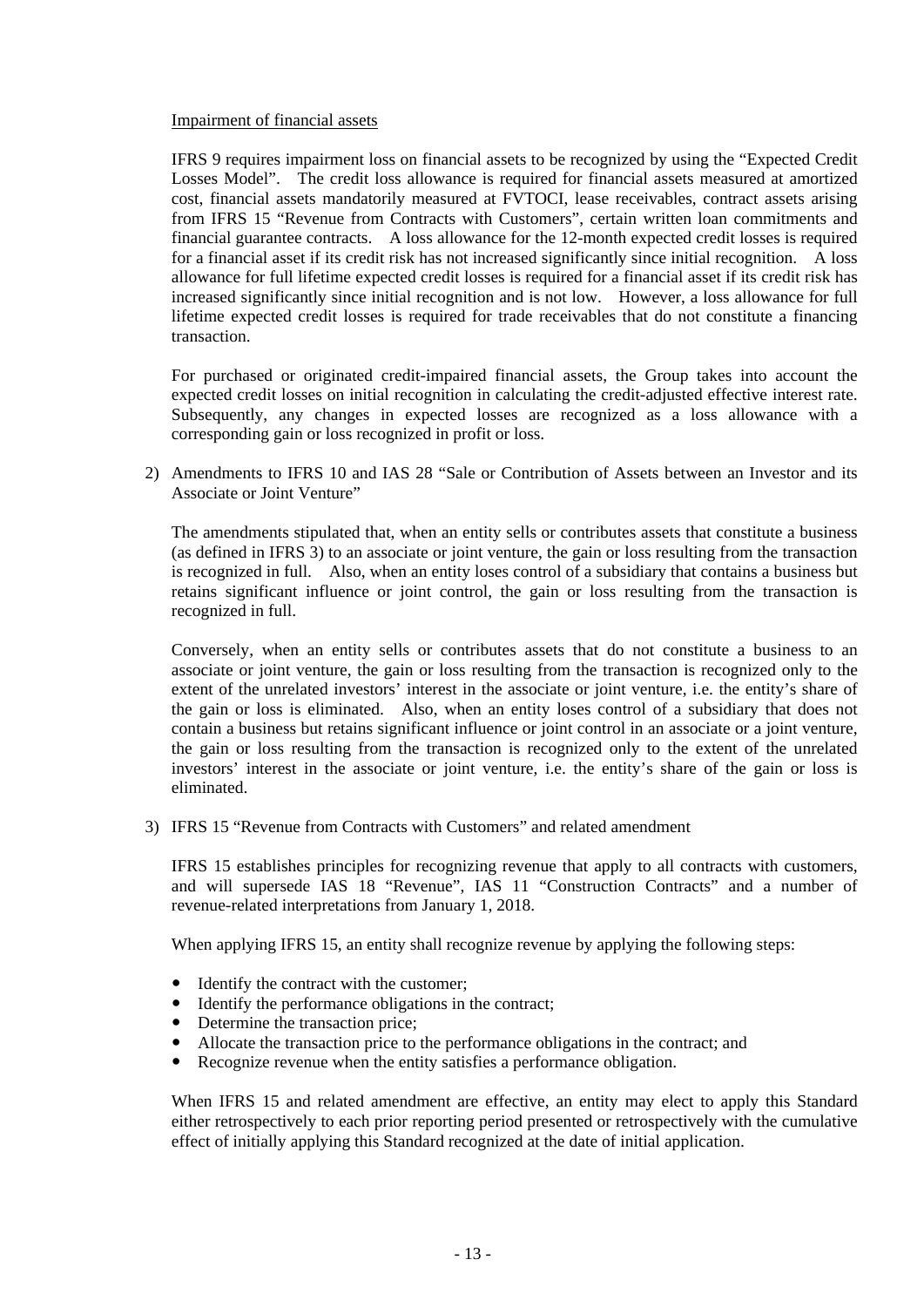Except for the above impact, as of the date the consolidated financial statements were authorized for issue, the Group is continuously assessing the possible impact that the application of other standards and interpretations will have on the Group's financial position and financial performance, and will disclose the relevant impact when the assessment is completed.

### **4. SUMMARY OF SIGNIFICANT ACCOUNTING POLICIES**

a. Statement of compliance

The consolidated financial statements have been prepared in accordance with the Regulations Governing the Preparation of Financial Reports by Securities Issuers and IAS 34 "Interim Financial Reporting" as endorsed by the FSC. Disclosure information included in the consolidated financial statements is less than those required in a complete set of annual financial statements.

b. Basis of consolidation

See Note 11 for the detailed information of subsidiaries (including the percentage of ownership and main business).

c. Others

The same accounting policies of these consolidated financial statements have been followed as were applied in the preparation of the Group's consolidated financial statements for the year ended December 31, 2015, except for those described below.

1) Retirement benefit costs

Pension cost for an interim period is calculated on a year-to-date basis by using the actuarially determined pension cost rate at the end of the prior financial year, adjusted for significant market fluctuations since that time and for significant plan amendments, settlements, or other significant one-off events

2) Income taxes

Income tax expense is the sum of the tax currently payable and deferred tax. Interim period income taxes are assessed on an annual basis and calculated by applying to an interim period's pre-tax income the tax rate that would be applicable to expected total annual earnings.

# **5. CRITICAL ACCOUNTING JUDGMENTS AND KEY SOURCES OF ESTIMATION UNCERTAINTY**

The same critical accounting judgments and key sources of estimation uncertainty of consolidated financial statements have been followed in these consolidated financial statements as were applied in the preparation of the consolidated financial statements for the year ended December 31, 2015.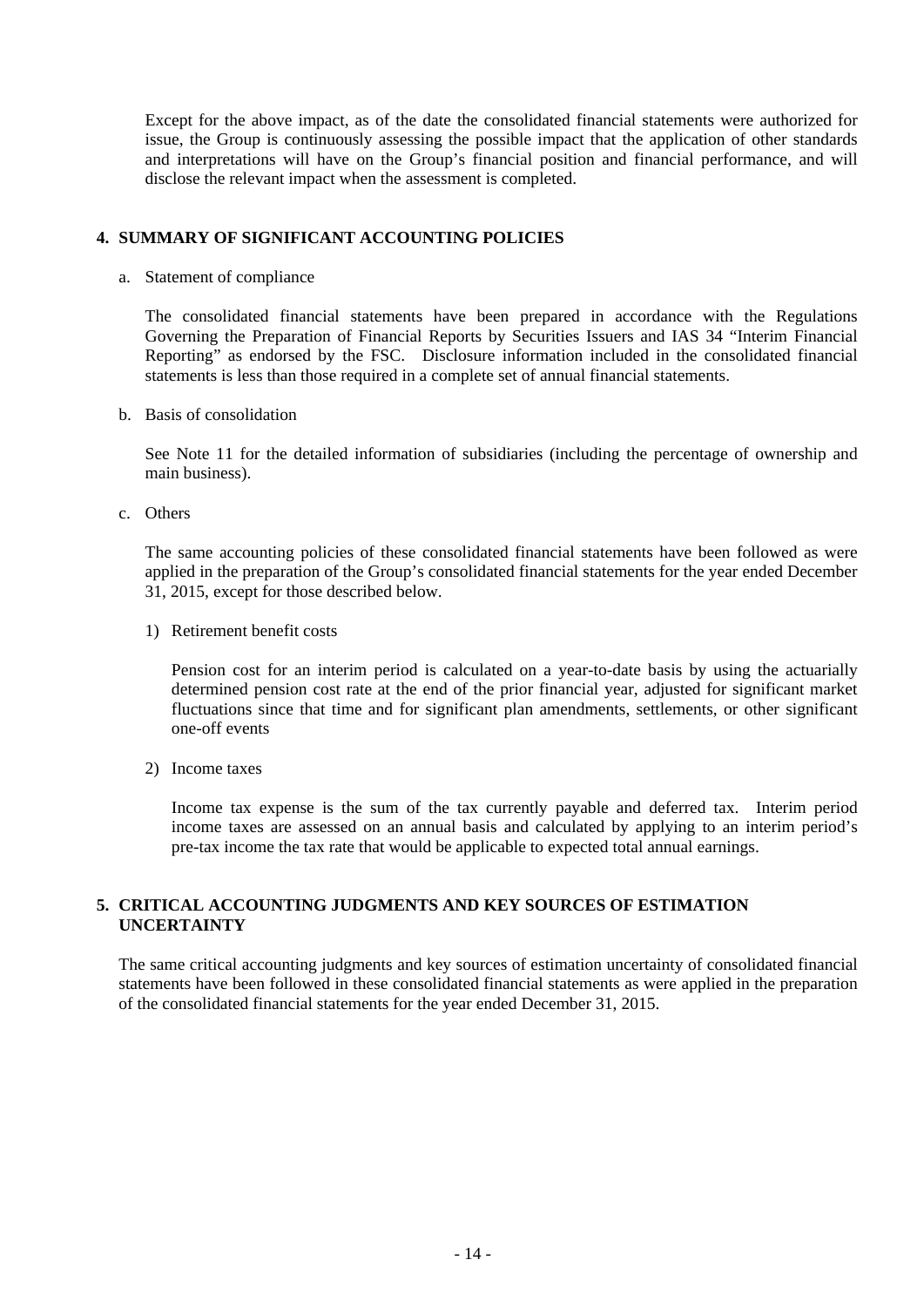# **6. CASH AND CASH EQUIVALENTS**

| Cash on hand                                                                                                              |  | June 30, 2016 | December 31,<br>2015 | June 30, 2015 |         |  |
|---------------------------------------------------------------------------------------------------------------------------|--|---------------|----------------------|---------------|---------|--|
|                                                                                                                           |  | 2,588         | \$<br>2,840          | \$            | 3,144   |  |
| Checking accounts and demand deposits<br>Cash equivalent (investments with original<br>maturities less than three months) |  | 1,036,625     | 1,232,781            |               | 681,989 |  |
| Time deposits<br>Repurchase agreements collateralized by bonds                                                            |  | 6,800         | 154,470<br>99,843    |               | 236,523 |  |
|                                                                                                                           |  | .046.013      | 1.489.934            |               | 921.656 |  |

As of June 30, 2016, December 31, 2015 and June 30, 2015, the time deposits with original maturities more than three months in the amount of \$612,239 thousand, \$375,723 thousand and \$215,490 thousand, respectively, had been reclassified to "other financial assets - current".

The ranges of market rates of demand deposits, time deposits and repurchase agreements collateralized by bonds at the end of the reporting period were as follows:

|                                               | <b>June 30, 2016</b>     | December 31,<br>2015 | <b>June 30, 2015</b>     |
|-----------------------------------------------|--------------------------|----------------------|--------------------------|
| Demand deposits and time deposits             | $0.001\% - 3.5\%$        | $0.001\% - 4.28\%$   | $0.01\% - 3.70\%$        |
| Repurchase agreements collateralized by bonds | $\overline{\phantom{a}}$ | $0.42\%$             | $\overline{\phantom{0}}$ |

# **7. FINANCIAL ASSETS AT FAIR VALUE THROUGH PROFIT OR LOSS**

|                                         | June 30, 2016 | December 31,<br>2015 | June 30, 2015 |
|-----------------------------------------|---------------|----------------------|---------------|
| Financial assets designated as at FVTPL |               |                      |               |
| Mutual funds                            | \$278,532     | 147,522              | 145,105       |

### **8. FINANCIAL ASSETS MEASURED AT COST**

|                                          | June 30, 2016 | December 31,<br>2015 | June 30, 2015 |
|------------------------------------------|---------------|----------------------|---------------|
| Current                                  |               |                      |               |
| Domestic unlisted common shares          | \$48,396      |                      |               |
| Non-current                              |               |                      |               |
| Domestic unlisted common shares          | \$46,219      | \$69,615             | 74,383        |
| Classified according to financial assets |               |                      |               |
| Available-for-sale financial assets      | \$94,615      | 69,615               | 74,383        |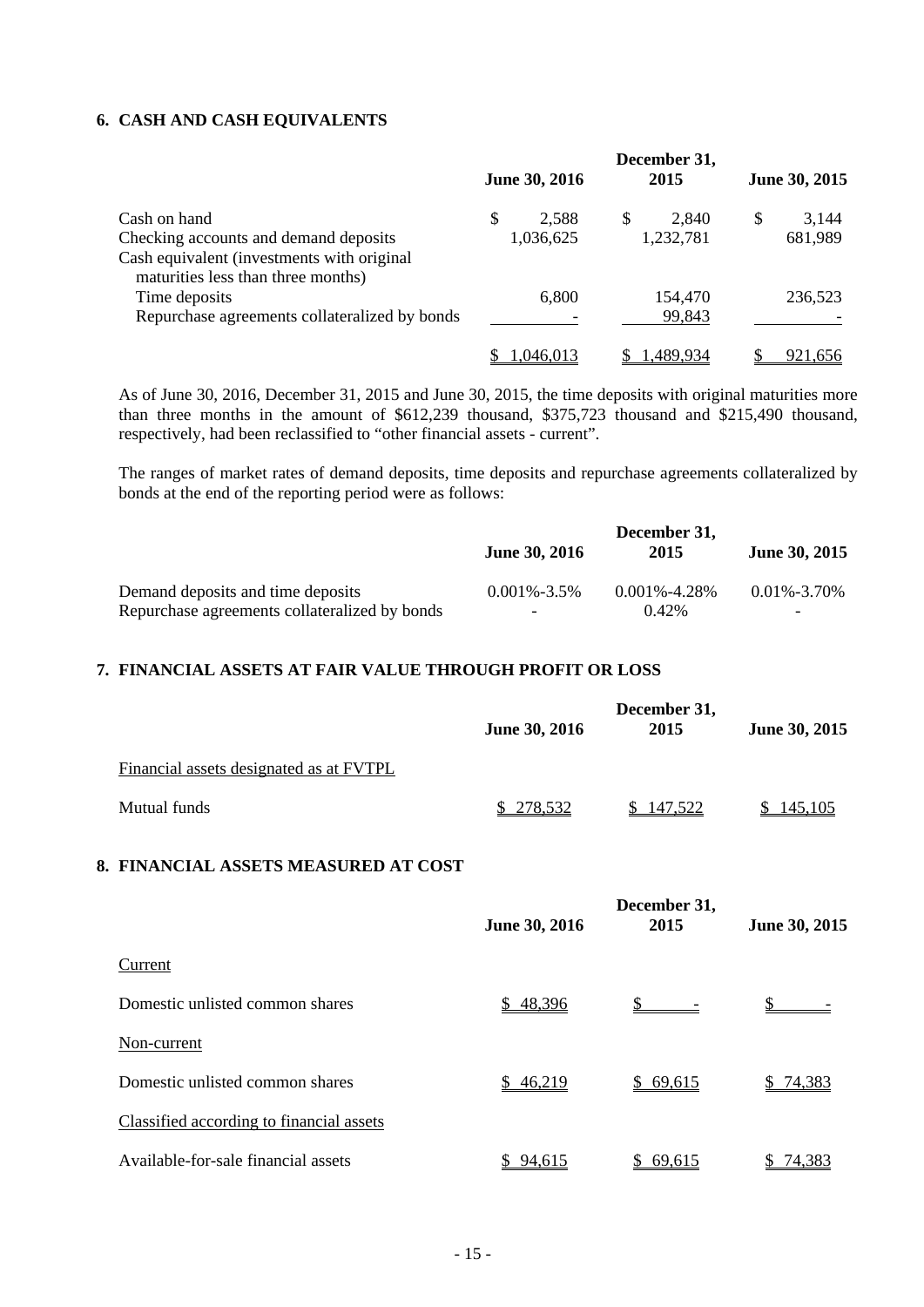Management believed that the fair value of the above unlisted equity investments held by the Group cannot be reliably measured due to the very wide range of reasonable fair value estimates; therefore they were measured at cost less impairment at the end of reporting period.

The Company will to dispose the investment of Han-Tong Venture Capital Co., Ltd. in 2016. Therefore, the investment is reclassified to "financial assets measured at cost - current" on June 30, 2016.

#### **9. TRADE RECEIVABLE**

|                                                              |                            | December 31,           |                          |
|--------------------------------------------------------------|----------------------------|------------------------|--------------------------|
|                                                              | <b>June 30, 2016</b>       | 2015                   | June 30, 2015            |
| Trade receivable<br>Allowance for doubtful accounts<br>Less: | 1,899,361<br>S.<br>(2,520) | \$2,268,643<br>(5.790) | \$2,126,145<br>(11, 726) |
|                                                              | .896.841                   | 2,262,853              | 2,114,419                |

The average credit period for sales of goods was 60-90 days. In determining the recoverability of trade receivable, the Group considered any change in the credit quality of the trade receivable since the date credit was initially granted to the end of the reporting period. Allowance for doubtful accounts was recognized against trade receivables based on estimated irrecoverable amounts determined by reference to credit risk level of the counterparties and an analysis of their current financial position.

For the trade receivables balances that were past due at the end of the reporting period, the Group did not recognize an allowance for impairment loss, because there was not a significant change in credit quality and the amounts were still considered recoverable. The Group did not hold any collateral or other credit enhancements for these balances.

The aging of receivables was as follows:

June 30, 2016

|                              | <b>Total</b><br><b>Receivables</b> | <b>Not Overdue</b> | Overdue<br>under 60 Days | Overdue<br>under 61 Days<br>and Longer |
|------------------------------|------------------------------------|--------------------|--------------------------|----------------------------------------|
| Not overdue and not impaired | \$1,840,047                        | 1,840,047<br>\$.   | S<br>Ξ.                  | \$                                     |
| Not overdue but impaired     | 1,534                              | 1,534              |                          |                                        |
| Overdue and not impaired     | 56,794                             |                    | 34,649                   | 22,145                                 |
| Overdue but impaired         | 986                                |                    |                          | 986                                    |
|                              | 1,899,361                          | .,841,581          | 34.649                   | 23,131                                 |

December 31, 2015

|                              | <b>Total</b><br><b>Receivables</b> | <b>Not Overdue</b>       | Overdue<br>under 60 Days | Overdue<br>under 61 Days<br>and Longer |
|------------------------------|------------------------------------|--------------------------|--------------------------|----------------------------------------|
| Not overdue and not impaired | \$2,200,256                        | \$2,200,256              | S                        | \$                                     |
| Not overdue but impaired     | 2,584                              | 2,584                    |                          |                                        |
| Overdue and not impaired     | 62,597                             | $\overline{\phantom{a}}$ | 52,738                   | 9,859                                  |
| Overdue but impaired         | 3,206                              |                          |                          | 3,206                                  |
|                              | 2,268,643                          | 2,202,840                | 52.738                   | <u>13.065</u>                          |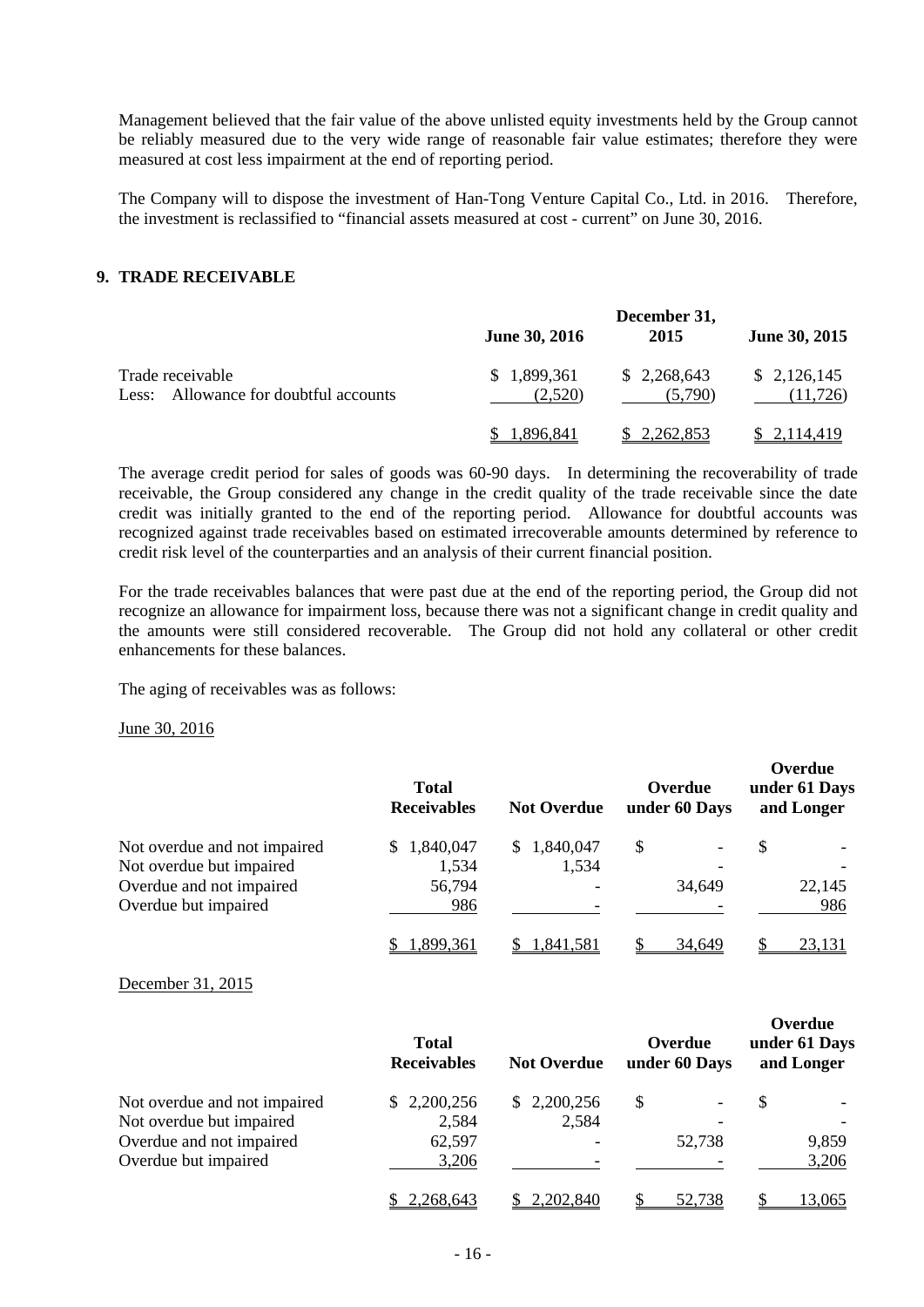#### June 30, 2015

|                              | <b>Total</b><br><b>Receivables</b> | <b>Not Overdue</b> | Overdue<br>under 60 Days | Overdue<br>under 61 Days<br>and Longer |
|------------------------------|------------------------------------|--------------------|--------------------------|----------------------------------------|
| Not overdue and not impaired | \$2,074,262                        | \$2,074,262        | S                        | \$                                     |
| Not overdue but impaired     | 5,173                              | 5,173              |                          |                                        |
| Overdue and not impaired     | 40,157                             |                    | 27,828                   | 12,329                                 |
| Overdue but impaired         | 6,553                              |                    |                          | 6,553                                  |
|                              | \$2,126,145                        | 2,079,435          | 27,828                   | 18,882                                 |

Movements in the allowance for doubtful accounts recognized on trade receivable were as follows:

|                                                                                                                            | <b>Individual</b><br><b>Impairment</b><br><b>Losses</b> | <b>Groups</b><br><b>Impairment</b><br><b>Losses</b> | <b>Total</b>                              |
|----------------------------------------------------------------------------------------------------------------------------|---------------------------------------------------------|-----------------------------------------------------|-------------------------------------------|
| Balance at January 1, 2015<br>Impairment losses recognized on receivable<br>Written off<br>Effect of exchange rate changes | \$<br>4,632                                             | 6,914<br>\$<br>2,949<br>(2,699)<br>(70)             | 11,546<br>\$.<br>2,949<br>(2,699)<br>(70) |
| Balance at June 30, 2015                                                                                                   | 4,632                                                   | 7,094                                               | 11,726                                    |
| Balance at January 1, 2016<br>Impairment losses recognized on receivable<br>Written off<br>Effect of exchange rate changes | \$<br>813                                               | \$<br>4,977<br>(2,028)<br>(1,236)<br>(6)            | \$<br>5,790<br>(2,028)<br>(1,236)<br>(6)  |
| Balance at June 30, 2016                                                                                                   | 813                                                     | .707                                                | 2,520                                     |

As of June 30, 2016, December 31, 2015 and June 30, 2015, trade receivable of PHA in the amount of \$644,826 thousand, \$720,559 thousand and \$720,437 thousand, respectively, had been pledged to secure short-term debts. See Note 27 to the consolidated financial statements.

#### **10. INVENTORIES**

|                 | <b>June 30, 2016</b> | December 31,<br>2015 | June 30, 2015    |
|-----------------|----------------------|----------------------|------------------|
| Raw materials   | \$<br>430,671        | 441,925<br>\$        | 447,504          |
| Work-in-process | 143,847              | 171,782              | 198,440          |
| Finished goods  | 312,255              | 389,406              | 487,264          |
| Merchandise     | 473,585              | 552,473              | 578,002          |
|                 | 1,360,358            | <u>1,555,586</u>     | <u>1,711,210</u> |

As of June 30, 2016, December 31, 2015 and June 30, 2015, allowance of inventory devaluation was \$325,775 thousand, \$342,781 thousand and \$350,723 thousand, respectively.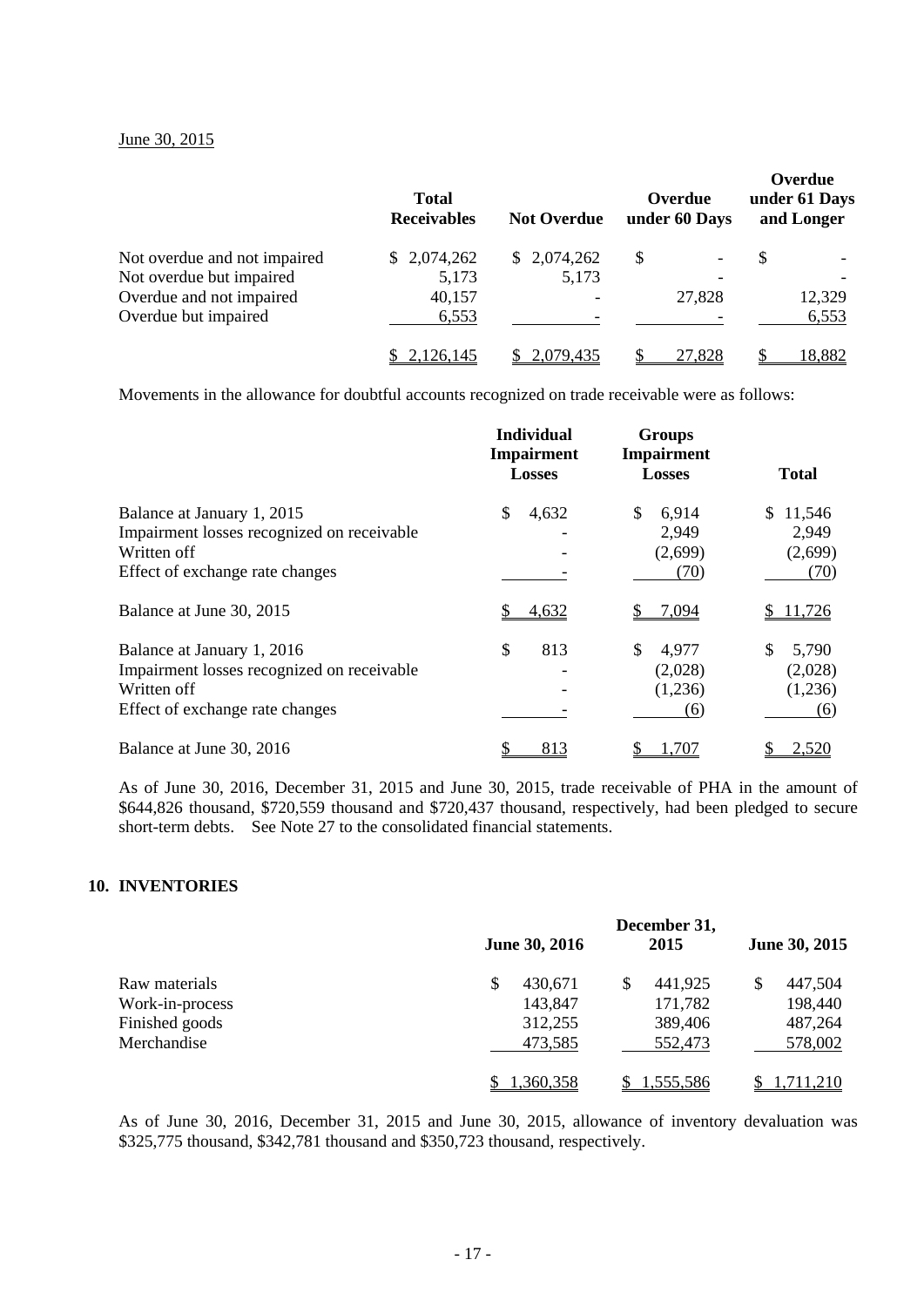For the three months and the six months ended June 30, 2016 and 2015, the cost of inventories recognized as cost of goods sold was \$2,227,374 thousand, \$2,511,664 thousand, \$4,584,758 thousand and \$4,737,987 thousand, respectively. (Reversal of) provision for inventory devaluation and obsolescence in the amounts of \$2,351 thousand, \$5,233 thousand, \$(1,493) thousand and \$8,569 thousand was included in the cost of goods sold for the three months and the six months ended June 30, 2016 and 2015, respectively. Previous write-downs were reversed as a result of inventory closeout.

#### **11. SUBSIDIARIES**

|                                   |                                                   |                                                                    |               | <b>Percentage of Ownership</b> |               |              |
|-----------------------------------|---------------------------------------------------|--------------------------------------------------------------------|---------------|--------------------------------|---------------|--------------|
|                                   |                                                   |                                                                    |               | December 31.                   |               |              |
| <b>Investor</b>                   | <b>Investee</b>                                   | <b>Main Business</b>                                               | June 30, 2016 | 2015                           | June 30, 2015 | <b>Notes</b> |
| Phihong                           | Phihong International Corp.                       | Makes investments                                                  | 100.00        | 100.00                         | 100.00        |              |
|                                   | Phitek International Co., Ltd.                    | Makes investments                                                  | 100.00        | 100.00                         | 100.00        |              |
|                                   | Ascent Alliance Ltd.                              | Makes investments                                                  | 100.00        | 100.00                         | 100.00        |              |
|                                   | Phihong USA Corp. ("PHA")                         | Sells various power supplies                                       | 100.00        | 100.00                         | 100.00        |              |
|                                   | American Ballast Corp.                            | Sells various ballasts                                             |               | 100.00                         | 100.00        | a            |
|                                   | Phihong Technology Japan Co.,<br>Ltd.             | Sells power components                                             | 100.00        | 100.00                         | 100.00        |              |
|                                   | Guang-Lai Investment Co., Ltd.                    | Makes investments                                                  | 100.00        | 100.00                         | 100.00        |              |
| Phihong International Corp.       | Phihong (Dongguan) Electronics<br>Co., Ltd.       | Manufactures various power<br>supplies                             | 100.00        | 100.00                         | 100.00        |              |
|                                   | Phitek (Tianjin) Electronics Co.,<br>Ltd.         | Manufactures various power<br>supplies                             | 100.00        | 100.00                         | 100.00        |              |
|                                   | Phihong Electronics (Suzhou)<br>Co., Ltd.         | Manufactures various power<br>supplies and ballasts                | 100.00        | 100.00                         | 100.00        |              |
|                                   | Value Dynamic Investment Ltd.                     | Makes investments                                                  |               | 100.00                         | 100.00        | b            |
|                                   | N-Lighten Technologies, Inc.                      | Makes investments                                                  | 58.45         | 58.45                          | 58.45         |              |
|                                   | Yanghong Trade Co., Ltd.                          | Manufactures various lighting<br>supplies                          | 100.00        |                                |               | $\mathbf{c}$ |
| Value Dynamic Investment<br>Ltd.  | Yanghong Trade Co., Ltd.                          | Manufactures various lighting<br>supplies                          |               | 100.00                         | 100.00        | $\mathbf{c}$ |
| Phitek International Co., Ltd.    | Dongguan Phitek Electronics Co.,<br>Ltd.          | Manufactures various power<br>supplies                             | 100.00        | 100.00                         | 100.00        |              |
| Ascent Alliance Ltd.              | Dongguan Shuang-Ying<br>Electronics Co., Ltd.     | Manufactures and sells<br>electronic materials                     | 100.00        | 100.00                         | 100.00        |              |
|                                   | Jin-Sheng-Hong (Jiangxi)<br>Electronics Co., Ltd. | Manufactures and sells<br>electronic materials and<br>transformers | 100.00        | 100.00                         | 100.00        |              |
| Guang-Lai Investment Co.,<br>Ltd. | N-Lighten Technologies Inc.                       | Makes investments                                                  | 19.78         | 19.78                          | 19.78         |              |

Note a: The Company was put into liquidation in June 2016.

Note b: The Company was put into liquidation in March 2016.

Note c: Yanghong Trade Co., Ltd. transferred its shares to PHI in March 2015.

# **12. INVESTMENTS ACCOUNTED FOR USING EQUITY METHOD**

Investments in associates:

|                                    | <b>June 30, 2016</b> | December 31,<br>2015 | June 30, 2015 |
|------------------------------------|----------------------|----------------------|---------------|
| Unlisted stocks                    |                      |                      |               |
| Hao-Xuan Venture Capital Co., Ltd. | 16,149<br>S          | 16,132<br>S          | 27,761<br>S   |
| H&P Venture Capital Co., Ltd.      | 114,305              | 123,057              | 149,813       |
| Han-Yu Venture Capital Co., Ltd.   | 103,118              | 108,025              | 105,929       |
| Spring City Resort Co., Ltd.       | 32,358               | 31,289               | 33,100        |
|                                    | 265.930              | 278.503              | 316.603       |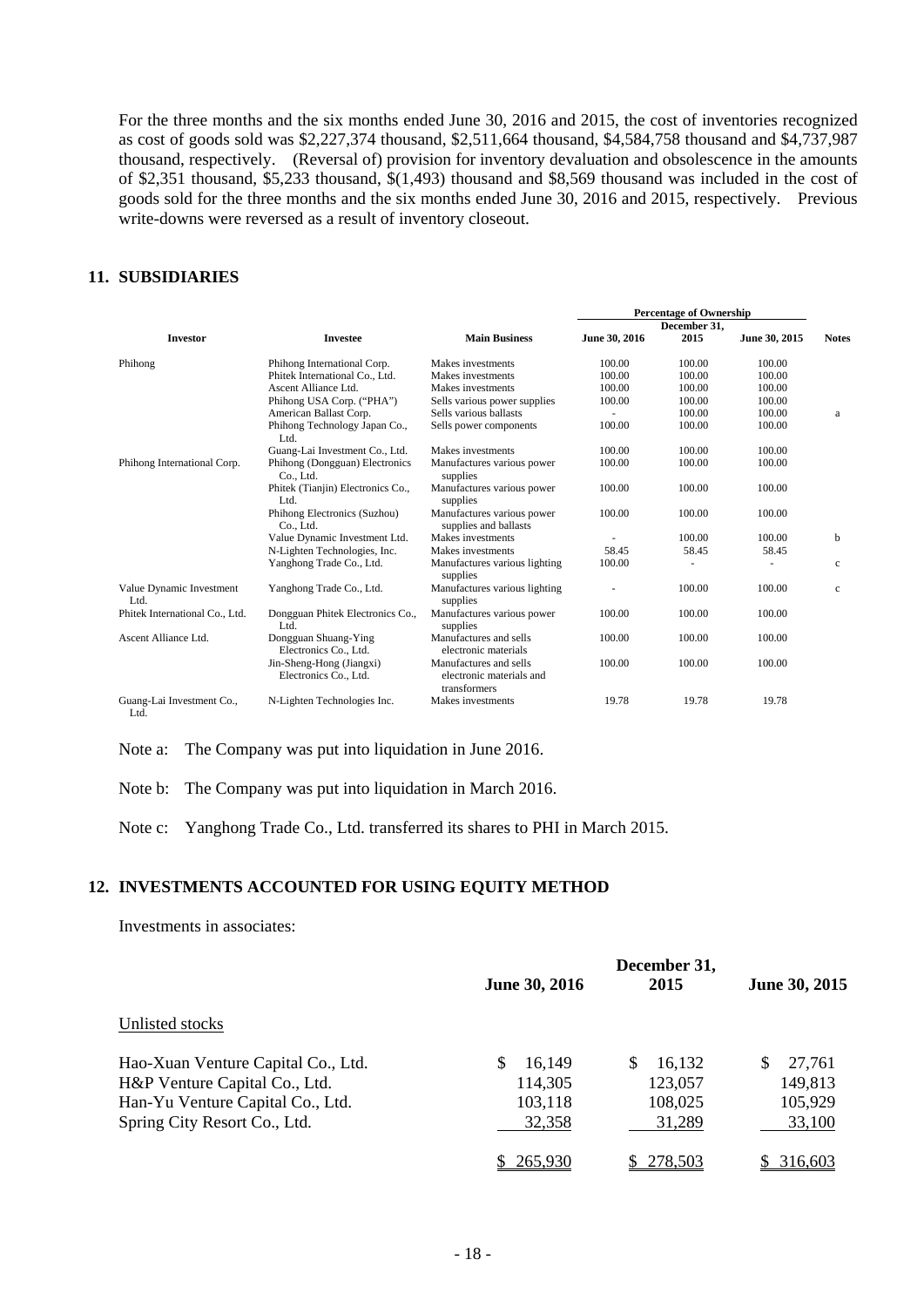At the end of the reporting period, the percentages of ownership and voting rights in associates held by the Group were as follows:

|                                              |                      | December 31, |               |  |
|----------------------------------------------|----------------------|--------------|---------------|--|
|                                              | <b>June 30, 2016</b> | 2015         | June 30, 2015 |  |
| Hao-Xuan Venture Capital Co., Ltd.           | 24.67%               | 24.67%       | 24.67%        |  |
| H&P Venture Capital Co., Ltd.                | 32.26%               | 32.26%       | 32.26%        |  |
| Han-Yu Venture Capital Co., Ltd.             | 22.22%               | 22.22%       | 22.22%        |  |
| Spring City Resort Co., Ltd.                 | 25.33%               | 25.33%       | 25.33%        |  |
| Phihong PWM Brasil Ltda.                     | 60.00%               | 60.00%       | 60.00%        |  |
| First International Computer Do Brasil Ltda. | 33.85%               | 33.85%       | 33.85%        |  |

Phihong's investments in Brazil include 60% ownership interest of Phihong PWM Brasil Ltda. and 33.85% ownership interest of First International Computer Do Brasil Ltda. Additionally, Phihong PWM Brasil Ltda. also holds 21.15% ownership interest of First International Computer Do Brasil Ltda. The other 40% ownership interest of Phihong PWM Brasil Ltda. is held by the local management team. According to cooperation mode between the Company and the local management team and under Brazilian local laws, the Company has no controlling power over Phihong PWM Brasil Ltda. Because the recoverability of the investments in Phihong PWM Brasil Ltda. and First International Computer Do Brasil Ltda. is considered remote, the Company reduced the carrying value of both investments to zero.

The equity-method investees' financial statements for the three months and the six months ended June 30, 2016 and 2015, which had been used to determine the carrying amount of the Group's investments and the share of profit and other comprehensive income of associates, had not been reviewed.

**Advance** 

|                                                                                                                       | <b>Freehold Land</b> | <b>Buildings</b>                                  | <b>Machinery</b> and<br>Equipment                  | <b>Other</b><br>Equipment                      | <b>Payments and</b><br><b>Construction</b> in<br><b>Progress</b> | <b>Total</b>                                         |
|-----------------------------------------------------------------------------------------------------------------------|----------------------|---------------------------------------------------|----------------------------------------------------|------------------------------------------------|------------------------------------------------------------------|------------------------------------------------------|
| Cost                                                                                                                  |                      |                                                   |                                                    |                                                |                                                                  |                                                      |
| Balance at January 1, 2015<br><b>Additions</b><br>Disposals<br>Effect of foreign currency                             | \$<br>273,316        | 2,646,765<br>S<br>(7, 372)                        | 2,790,361<br>46,411<br>(104, 830)                  | \$<br>641,978<br>41,325<br>(17, 126)           | 1,501,003<br>\$<br>280,850                                       | 7,853,423<br>\$<br>368,586<br>(129, 328)             |
| exchange differences<br>Reclassified as investment                                                                    | (1, 819)             | (52, 396)                                         | (60,090)                                           | (8, 732)                                       | (26, 257)                                                        | (149, 294)                                           |
| properties<br>Others                                                                                                  |                      | (316,050)                                         | (376)                                              | 25.047                                         | (24, 671)                                                        | (316,050)                                            |
| Balance at June 30, 2015                                                                                              | 271,497              | \$2,270,947                                       | \$2,671,476                                        | 682,492                                        | ,730,925                                                         | 7,627,337<br>S.                                      |
| Accumulated depreciation and<br>impairment                                                                            |                      |                                                   |                                                    |                                                |                                                                  |                                                      |
| Balance at January 1, 2015<br>Disposals<br>Depreciation expense<br>Effect of foreign currency<br>exchange differences | \$                   | \$<br>1,058,335<br>(5,798)<br>37,239<br>(20, 135) | 1,787,751<br>\$<br>(84,795)<br>117,745<br>(37,668) | \$<br>477,787<br>(15,085)<br>32,371<br>(7,252) | \$                                                               | \$<br>3,323,873<br>(105, 678)<br>187,355<br>(65,055) |
| Reclassified as investment<br>properties<br>Others                                                                    |                      | (76,309)                                          | (343)                                              | 343                                            |                                                                  | (76,309)                                             |
| Balance at June 30, 2015                                                                                              |                      | 993,332                                           | 1,782,690<br>\$                                    | 488,164                                        |                                                                  | 3,264,186                                            |
| Carrying amounts at June 30,<br>2015                                                                                  | 271,497              | ,277,615                                          | 888,786                                            | 194.328                                        | 1,730,925                                                        | 4,363,151<br>(Continued)                             |

### **13. PROPERTY, PLANT AND EQUIPMENT**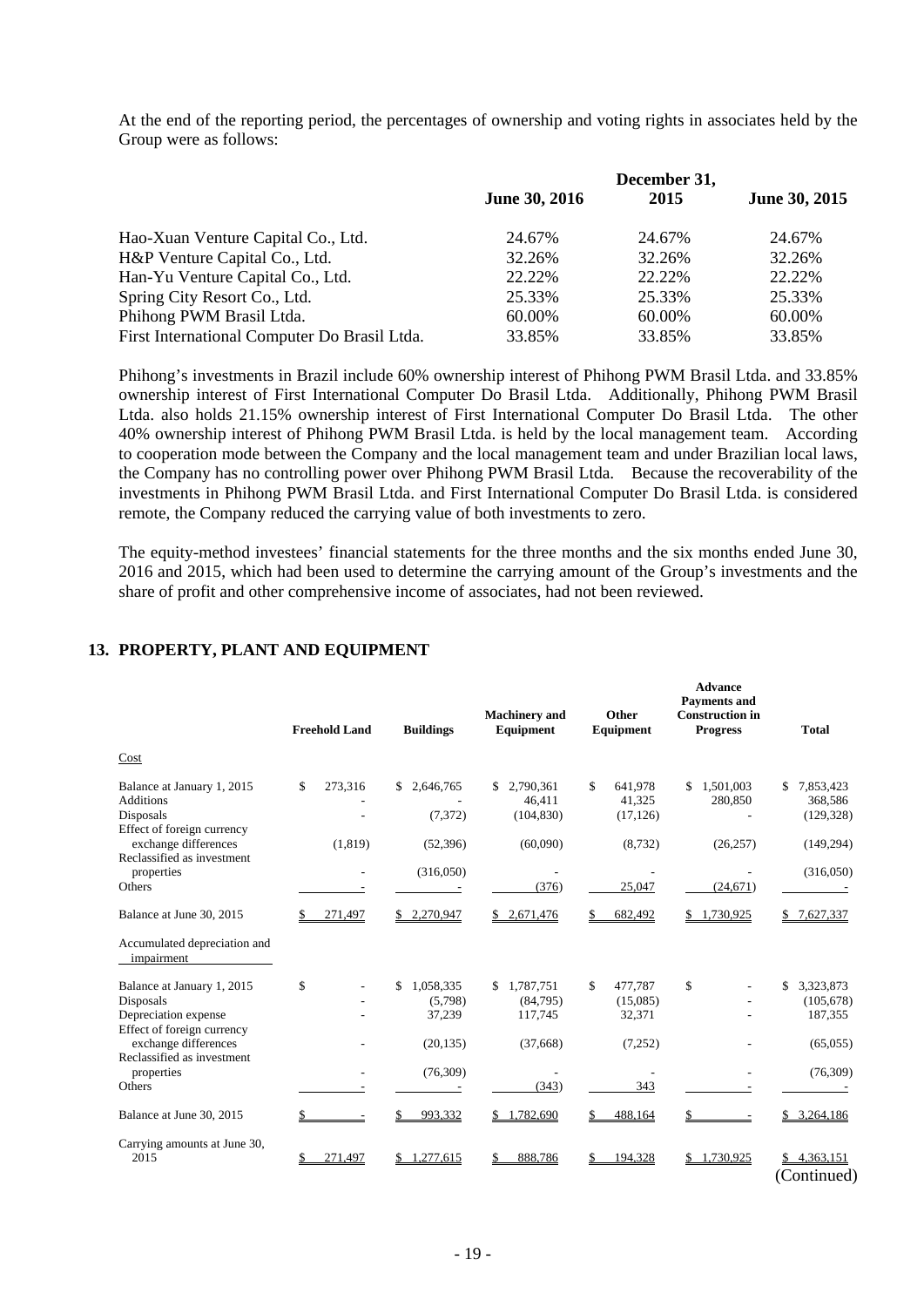|                                                                                               | <b>Freehold Land</b> | <b>Buildings</b>          | <b>Machinery</b> and<br>Equipment       | <b>Other</b><br>Equipment           | <b>Advance</b><br><b>Payments and</b><br><b>Construction in</b><br><b>Progress</b> | <b>Total</b>                            |
|-----------------------------------------------------------------------------------------------|----------------------|---------------------------|-----------------------------------------|-------------------------------------|------------------------------------------------------------------------------------|-----------------------------------------|
| Cost                                                                                          |                      |                           |                                         |                                     |                                                                                    |                                         |
| Balance at January 1, 2016<br><b>Additions</b><br>Disposals<br>Effect of foreign currency     | \$.<br>275,658       | 1,760,321<br>\$<br>10,691 | 2,629,389<br>29,463<br>(26, 808)        | \$<br>672,648<br>27,718<br>(31,248) | \$<br>1,804,133<br>84,033                                                          | 7,142,149<br>\$<br>151,905<br>(58,056)  |
| exchange differences<br>Reclassification                                                      | 1,522                | (43,018)<br>237,782       | (83,792)<br>879                         | (12,932)<br>6,496                   | (60, 140)<br>(245, 157)                                                            | (198, 360)                              |
| Balance at June 30, 2016                                                                      | 277,180              | 1,965,776                 | \$2,549,131                             | 662,682                             | 1,582,869                                                                          | 7,037,638                               |
| Accumulated depreciation and<br>impairment                                                    |                      |                           |                                         |                                     |                                                                                    |                                         |
| Balance at January 1, 2016<br>Disposals<br>Depreciation expense<br>Effect of foreign currency | \$                   | \$<br>741,940<br>34,915   | 1,815,605<br>\$<br>(23, 787)<br>101,919 | \$<br>462,965<br>(30,942)<br>36,848 | \$                                                                                 | \$<br>3,020,510<br>(54, 729)<br>173,682 |
| exchange differences                                                                          |                      | (21, 335)                 | (55,988)                                | (9,655)                             |                                                                                    | (86,978)                                |
| Balance at June 30, 2016                                                                      |                      | 755,520                   | \$1,837,749                             | 459,216                             |                                                                                    | 3,052,485                               |
| Carrying amounts at<br>December 31, 2015 and<br>January 1, 2016                               | 275,658              | 1,018,381<br>\$           | 813,784                                 | 209,683                             | 1,804,133                                                                          | 4,121,639<br>\$                         |
| Carrying amounts at June 30,<br>2016                                                          | 277,180              | 1.210,256<br>S            | 711,382                                 | 203,466                             | 1,582,869                                                                          | 3,985,153<br>\$.<br>(Concluded)         |

In 2015, some part of the Group's property, plant and equipment from production of goods or provision of services change into earn rental income and reclassified to investment properties, see Note 14.

The above items of property, plant and equipment were depreciated on a straight-line basis over the following estimated useful life:

| <b>Buildings</b>        |              |
|-------------------------|--------------|
| Main building           | 50 years     |
| Engineering system      | 10 years     |
| Machinery and equipment | $3-10$ years |
| Other equipment         | 3-5 years    |

Refer to Note 27 for the carrying amount of property, plant and equipment that had been pledged by the Group to secure long-term loans.

### **14. INVESTMENT PROPERTIES**

| <b>Investment Properties Measured at Cost</b>                                                                                   | <b>Total</b>            |
|---------------------------------------------------------------------------------------------------------------------------------|-------------------------|
| Cost                                                                                                                            |                         |
| Balance at January 1, 2015<br>Transferred from property, plant and equipment<br>Effect of foreign currency exchange differences | S<br>316,050<br>(1,172) |
| Balance at June 30, 2015                                                                                                        | 314.878<br>(Continued)  |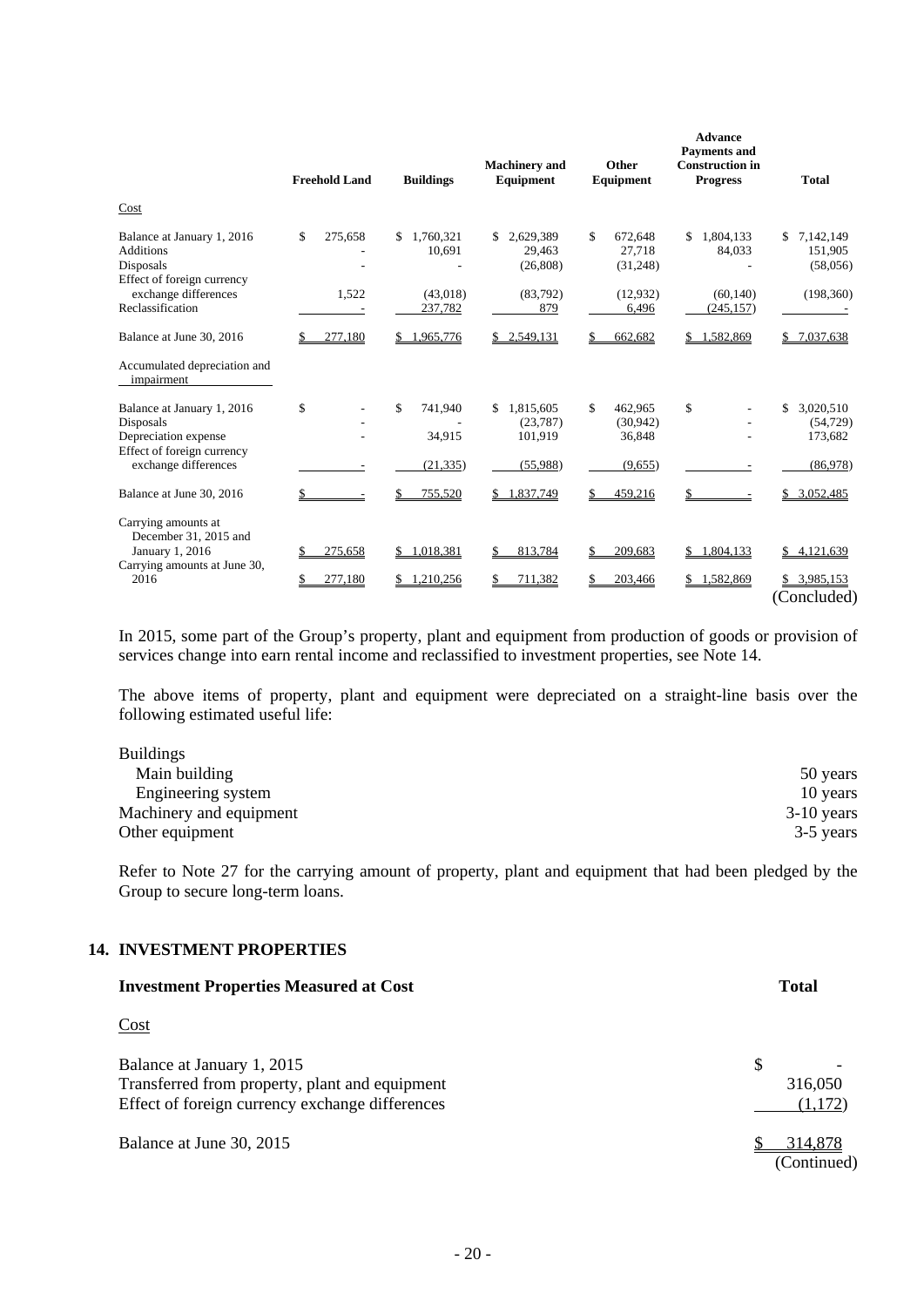| <b>Investment Properties Measured at Cost</b>                                                                                                           | <b>Total</b>                            |
|---------------------------------------------------------------------------------------------------------------------------------------------------------|-----------------------------------------|
| Accumulated depreciation and impairment                                                                                                                 |                                         |
| Balance at January 1, 2015<br>Transferred from property, plant and equipment<br>Depreciation expense<br>Effect of foreign currency exchange differences | \$<br>76,309<br>5,931<br>(218)          |
| Balance at June 30, 2015                                                                                                                                | 82,022                                  |
| Carrying amount at June 30, 2015                                                                                                                        | \$<br>232,856                           |
| Cost                                                                                                                                                    |                                         |
| Balance at January 1, 2016<br>Effect of foreign currency exchange differences                                                                           | 1,047,669<br>\$<br>(38,950)             |
| Balance at June 30, 2016                                                                                                                                | 1,008,719                               |
| Accumulated depreciation and impairment                                                                                                                 |                                         |
| Balance at January 1, 2016<br>Depreciation expense<br>Effect of foreign currency exchange differences                                                   | \$<br>379,491<br>17,020<br>(14, 538)    |
| Balance at June 30, 2016                                                                                                                                | \$<br>381,973                           |
| Carrying amount at December 31, 2015 and January 1, 2016<br>Carrying amount at June 30, 2016                                                            | 668,178<br>\$<br>626,746<br>(Concluded) |

The investment properties were depreciated on a straight-line basis over the following estimated useful life:

| Main buildings | 30 years |
|----------------|----------|
| Others         | 10 years |

The management of the Group had used the valuation model that market participants would use in determining the fair value, and the fair value was measured by using Level 3 inputs. The valuation was arrived at by reference to market evidence of transaction prices for similar properties. The evaluation results of the fair value as follows:

|            | June 30, 2016 |
|------------|---------------|
| Fair value | \$1,290,590   |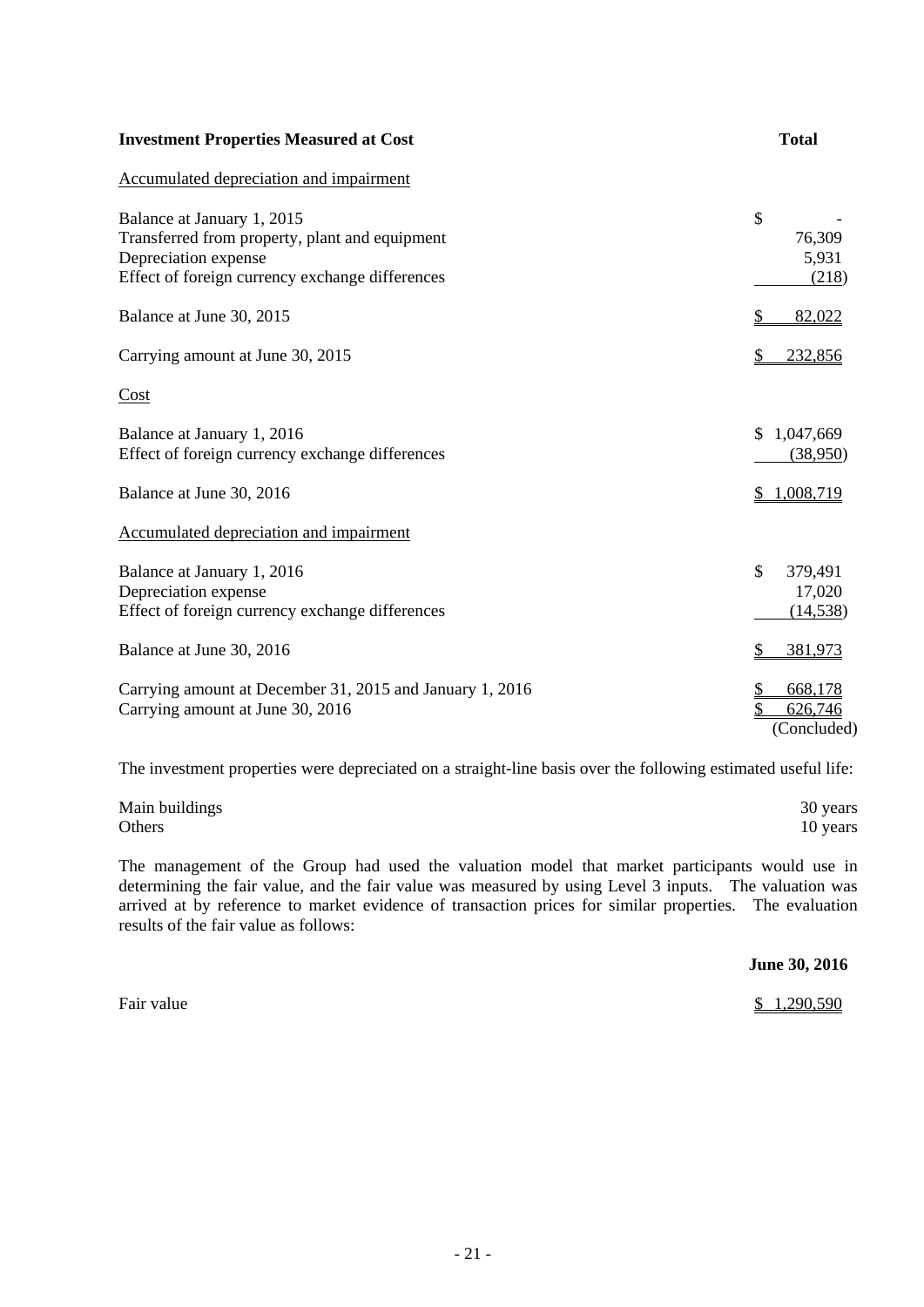# **15. INTANGIBLE ASSETS**

|                                                                                                                    | <b>Completed</b><br><b>Investment</b><br><b>Property</b> |
|--------------------------------------------------------------------------------------------------------------------|----------------------------------------------------------|
| Cost                                                                                                               |                                                          |
| Balance at January 1, 2015<br>Additions<br>Disposals<br>Effect of foreign currency exchange differences            | 101,752<br>\$<br>4,436<br>(111)<br>(744)                 |
| Balance at June 30, 2015                                                                                           | 105,333<br>\$                                            |
| Accumulated amortization and impairment                                                                            |                                                          |
| Balance at January 1, 2015<br>Depreciation expense<br>Disposals<br>Effect of foreign currency exchange differences | \$<br>55,949<br>8,175<br>(104)<br>(382)                  |
| Balance at June 30, 2015                                                                                           | 63,638                                                   |
| Carrying amounts at June 30, 2015                                                                                  | \$<br>41,695                                             |
| Cost                                                                                                               |                                                          |
| Balance at January 1, 2016<br>Additions<br>Disposals<br>Effect of foreign currency exchange differences            | 109,993<br>\$<br>2,411<br>(3,298)<br>(1,162)             |
| Balance at June 30, 2016                                                                                           | \$107,944                                                |
| Accumulated amortization and impairment                                                                            |                                                          |
| Balance at January 1, 2016<br>Depreciation expense<br>Disposals<br>Effect of foreign currency exchange differences | \$69,455<br>8,732<br>(2,903)<br>(709)                    |
| Balance at June 30, 2016                                                                                           | <u>\$</u><br><u>74,575</u>                               |
| Carrying amounts at December 31, 2015 and January 1, 2016<br>Carrying amounts at June 30, 2016                     | 40,538<br>33,369<br>\$                                   |

The above items of intangible assets were depreciated on a straight-line basis over estimated useful life of 2 to 5 years.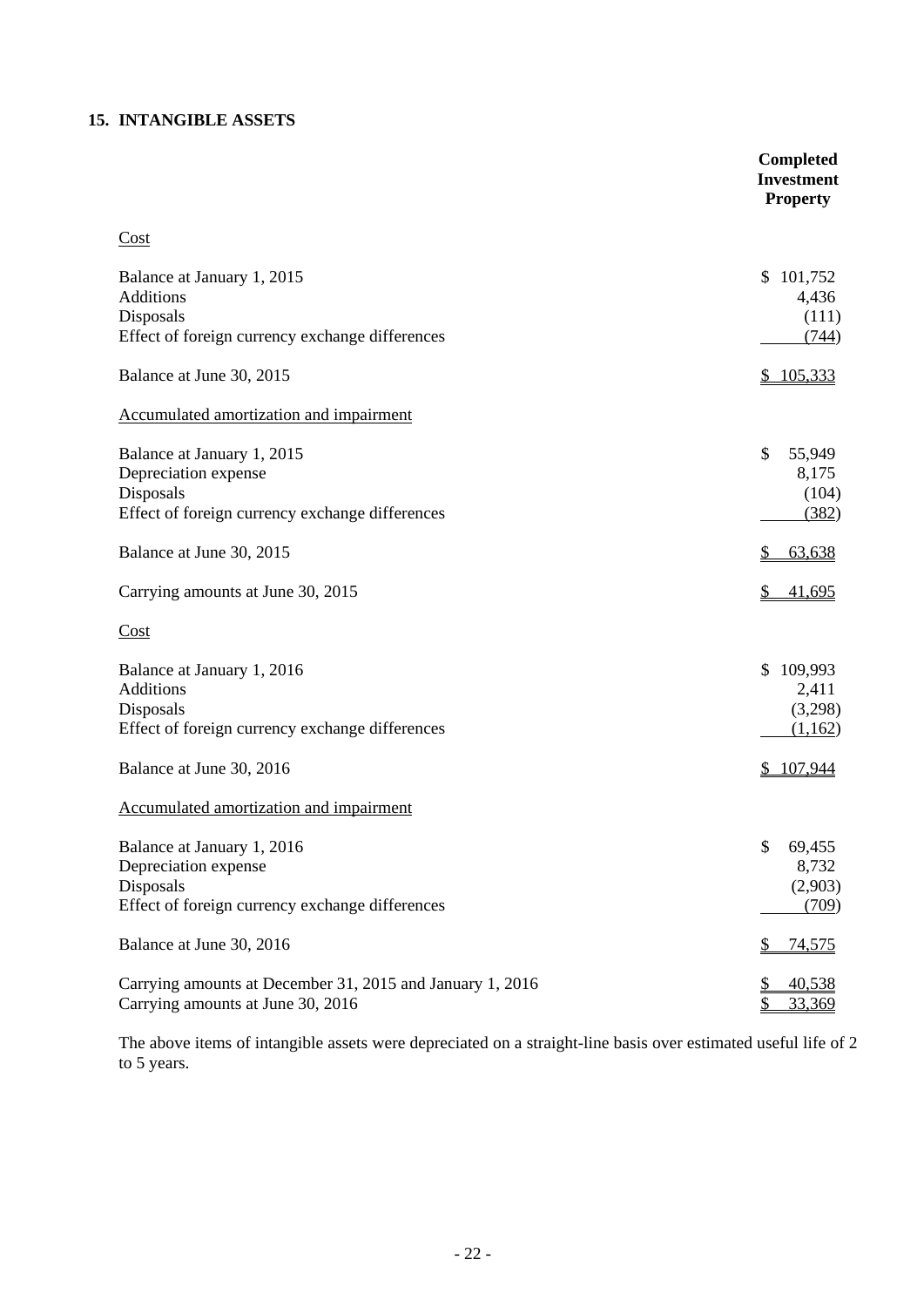# **16. PREPAYMENTS FOR LEASE**

|                        |                      | December 31,     |                  |  |
|------------------------|----------------------|------------------|------------------|--|
|                        | <b>June 30, 2016</b> | 2015             | June 30, 2015    |  |
| Current<br>Non-current | 3,838<br>146,142     | 3,987<br>153,778 | 3,986<br>155,757 |  |
|                        | 149.980              | \$157,765        | 159,743          |  |

Prepayments for lease are prepaid for land use rights for land located in mainland China.

# **17. BORROWINGS**

## **Short-term Debt**

|                                                                                                                                                                                                                                                                                                                                                                                                                                                                                                                           | June 30, 2016     | December 31,<br>2015    | June 30, 2015 |
|---------------------------------------------------------------------------------------------------------------------------------------------------------------------------------------------------------------------------------------------------------------------------------------------------------------------------------------------------------------------------------------------------------------------------------------------------------------------------------------------------------------------------|-------------------|-------------------------|---------------|
| Secured loan                                                                                                                                                                                                                                                                                                                                                                                                                                                                                                              |                   |                         |               |
| <b>Bank borrowings</b><br>Interest rate                                                                                                                                                                                                                                                                                                                                                                                                                                                                                   | \$97,005<br>2.75% | \$98,580<br>2.75%       |               |
| <b>Long-term Debt</b>                                                                                                                                                                                                                                                                                                                                                                                                                                                                                                     |                   |                         |               |
|                                                                                                                                                                                                                                                                                                                                                                                                                                                                                                                           | June 30, 2016     | December 31,<br>2015    | June 30, 2015 |
| <b>Unsecured</b> loan                                                                                                                                                                                                                                                                                                                                                                                                                                                                                                     |                   |                         |               |
| Medium-term loan<br>Repayable from August 4, 2015 to May 15,<br>$2017$ ; interest rate was 1.2019% on<br>December 31, 2015. Interest is paid<br>monthly and principal is due on May 15,<br>2017. Principal was fully repaid in April<br>2016.<br>Repayable from August 27, 2015 to February<br>23, 2017; interest rate was 1.2019% on<br>December 31, 2015. Interest is paid<br>monthly and principal is due on February 23,<br>2017. Principal was fully repaid in March<br>2016.<br>Repayable from December 29, 2015 to | \$                | 100,000<br>\$<br>50,000 | $\mathcal{S}$ |
| December 29, 2017; interest rate was 1.60%<br>on December 31, 2015. Interest is paid<br>monthly and principal is due on December<br>29, 2017. Principal was fully repaid in<br>February 2016                                                                                                                                                                                                                                                                                                                              |                   | 100,000                 | (Continued)   |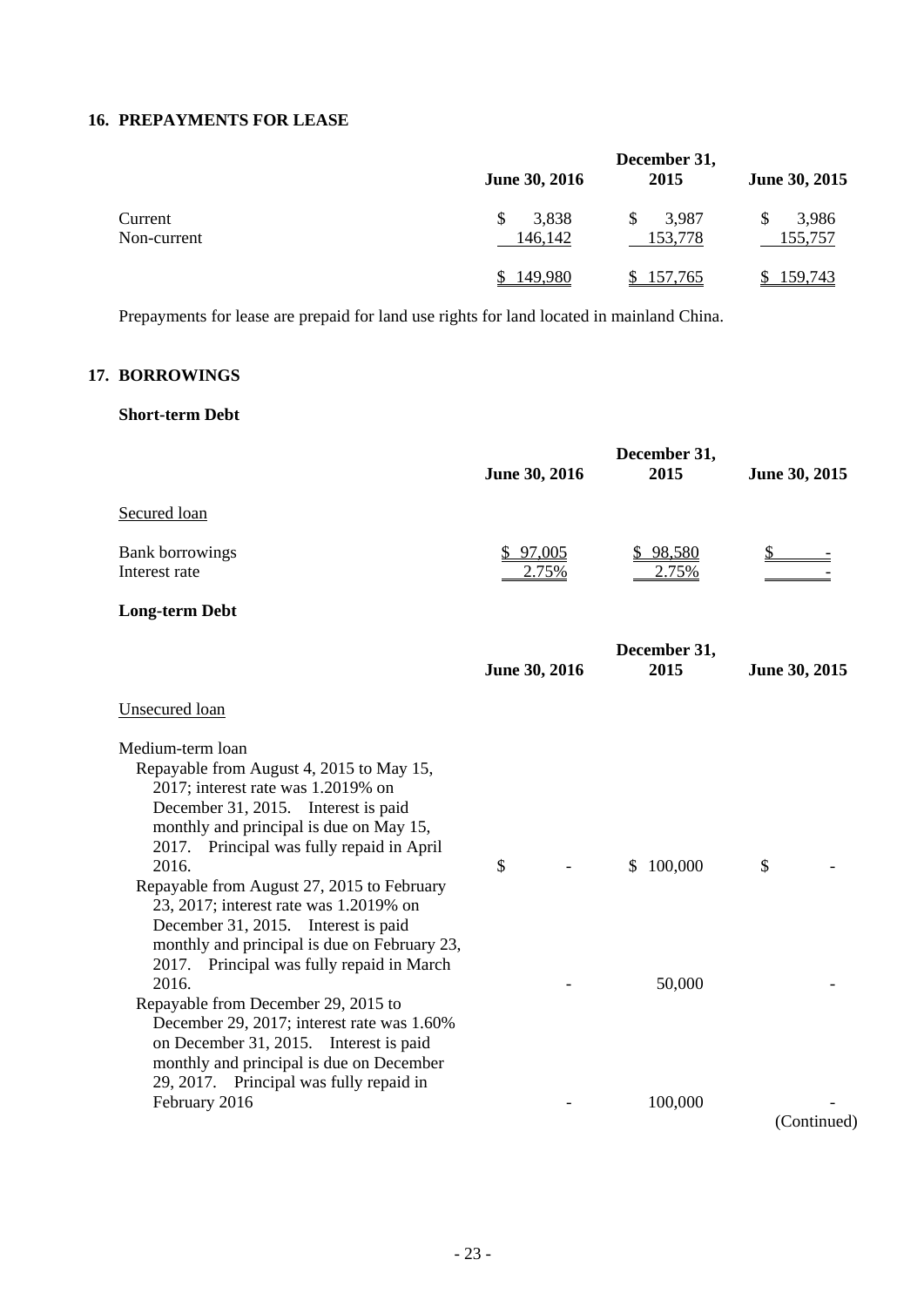|                                                                                                                                                                                                                                                                                                                                                                                                             | June 30, 2016       | December 31,<br>2015            | June 30, 2015 |
|-------------------------------------------------------------------------------------------------------------------------------------------------------------------------------------------------------------------------------------------------------------------------------------------------------------------------------------------------------------------------------------------------------------|---------------------|---------------------------------|---------------|
| Repayable from September 7, 2015 to March 7,<br>2018; interest rate was 1.23% on<br>December 31, 2015. Interest is paid<br>monthly and principal is due on March 7,<br>2018. Principal was fully repaid in March<br>2016.<br>Repayable from December 23, 2015 to<br>December 23, 2018; interest rate on June 30,<br>2016 and December 31, 2015 were 3.8201%<br>and 3.7744%, respectively. Principal is      | \$                  | \$ 300,000                      | \$            |
| repaid quarterly beginning February 23,<br>2016. Principal was partially repaid<br>US\$1,200 thousand in March 2016.                                                                                                                                                                                                                                                                                        | 35,274              | 78,864                          |               |
| Secured loan                                                                                                                                                                                                                                                                                                                                                                                                |                     |                                 |               |
| Medium-term loan<br>Repayable from July 2, 2015 to July 2, 2017;<br>interest rate was 1.12% on December 31,<br>2015. Interest is paid monthly and<br>principal is due on July 2, 2017. Principal<br>was fully repaid in March 2016.<br>Repayable from August 27, 2015 to August 27,<br>2017; interest rate was 1.12% on<br>December 31, 2015. Interest is due<br>monthly and principal is due on August 27, |                     | 50,000                          |               |
| 2017. Principal was fully repaid in March<br>2016.<br>Long-term loans payable - current portion<br>Less:                                                                                                                                                                                                                                                                                                    | 35,274<br>(14, 111) | 100,000<br>778,864<br>(76, 288) |               |
|                                                                                                                                                                                                                                                                                                                                                                                                             | \$<br>21,163        | 702,576                         | (Concluded)   |

For pledged properties and endorsements/guarantees, please see Notes 27 and 28 to the consolidated financial statements.

# **18. BONDS PAYABLE**

|                                    | December 31,         |                          |               |  |
|------------------------------------|----------------------|--------------------------|---------------|--|
|                                    | <b>June 30, 2016</b> | 2015                     | June 30, 2015 |  |
| Unsecured domestic convertible (or |                      |                          |               |  |
| exchangeable) bonds                | \$1,202,529          | \$1,266,468              | \$1,441,282   |  |
| Secured domestic bonds             | 997,620              | $\overline{\phantom{a}}$ |               |  |
| Current portion<br>Less:           | (1,202,529)          |                          |               |  |
|                                    | 997,620              | .266.468                 | 1.441.282     |  |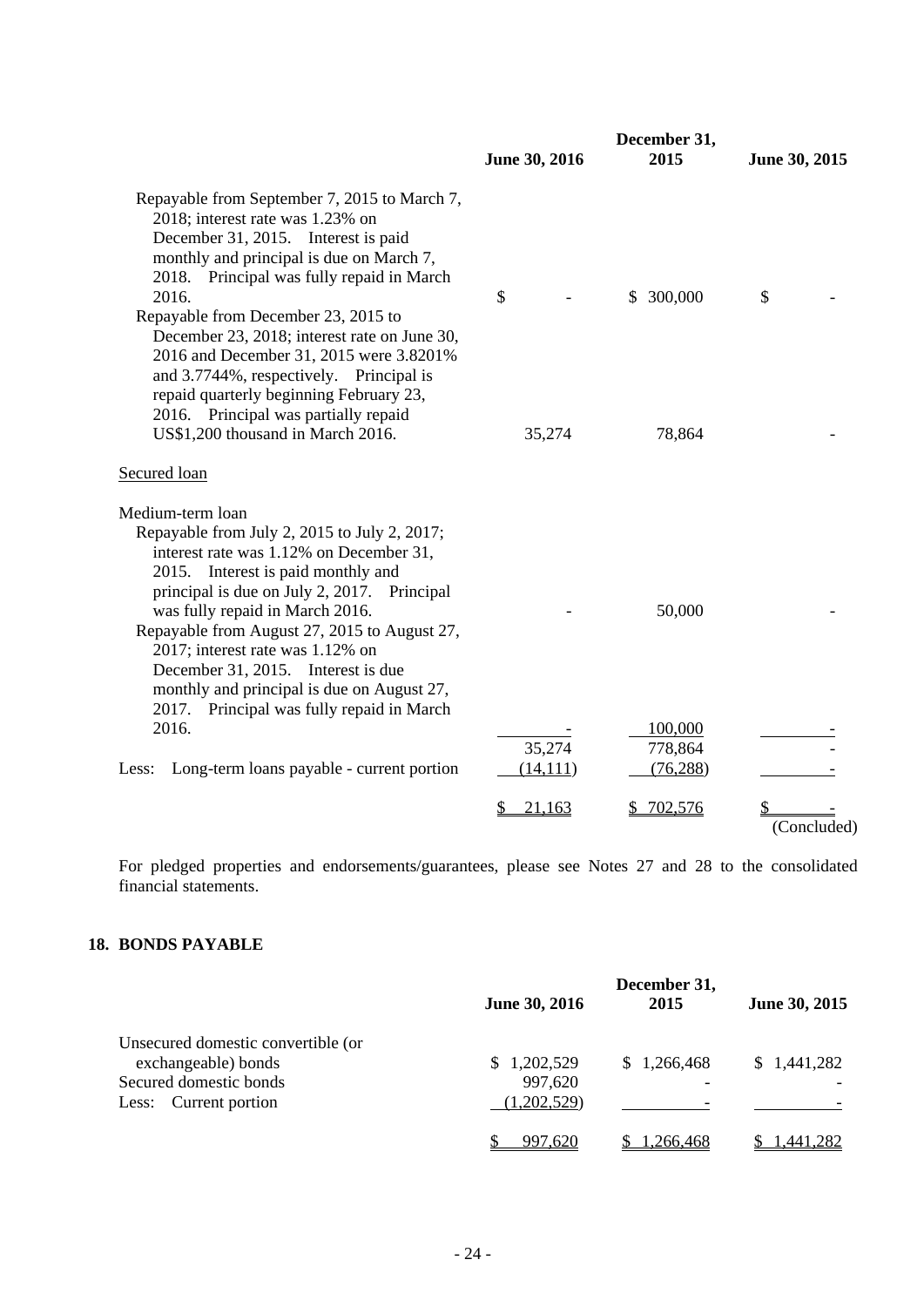#### **Unsecured Domestic Convertible Bonds**

On June 4, 2014, the Company issued 15 thousand units of \$100 thousand 0% unsecured convertible bonds in Taiwan, with an aggregate principal of \$1,500,000 thousand, proceeds from issue was \$1,503,000 thousand.

Each bond entitles the holder to convert into ordinary shares of the Company at a conversion price of \$20.4. If the Company changes its capital or pays cash dividends, the conversion price will be adjusted by the formula set up in the prospectus. After August 5, 2015, the conversion price has been adjusted to \$19.0. Conversion may occur at any time between July 5, 2014 and May 25, 2017. If the bonds are not converted, they will be redeemed on June 4, 2017 at \$100 thousand each.

The convertible bonds contain both liability and equity components. The equity component was presented in equity under the heading of capital surplus. The effective interest rate of the liability component was 1.70% per annum on initial recognition.

| Proceeds from issue (less transaction costs \$5,669 thousand)                       | \$1,497,331     |
|-------------------------------------------------------------------------------------|-----------------|
| Equity component (less transaction costs allocated to the equity component of \$272 |                 |
| thousand)                                                                           | (71, 878)       |
| Liability component at the date of issue.                                           | 1,425,453       |
| Interest charged at an effective interest rate of 1.70%                             | 13,944          |
| Conversion to common shares                                                         | (10,208)        |
| Liability component at December 31, 2014                                            | \$1,429,189     |
| Liability component at January 1, 2015                                              | \$1,429,189     |
| Interest charged at an effective interest rate of 1.70%                             | 12,093          |
| Liability component at June 30, 2015                                                | 1,441,282       |
| Liability component at January 1, 2016                                              | 1,266,468<br>S. |
| Interest charged at an effective interest rate of 1.70%                             | 10,496          |
| Redemption of bonds payable                                                         | (74, 435)       |
| Liability component at June 30, 2016                                                | 1,202,529       |

For the six months ended June 30, 2016, the Company buy back unsecured convertible bonds from open market, and recognized gain on buy-back of bonds payable of \$1,245 thousand, which were presented under other gains and losses, and reclassified \$3,637 thousand "capital surplus - convertible bonds" to "capital surplus - treasury share transactions". Please see Notes 21 and 22.

#### **Secured Domestic Bonds**

On April 1, 2016, the Company issued 100 units of \$10,000 thousand 0.95% secured bonds in Taiwan, with an aggregate principal of \$1,000,000 thousand.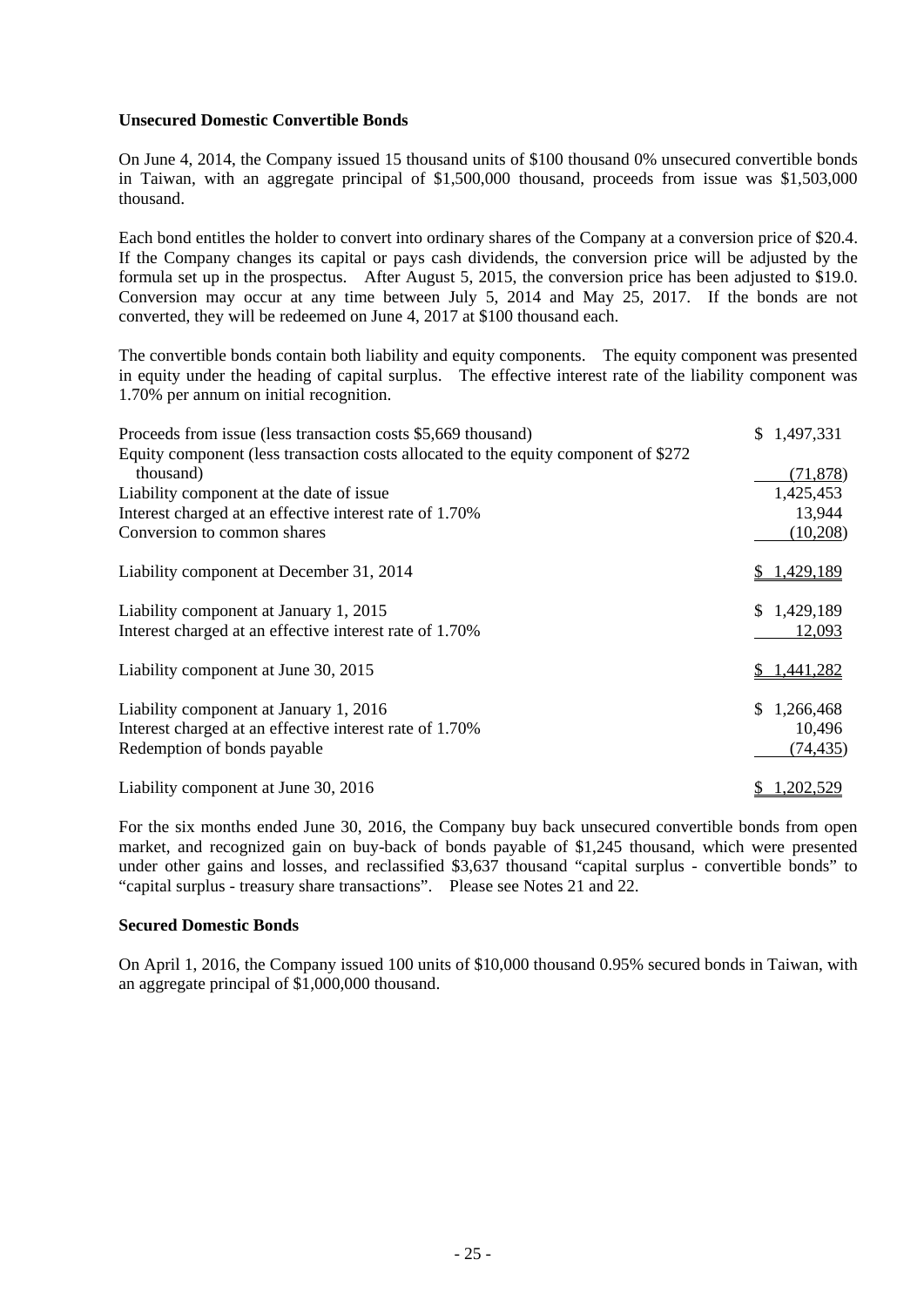#### **19. OTHER PAYABLES**

|                                       | <b>June 30, 2016</b> | December 31,<br>2015 | June 30, 2015 |
|---------------------------------------|----------------------|----------------------|---------------|
| Payable for salaries and bonus        | 205,662<br>S.        | \$262,815            | 268,025<br>S. |
| Compensation payable to employees and |                      |                      |               |
| directors and supervisors             |                      |                      | 26,612        |
| Payable for annual leave              | 34,596               | 40,857               | 33,059        |
| Dividend payable                      |                      |                      | 133,062       |
| Payable for purchase of equipment     | 21,983               | 33,932               | 29,852        |
| Others                                | 446,053              | 515,056              | 495,058       |
|                                       | 708,294              | 852,660              | 985.668       |

## **20. RETIREMENT BENEFIT PLANS**

For the three months and the six months ended June 30, 2016 and 2015, employee benefit expenses in respect of the Group's defined benefit retirement plans were \$410 thousand, \$539 thousand, \$820 thousand and \$1,078 thousand, respectively, and were calculated using the actuarially determined pension cost discount rate as of December 31, 2015 and 2014.

# **21. EQUITY**

#### **Share Capital**

|                                            | June 30, 2016 | December 31,<br>2015 | June 30, 2015 |
|--------------------------------------------|---------------|----------------------|---------------|
| Number of shares authorized (in thousands) | 600,000       | 600,000              | 600,000       |
| Shares authorized                          | 6,000,000     | 6,000,000            | 6,000,000     |
| Number of shares issued and fully paid (in |               |                      |               |
| thousands)                                 | 277,688       | 277,688              | 277,688       |
| Shares issued                              | .776,884      | 776,884              | 76,884        |

Fully paid ordinary shares, which have a par value of NT\$10, carry one vote per share and carry a right to dividends.

On June 19, 2014, Phihong Technology Co., Ltd.'s board of stockholders resolved to issue 5,000 thousand restricted stock shares, with a par value of NT\$10 each, or NT\$50,000 thousand total. Exercise value of NT\$0 each. Except for restrictions against the transfer of shares, the rights and obligations of these common stocks (including allotment, dividend, shareholders' voting right, and capital injection right, etc.) before the employees fulfill the vesting conditions, are the same with other outstanding common stocks. As of the date December 31, 2015, the rights to issue restricted stock shares expired.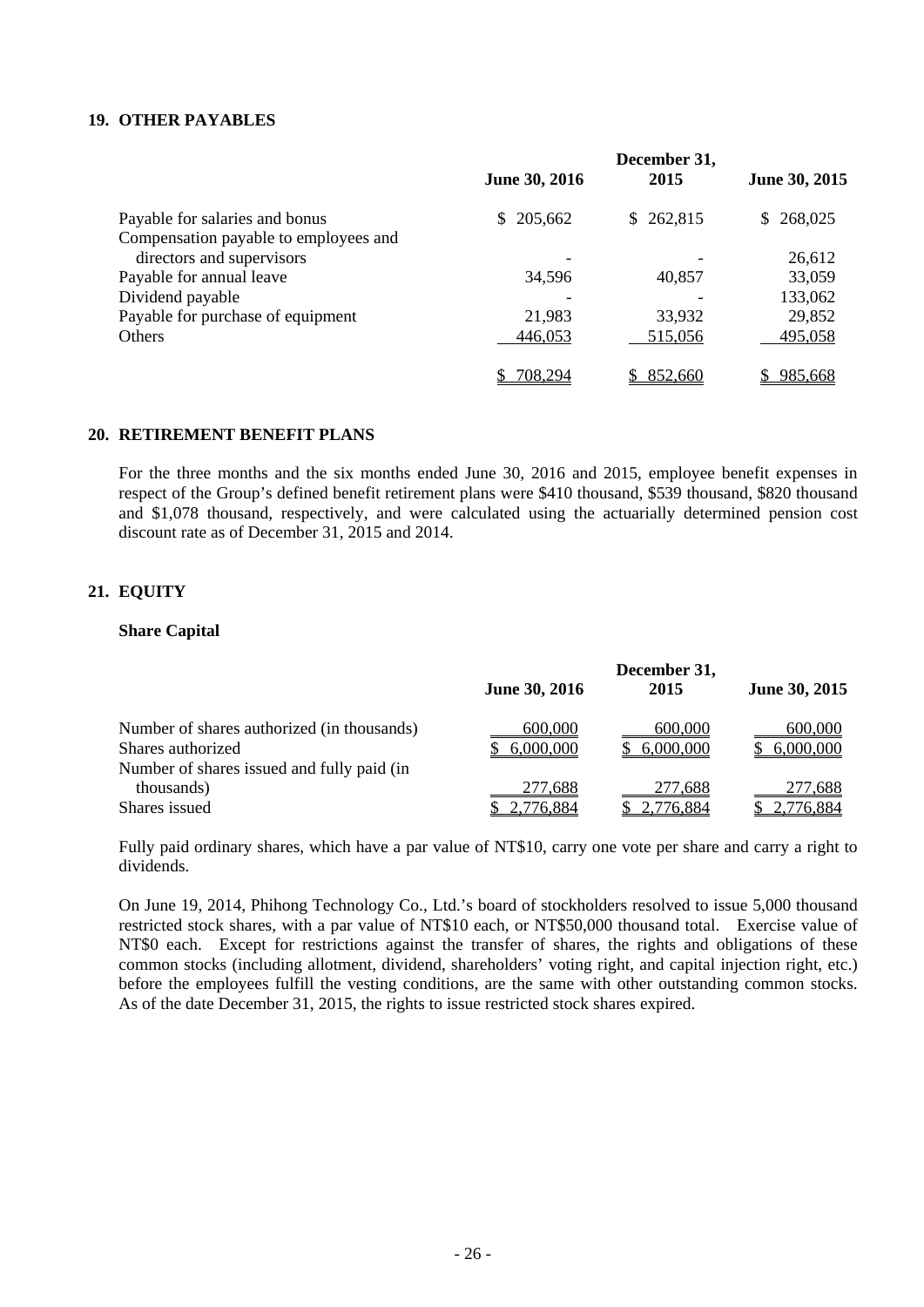# **Capital Surplus**

|                                       | December 31, |                      |     |           |   |               |
|---------------------------------------|--------------|----------------------|-----|-----------|---|---------------|
|                                       |              | <b>June 30, 2016</b> |     | 2015      |   | June 30, 2015 |
| Issuance of common shares             | \$           | 226,556              | \$. | 226,556   | S | 226,556       |
| Conversion of bonds                   |              | 667,058              |     | 667,058   |   | 667,058       |
| Treasury share transactions           |              | 61,062               |     | 57,425    |   | 48,234        |
| Interest payable of bond conversion   |              | 13,243               |     | 13,243    |   | 13,243        |
| Equity component of convertible bonds |              | 58,537               |     | 62,174    |   | 71,365        |
|                                       |              | ,026,456             |     | 1,026,456 |   | 1,026,456     |

The capital surplus arising from shares issued in excess of par (including share premium from issuance of common shares, conversion of bonds and treasury share transactions) and donations may be used to offset a deficit; in addition, when the Company has no deficit, such capital surplus may be distributed as cash dividends or transferred to share capital (limited to a certain percentage of the Company's capital and once a year).

The capital surplus from long-term investments, employee share options and share warrants may not be used for any purpose.

### **Retained Earnings and Dividend Policy**

In accordance with the amendments to the Company Act in May 2015, the recipients of dividends and bonuses are limited to shareholders and do not include employees. The shareholders had been approved amendments to the Company's Articles of Incorporation on June 8, 2016, particularly the amendment to the policy on dividend and bonuses distribution and the addition of the policy on distribution of employees' compensation.

Under the Company Law of the ROC and Phihong's Amended Articles of Incorporation, 10% of Phihong's annual earnings, net of tax and any deficit, should first be appropriated as legal reserve until such reserve equals to the amount of Phihong's capital, and then a special reserve should be appropriated as required by laws or local authorities. Any remaining earnings plus unappropriated earnings accumulated in prior years should be proposed by the board of the directors, and the allocation of dividend to shareholders should be resolved by the board of shareholders. For information about the before and after revision of the employees' compensation and remuneration to directors and supervisors and the appropriations, please refer to Note 22,d. employee benefits expense.

Appropriation of earnings to legal reserve shall be made until the legal reserve equals the Company's capital surplus. Legal reserve may be used to offset deficit. If the Company has no deficit and the legal reserve has exceeded 25% of the Company's paid-in capital, the excess may be transferred to capital or distributed in cash.

Under Rule No. 1010012865, Rule No. 1010047490 and Rule No. 1030006415 issued by the FSC and the directive titled "Questions and Answers for Special Reserves Appropriated Following Adoption of IFRSs", a company should appropriate to special reserve. Any special reserve appropriate may be reversed to the extent that the net debt balance reverses and thereafter distributed.

Except for non-ROC resident stockholders, all stockholders receiving the dividends are allowed a tax credit equal to their proportionate share of the income tax paid by the Company.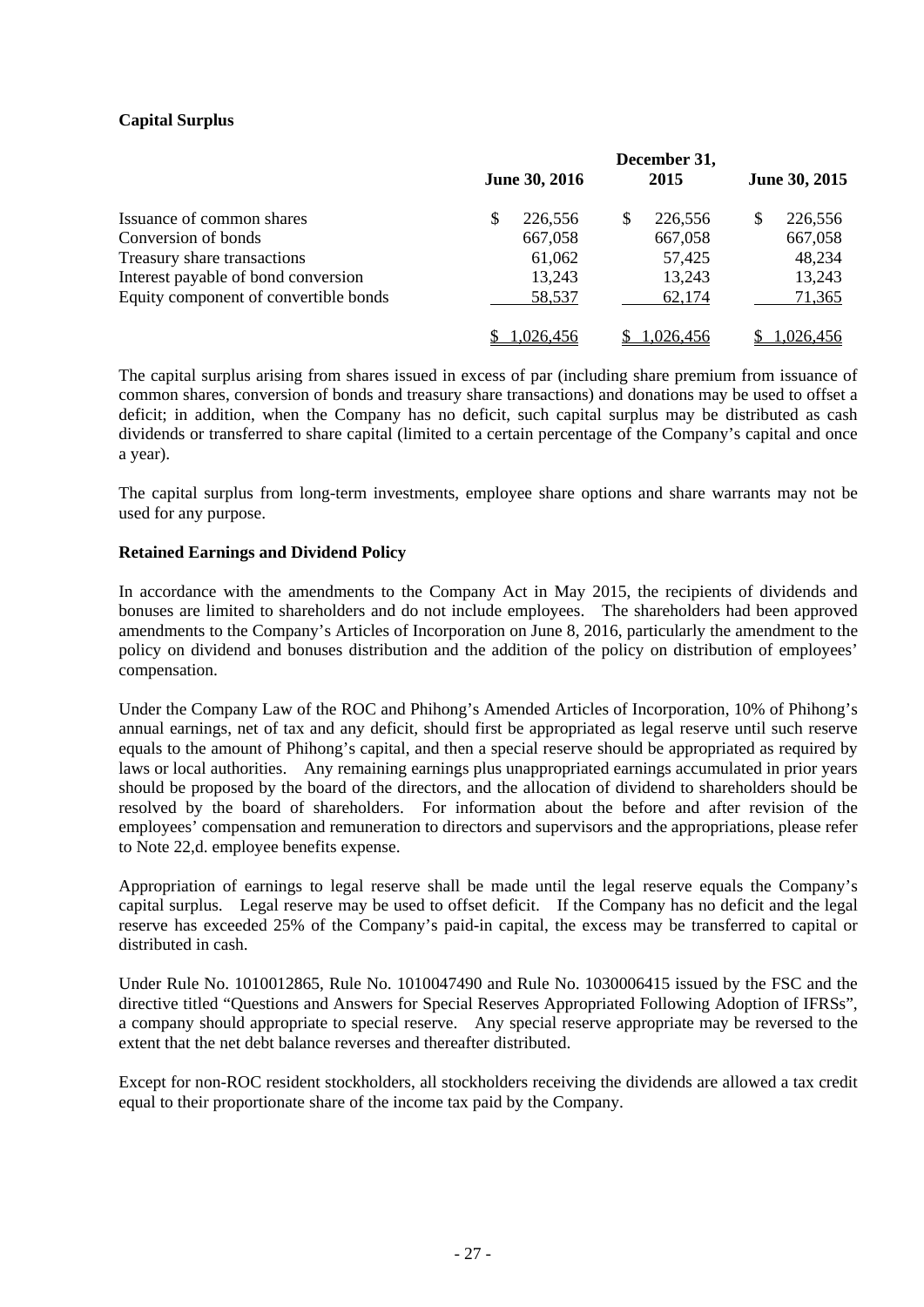The appropriations of earnings for 2015 and 2014 had been proposed by the board of directors on June 8, 2016 and been approved in stockholders' meetings on June 11, 2015, respectively. The appropriations and dividends per share were as follows:

|                |                       | <b>Appropriation of Earnings</b>                        | Dividends Per Share (NT\$) |       |
|----------------|-----------------------|---------------------------------------------------------|----------------------------|-------|
|                |                       | For Year 2015 For Year 2014 For Year 2015 For Year 2014 |                            |       |
| Legal reserve  | -SS<br><b>Service</b> | \$ 14.784                                               | $S -$                      | $S -$ |
| Cash dividends | $\sim$                | 133.062                                                 | $\overline{\phantom{a}}$   | 0.48  |

#### **Special Reserves Appropriated Following First-time Adoption of IFRSs**

The Company transferred unrealized revaluation increment and cumulative translation differences to retained earnings at the amount of \$10,968 thousand and \$250,296 thousand, respectively. The increase in retained earnings that resulted from all IFRSs adjustments was smaller than the total revaluation and translation differences; therefore, the Company appropriated to the special reserve an amount of \$230,859 thousand, the increase in retained earnings that resulted from all IFRSs adjustments on transitions to IFRSs.

#### **Other Equity Items**

#### a. Foreign currency translation reserve

|                                                                                        | <b>For the Six Months Ended</b><br><b>June 30</b> |                         |  |
|----------------------------------------------------------------------------------------|---------------------------------------------------|-------------------------|--|
|                                                                                        | 2016                                              | 2015                    |  |
| Balance at January 1<br>Exchange differences arising on translating foreign operations | \$294,758<br>(168,951)                            | \$345,970<br>(111, 452) |  |
| Balance at June 30                                                                     | 125,807                                           | \$234,518               |  |

#### b. Investments revaluation reserve

|                                                                                                                                                        | <b>For the Six Months Ended</b><br><b>June 30</b> |             |  |
|--------------------------------------------------------------------------------------------------------------------------------------------------------|---------------------------------------------------|-------------|--|
|                                                                                                                                                        | 2016                                              | 2015        |  |
| Balance at January 1<br>Share of unrealized gain on revaluation of available-for-sale<br>financial assets of associates accounted for using the equity | \$47,351                                          | \$ (37,199) |  |
| method                                                                                                                                                 | (12, 397)                                         | 22.704      |  |
| Balance at June 30                                                                                                                                     | \$ 34.954                                         | 14.495      |  |

#### **Non-controlling Interest**

|                                                                    | <b>For the Six Months Ended</b><br>June 30 |              |  |
|--------------------------------------------------------------------|--------------------------------------------|--------------|--|
|                                                                    | 2016                                       | 2015         |  |
| Balance at January 1<br>Attributable to non-controlling interests: | \$(10,168)                                 | (9,662)<br>S |  |
| Share of profit for the period                                     | (16)                                       | (3,386)      |  |
| Exchange difference arising on translation of foreign entities     | 162                                        | 3,326        |  |
| Balance at June 30                                                 | (10,022)                                   | (9,722       |  |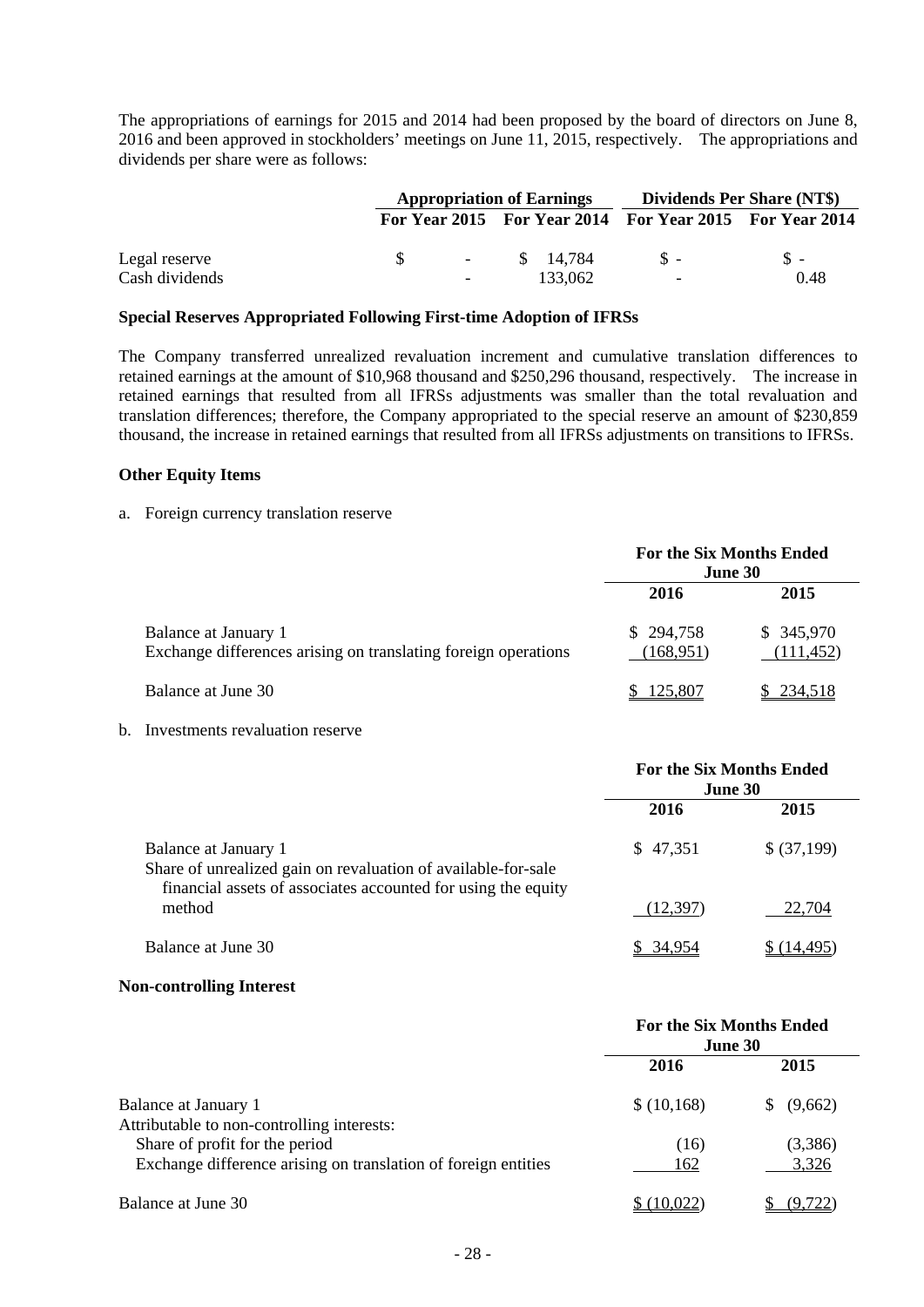# **22. NET PROFIT FROM CONTINUING OPERATIONS**

# a. Other income

|                  |        | <b>For the Three Months Ended</b><br><b>June 30</b> |          | <b>For the Six Months Ended</b><br><b>June 30</b> |  |
|------------------|--------|-----------------------------------------------------|----------|---------------------------------------------------|--|
|                  | 2016   | 2015                                                | 2016     | 2015                                              |  |
| Interest revenue | 8,221  | 5,820<br>S.                                         | \$14,775 | 10,986                                            |  |
| Dividend revenue | 5,239  | 5,542                                               | 5,239    | 5,542                                             |  |
| Other            | 24,020 | 25,001                                              | 48,038   | 48,082                                            |  |
|                  | .480   | <u>36,363</u>                                       | 68,052   | 64.610                                            |  |

# b. Other gains and losses

|                                                                                                 | <b>For the Three Months Ended</b><br>June 30 |                        | <b>For the Six Months Ended</b><br>June 30 |                      |
|-------------------------------------------------------------------------------------------------|----------------------------------------------|------------------------|--------------------------------------------|----------------------|
|                                                                                                 | 2016                                         | 2015                   | 2016                                       | 2015                 |
| Exchange (loss) gain, net<br>(Loss) gain on disposal of<br>property, plant and                  | \$(21,045)<br>(1,020)                        | 5,314<br>\$<br>(4,214) | \$ (37,372)<br>4,195                       | \$<br>2,912<br>(341) |
| equipment<br>Loss on disposal of intangible<br>assets                                           |                                              |                        | (395)                                      |                      |
| Gain on disposal of investments<br>Gain (loss) on disposal of<br>financial assets at fair value | 534                                          | 4,254                  | 2,764                                      | 4,254                |
| through profit and loss<br>Gain on buy-back of bonds                                            | 456                                          | (1,696)                | 657                                        | 2,293                |
| payable<br>Others                                                                               | 673<br>(7,707)                               | (17, 827)              | 1,245<br>(17,008)                          | (21, 522)            |
|                                                                                                 | \$ (28,109)                                  | \$(14,169)             | \$ (45,914)                                | \$(12,404)           |

# c. Depreciation and amortization

|                                                                             | <b>For the Three Months Ended</b><br><b>June 30</b> |                                 | <b>For the Six Months Ended</b><br><b>June 30</b> |                                 |
|-----------------------------------------------------------------------------|-----------------------------------------------------|---------------------------------|---------------------------------------------------|---------------------------------|
|                                                                             | 2016                                                | 2015                            | 2016                                              | 2015                            |
| Property, plant and equipment<br>Investment properties<br>Computer software | \$<br>87.627<br>8,428<br>4,403                      | 93,187<br>\$.<br>2,939<br>4,078 | \$173,682<br>17,020<br>8,732                      | 187,355<br>S.<br>5,931<br>8,175 |
|                                                                             | 100,458                                             | 100,204                         | 199.434                                           | 201,461<br>(Continued)          |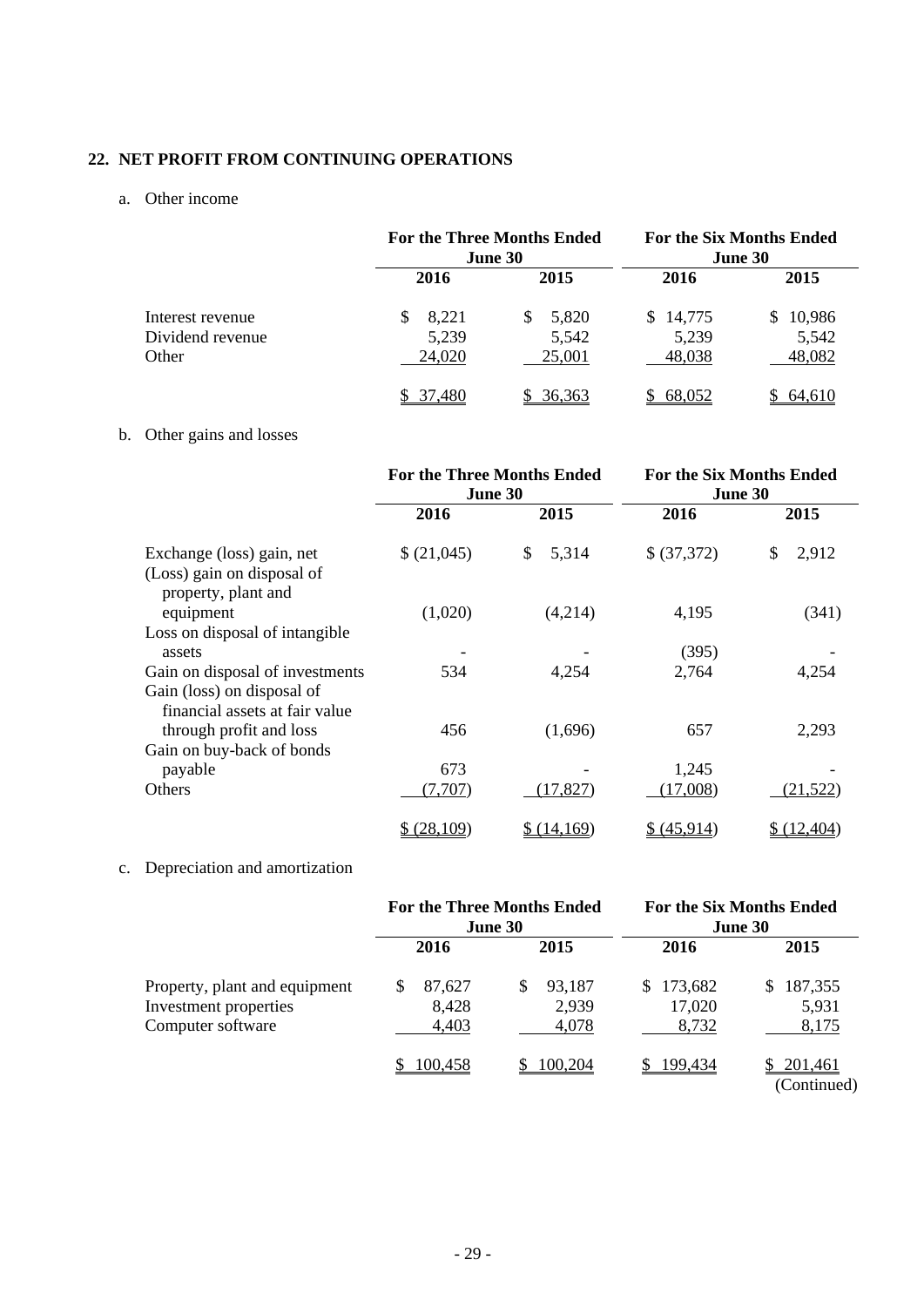|                                            | <b>For the Three Months Ended</b><br>June 30 |              | <b>For the Six Months Ended</b><br>June 30 |                      |
|--------------------------------------------|----------------------------------------------|--------------|--------------------------------------------|----------------------|
|                                            | 2016                                         | 2015         | 2016                                       | 2015                 |
| An analysis of depreciation by<br>function |                                              |              |                                            |                      |
| Operating costs                            | \$<br>48,948                                 | \$<br>56,956 | 100,527<br>S                               | 116,504<br>S         |
| Operating expenses                         | 38,679                                       | 36,231       | 73,155                                     | 70,851               |
| Non-operating expenses                     | 8,428                                        | 2,939        | 17,020                                     | 5,931                |
|                                            | 96,055                                       | 96,126       | <u>190,702</u>                             | 193,286              |
| An analysis of amortization by<br>function |                                              |              |                                            |                      |
| Operating costs                            | \$<br>644                                    | \$<br>682    | \$<br>1,306                                | \$<br>1,378          |
| Operating expenses                         | 3,759                                        | 3,396        | 7,426                                      | 6,797                |
|                                            | 4,403                                        | 4,078        | 8,732                                      | 8,175<br>(Concluded) |

### d. Employee benefits expense

|                                                                                                  | <b>For the Three Months Ended</b><br>June 30 |                             | <b>For the Six Months Ended</b><br><b>June 30</b> |                                 |
|--------------------------------------------------------------------------------------------------|----------------------------------------------|-----------------------------|---------------------------------------------------|---------------------------------|
|                                                                                                  | 2016                                         | 2015                        | 2016                                              | 2015                            |
| Post-employment benefits<br>(Note 20)                                                            |                                              |                             |                                                   |                                 |
| Defined contribution plans<br>Defined benefit plans                                              | \$<br>5,407<br>410<br>5,817                  | \$<br>7,019<br>539<br>7,558 | \$<br>10,744<br>820<br>11,564                     | \$<br>13,455<br>1,078<br>14,533 |
| Short-term employee benefits                                                                     | 597,014<br>602,831                           | 671,900<br>679,458          | 1,149,053<br>1,160,617<br>S.                      | 1,287,725<br>1,302,258          |
| An analysis of employee<br>benefits expense by function<br>Operating costs<br>Operating expenses | \$<br>378,597<br>224,234                     | \$<br>470,117<br>209,341    | \$<br>713,794<br>446,823                          | \$<br>885,560<br>416,698        |
|                                                                                                  | 602,831<br>\$                                | 679,458<br>S                | 1,160,617                                         | 1,302,258                       |

In compliance with the Company Act as amended in May 2015, the shareholders held their meeting and approved amendments to the Company's Articles in June 2016; the amendments stipulate distribution of employees' compensation and remuneration to directors and supervisors at the rates no less than 10% and no higher than 2%, respectively, of net profit before income tax, employees' compensation, and remuneration to directors and supervisors. For the six months ended June 30, 2016, because of net loss, the Company did not estimate the bonus to employees and the remuneration to directors and supervisors.

The Articles before the amendment stipulated to distribute bonus to employees and remuneration to directors and supervisors at the rates no less than 10% and no higher than 2%, respectively, of net income (net of the bonus and remuneration). For the six months ended June 30, 2015, because of net loss, the Company did not estimate the bonus to employees and the remuneration to directors and supervisors.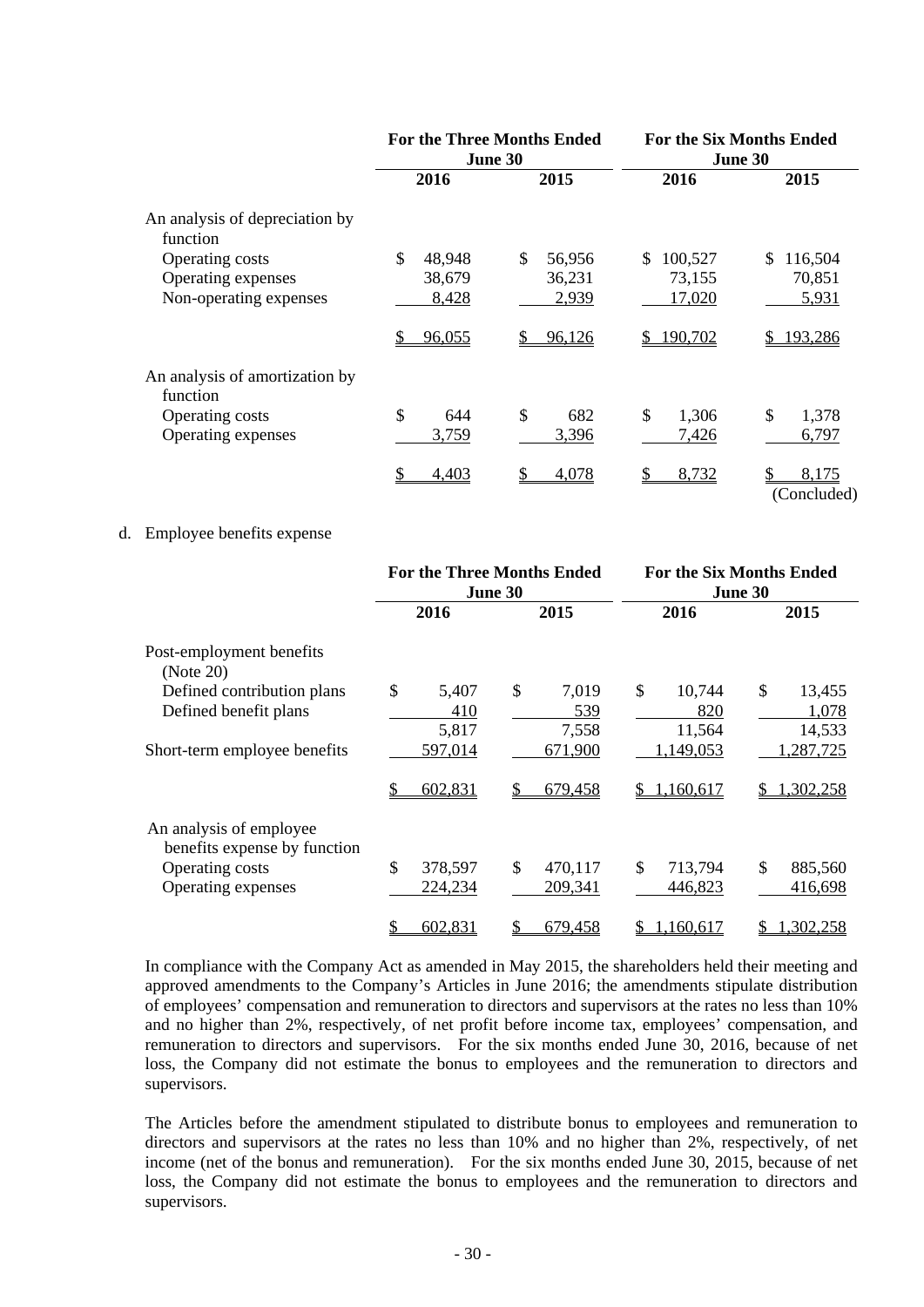If there is a change in the proposed amounts after the annual consolidated financial statements are authorized for issue, the differences are recorded as a change in accounting estimate.

Information on the employees' compensation and remuneration to directors and supervisors for 2015 resolved by the Company's board of directors in 2016 and bonus to employees, directors and supervisors for 2015 resolved by the shareholders' meeting are available on the Market Observation Post System website of the Taiwan Stock Exchange.

## **23. INCOME TAXES RELATING TO CONTINUING OPERATIONS**

#### a. Income tax recognized in profit or loss

The major components of tax expense were as follows:

|                                                       | <b>For the Three Months Ended</b><br>June 30 |             | <b>For the Six Months Ended</b><br>June 30 |              |
|-------------------------------------------------------|----------------------------------------------|-------------|--------------------------------------------|--------------|
|                                                       | 2016                                         | 2015        | 2016                                       | 2015         |
| Current tax                                           |                                              |             |                                            |              |
| In respect of the current                             |                                              |             |                                            |              |
| period                                                | \$<br>7,180                                  | \$<br>2,696 | \$<br>9,576                                | S.<br>17,650 |
| Adjustments for prior periods                         | 3                                            | (1,220)     | 3                                          | (1,220)      |
| Deferred tax                                          | (1,880)                                      | 4,680       | (6,650)                                    | (1,070)      |
| Total income tax expense<br>recognized in the current |                                              |             |                                            |              |
| period                                                | 5.303                                        | 6.156       | 2.929                                      | 15.360       |

b. Information on integrated income tax was as follows:

|                                                                     |               | December 31,                   |                      |
|---------------------------------------------------------------------|---------------|--------------------------------|----------------------|
|                                                                     | June 30, 2016 | 2015                           | June 30, 2015        |
| Unappropriated earnings<br>Unappropriated earnings generated before |               |                                |                      |
| January 1, 1998                                                     | \$            | \$                             | \$                   |
| Unappropriated earnings generated on and<br>after January 1, 1998   | (207, 911)    | 177,165                        | 309,225              |
|                                                                     | \$ (207,911)  | \$177,165                      | 309,225              |
| Balance of imputation credit account (ICA)                          | 198,424       | \$189,835                      | 209,911              |
|                                                                     |               | For the Year Ended December 31 |                      |
|                                                                     |               | $2015$ (Expected)              | <b>2014 (Actual)</b> |
| Creditable ratio for distribution of earning                        |               |                                | 25.01%               |

c. Income tax assessments

The latest income tax returns through 2013 have been assessed by the tax authorities.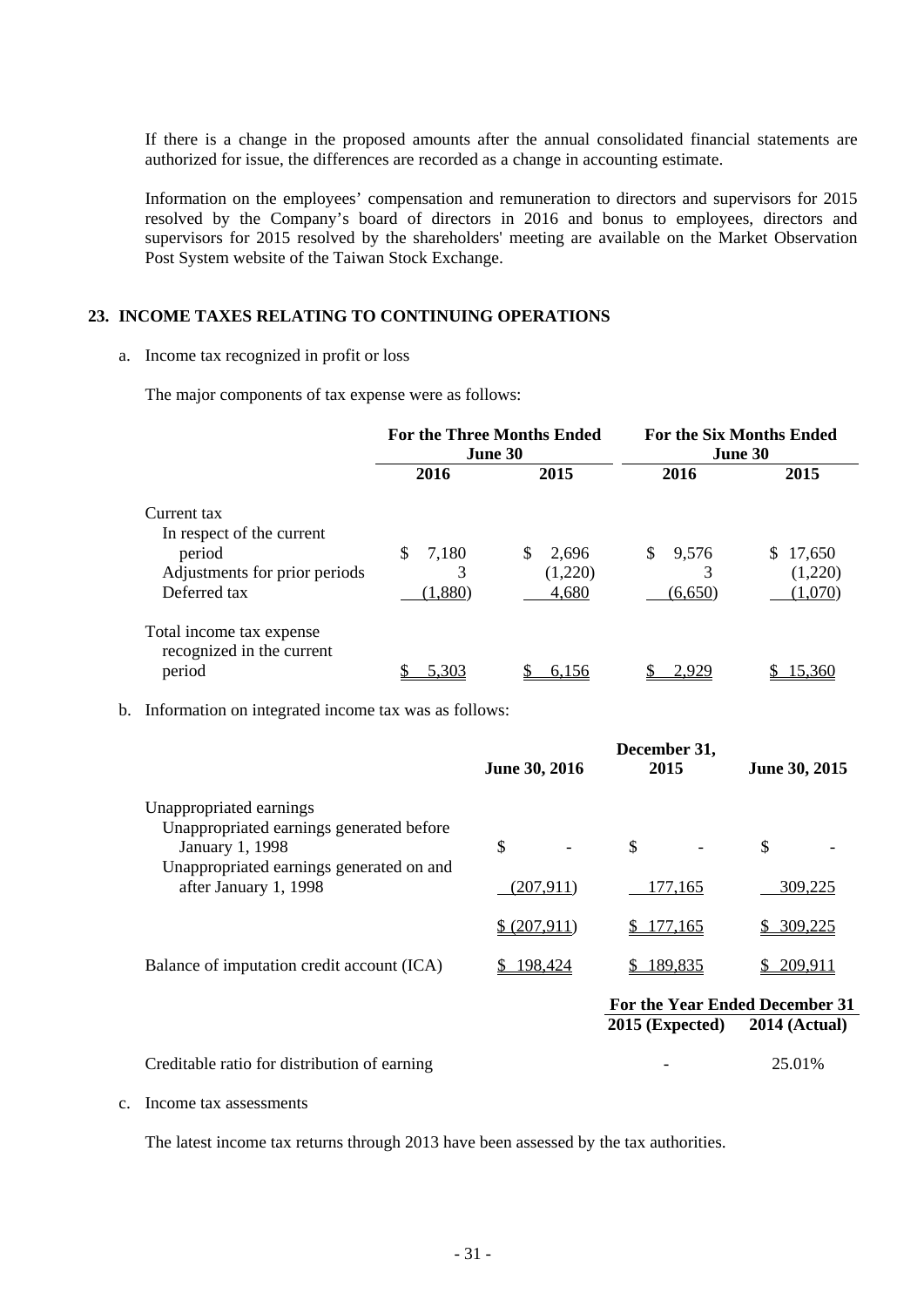## **24. LOSSES PER SHARE**

|                                          | (Loss) Profit<br><b>After Tax</b><br>(Attributed to<br><b>Owners of the</b><br>the Company) | Number of<br>Common<br><b>Shares</b><br>Outstanding<br>(In Thousands) | (Loss) Earnings<br><b>Per Share</b><br>(NT\$) |
|------------------------------------------|---------------------------------------------------------------------------------------------|-----------------------------------------------------------------------|-----------------------------------------------|
| For the three months ended June 30, 2016 |                                                                                             |                                                                       |                                               |
| Basic loss per share<br>Net loss         | \$ (186, 436)                                                                               | 277,688                                                               | (0.67)<br>\$                                  |
| For the three months ended June 30, 2015 |                                                                                             |                                                                       |                                               |
| Basic loss per share<br>Net loss         | \$ (253,625)                                                                                | 277,688                                                               | (0.92)<br>S                                   |
| For the six months ended June 30, 2015   |                                                                                             |                                                                       |                                               |
| Basic loss per share<br>Net loss         | \$ (385,076)                                                                                | 277,688                                                               | (1.39)                                        |
| For the six months ended June 30, 2015   |                                                                                             |                                                                       |                                               |
| Basic loss per share<br>Net loss         | (382, 392)<br>S                                                                             | 277.688                                                               | (1.38)                                        |

# **25. FINANCIAL INSTRUMENTS**

a. Fair value of financial instruments that are measured at fair value on a recurring basis

Fair value hierarchy

June 30, 2016

|                           | Level 1       | Level 2                     | Level 3                           | <b>Total</b> |
|---------------------------|---------------|-----------------------------|-----------------------------------|--------------|
| Financial assets at FVTPL | 278,532<br>\$ | S                           | $\frac{\mathcal{S}}{\mathcal{S}}$ | 278,532      |
| December 31, 2015         |               |                             |                                   |              |
|                           | Level 1       | Level 2                     | Level 3                           | <b>Total</b> |
| Financial assets at FVTPL | \$147,522     | $\frac{\text{S}}{\text{S}}$ |                                   | 147,522      |
| June 30, 2015             |               |                             |                                   |              |
|                           | Level 1       | Level 2                     | Level 3                           | <b>Total</b> |
| Financial assets at FVTPL | 145,105<br>S. | \$                          |                                   | 145,105      |

There were no transfers between Levels 1 and 2 in the current and prior periods.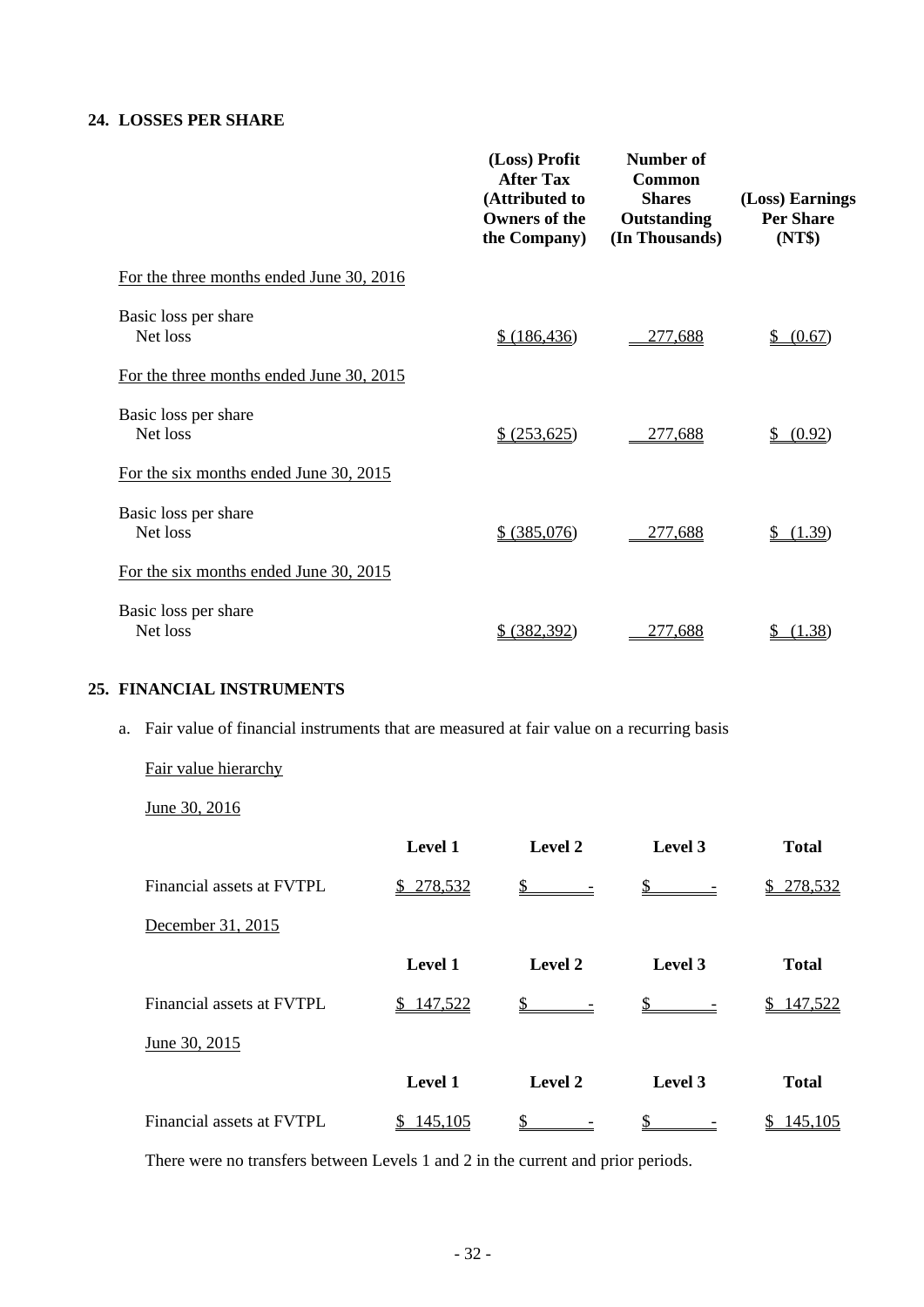b. Financial risk management objectives and policies

The Group's major financial instruments included cash and cash equivalents, trade receivable, other receivables, refundable/advance deposit, trade payable, trade payable - related parties, other payables, short-term loans, long-term loans and bonds payable. The Company's Corporate Treasury function provides services to the business, coordinates access to domestic and international financial markets, monitors and manages the financial risks relating to the operations of the Company through internal risk reports which analyze exposures by degree and magnitude of risks. These risks include market risk, credit risk and liquidity risk.

1) Market risk

The Group's activities expose it primarily to the financial risks of changes in foreign currency exchange rates and interest rates.

a) Foreign currency risk

Several subsidiaries of the Company had foreign currency sales and purchases, which exposed the Group to foreign currency risk. Assessment of the Group's foreign currency assets and liabilities, it has no significant exposure to foreign currency risk, the Group without additional hedge processing, so no application of the relevant hedge accounting.

The carrying amounts of the Group's foreign currency denominated monetary assets and monetary liabilities (including those eliminated on consolidation) at the end of the reporting period are presented in Note 29.

Sensitivity analysis

The Company was mainly exposed to the currency USD.

The following table details the Group's sensitivity to a 1% increase and decrease in New Taiwan dollars (the functional currency) against the relevant foreign currencies. The sensitivity analysis included only outstanding foreign currency denominated monetary items at the end of the reporting period for a 1% change in foreign currency rates. A positive number below indicates an increase in pre-tax profit and other equity items when New Taiwan dollars strengthen by 1% against the relevant currency. For a 1% weakening of New Taiwan dollars against the relevant currency, there would be an equal and opposite impact on pre-tax profit and other equity items and the balances below would be negative.

|                |                                 | <b>Currency USD Impact</b> |  |  |
|----------------|---------------------------------|----------------------------|--|--|
|                | <b>For the Six Months Ended</b> |                            |  |  |
|                | June 30                         |                            |  |  |
|                | 2016                            | 2015                       |  |  |
| Profit or loss | 1,699<br><sup>S</sup>           | 1.444                      |  |  |

b) Interest rate risk

The Group was exposed to fair value risk and cash flow interest rate risk from short-term loans, long-term loans, time deposit, repurchase agreements and collateralized bonds at both fixed and floating interest rates.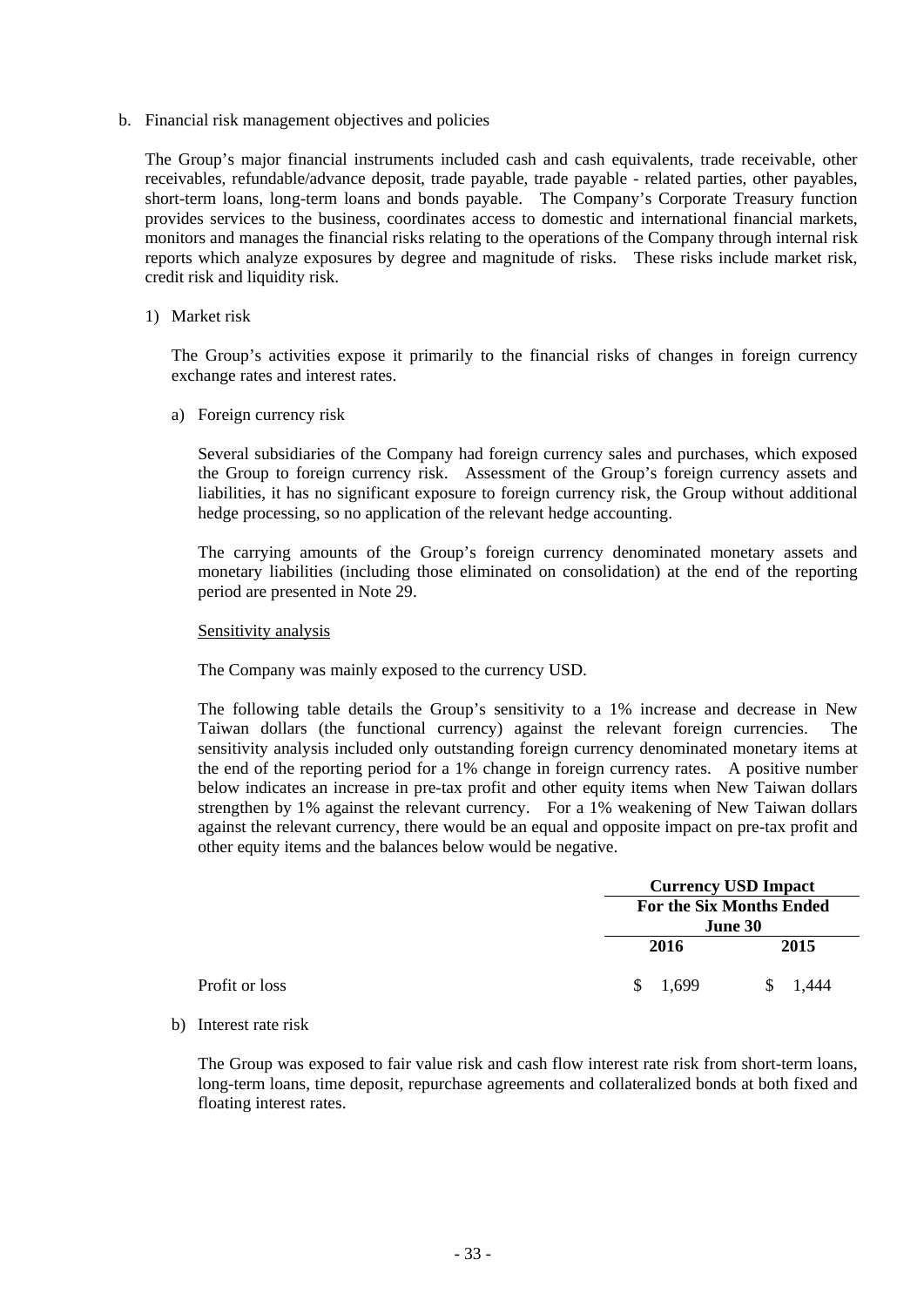The carrying amounts of the Group's financial assets and financial liabilities with exposure to interest rates at the end of the reporting period were as follows:

|                                                              | <b>June 30, 2016</b> | December 31,<br>2015 | June 30, 2015 |
|--------------------------------------------------------------|----------------------|----------------------|---------------|
| Cash flow interest rate risk<br><b>Financial liabilities</b> | \$132,279            | \$ 877,444           | -             |

#### 2) Credit risk

Credit risk refers to the risk that counterparty will default on its contractual obligations resulting in financial loss to the Group. As at the end of the reporting period, the Group's maximum exposure to credit risk approximates the carrying amount of the respective recognized financial assets as stated in the consolidated balance sheets.

The Group adopted a policy of only dealing with creditworthy counterparties and obtaining sufficient collateral, where appropriate, as a means of mitigating the risk of financial loss from defaults. The Group's exposure and the credit ratings of its counterparties are continuously monitored and the aggregate value of transactions concluded is spread amongst approved counterparties. Credit exposure is controlled by counterparty limits that are reviewed and approved by the risk management committee annually.

Trade receivables consisted of a large number of customers, spread across diverse industries and geographical areas. Ongoing credit evaluation is performed on the financial condition of customers in view of trade receivables and, where appropriate, credit guarantee insurance cover is purchased.

#### 3) Liquidity risk

The Group manages liquidity risk by monitoring and maintaining a level of cash and cash equivalents deemed adequate to finance the Group's operations and mitigate the effects of fluctuations in cash flows. In addition, management monitors the utilization of bank borrowings and ensures compliance with loan covenants.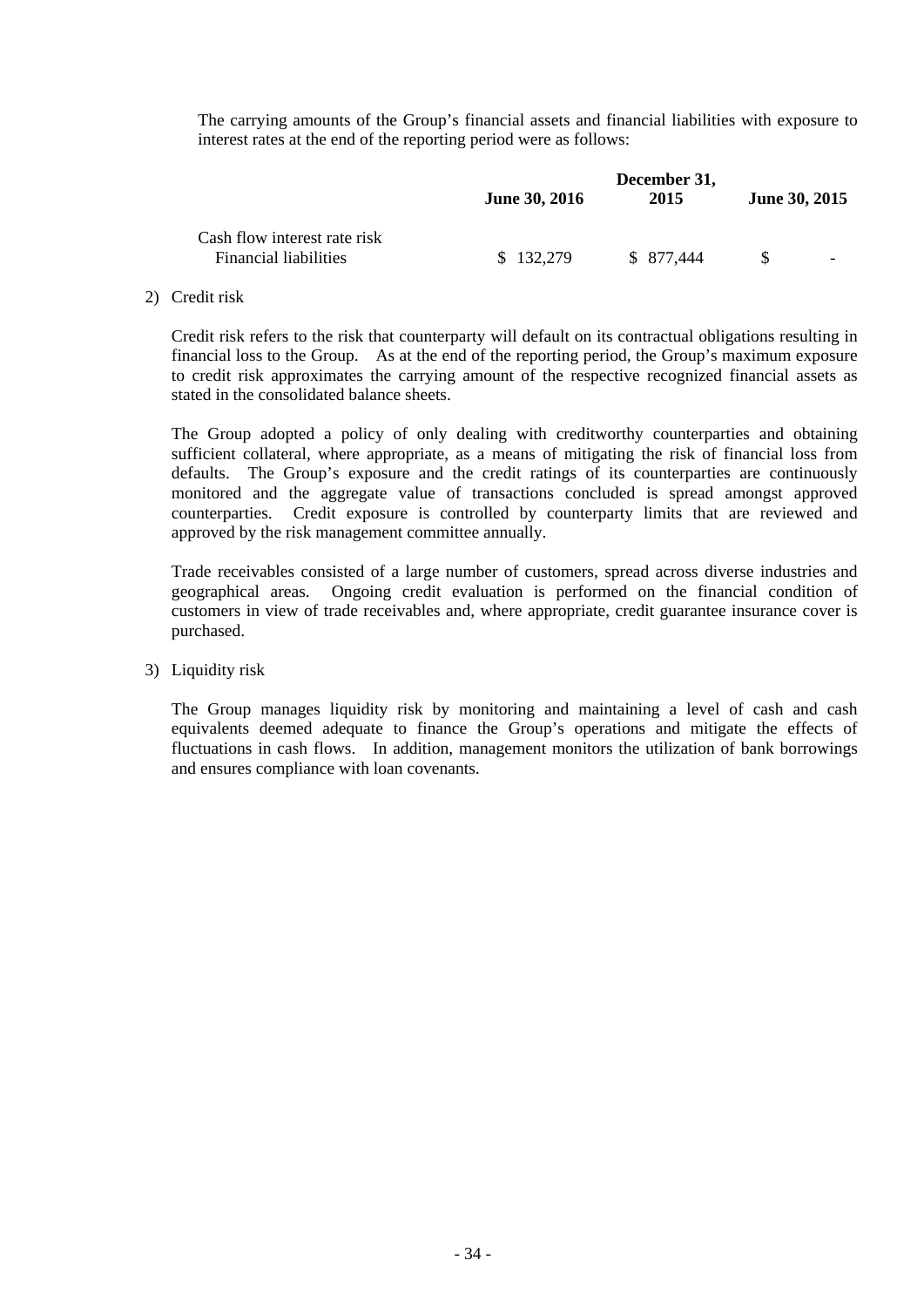The Group relies on bank borrowings as a significant source of liquidity. As of June 30, 2016, December 31, 2015 and June 30, 2015, the Group had available unutilized short-term bank loan facilities set out in (b) below.

a) Liquidity and interest risk tables

The following tables detail the Group's remaining contractual maturity for its non-derivative financial liabilities with agreed repayment periods:

June 30, 2016

|                                                                        | <b>On Demand</b><br>or Less than<br>1 Year | 1 to 3 Years            | <b>Over 3 Years</b>       | <b>Total</b>       |
|------------------------------------------------------------------------|--------------------------------------------|-------------------------|---------------------------|--------------------|
| Non-derivative financial<br>liabilities                                |                                            |                         |                           |                    |
| Non-interest bearing                                                   | \$4,025,207                                | \$                      | $\mathcal{S}$             | \$4,025,207        |
| Variable interest rate<br>instrument<br>Fixed interest rate instrument | 111,116<br>$\equiv$                        | 21,163                  | 997,620                   | 132,279<br>997,620 |
|                                                                        | \$4,136,323                                | $\frac{1}{2}$<br>21,163 | \$<br>997,620             | \$5,155,106        |
| December 31, 2015                                                      |                                            |                         |                           |                    |
|                                                                        | <b>On Demand</b><br>or Less than<br>1 Year | 1 to 3 Years            | <b>Over 3 Years</b>       | <b>Total</b>       |
| Non-derivative financial<br>liabilities                                |                                            |                         |                           |                    |
| Non-interest bearing                                                   | \$3,319,721                                | \$1,266,468             | \$                        | \$4,586,189        |
| Variable interest rate<br>instrument<br>Fixed interest rate instrument | 174,868                                    | 702,576                 |                           | 877,444            |
|                                                                        | \$3,494,589                                | \$1,969,044             | \$                        | \$5,463,633        |
| June 30, 2015                                                          |                                            |                         |                           |                    |
|                                                                        | <b>On Demand</b><br>or Less than<br>1 Year |                         | 1 to 3 Years Over 3 Years | <b>Total</b>       |
| Non-derivative financial<br>liabilities                                |                                            |                         |                           |                    |
| Non-interest bearing<br>Variable interest rate                         | \$3,163,376                                | \$1,441,282             | \$                        | \$4,604,658        |
| instrument<br>Fixed interest rate instrument                           |                                            |                         |                           |                    |
|                                                                        | \$3,163,376                                | \$1,441,282             |                           | 4,604,658<br>S.    |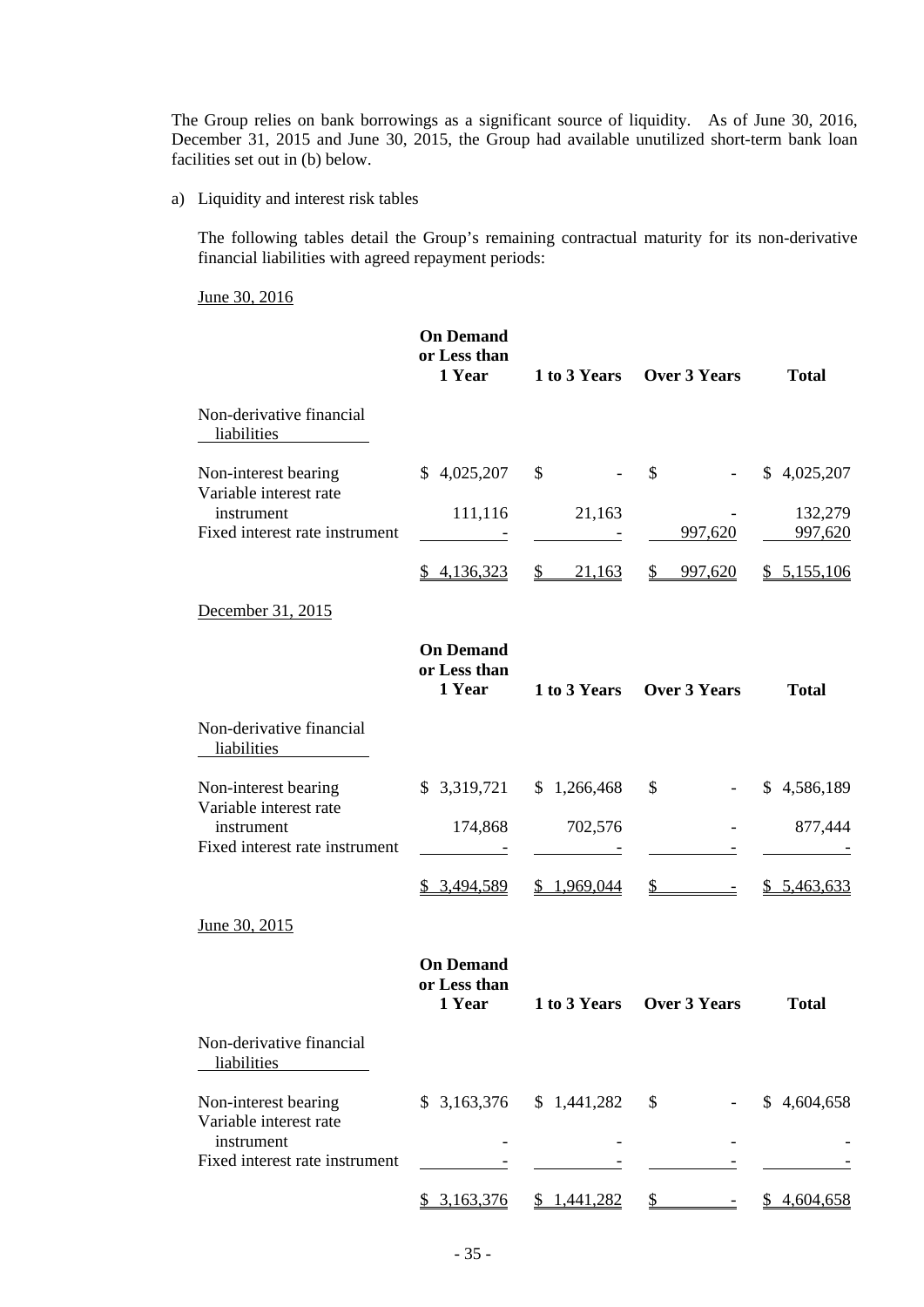b) Financing facilities

|                                  | December 31,         |             |                      |  |
|----------------------------------|----------------------|-------------|----------------------|--|
|                                  | <b>June 30, 2016</b> | 2015        | <b>June 30, 2015</b> |  |
| Unused bank financing facilities | 1.940.784            | \$2,362,380 | \$2,820,170          |  |

## **26. RELATED-PARTY TRANSACTIONS**

a. The Group's related parties and relationship

| <b>Related Party</b>                         | <b>Relationship with the Group</b> |
|----------------------------------------------|------------------------------------|
|                                              |                                    |
| Xu Sheng Technology Co., Ltd.                | Other related parties              |
| Red Sun Metal Industry Co., Ltd.             | Other related parties              |
| Shine Tech Ltd.                              | Other related parties              |
| Heng Hui Co., Ltd.                           | Other related parties              |
| Dongguan Song Xiang Metal Products Co., Ltd. | Other related parties              |
| Hua Jung Co., Ltd.                           | Other related parties              |
| Hong Ding Educational Technology Co., Ltd.   | Other related parties              |
| <b>Zero Distance Corporation</b>             | Other related parties              |
| Peter Lin                                    | Phihong's chairman                 |

Details of transactions between the Group and other related parties were disclosed below:

b. Trading transactions

|                       | <b>For the Three Months Ended</b><br>June 30 |        | <b>For the Six Months Ended</b><br>June 30 |         |
|-----------------------|----------------------------------------------|--------|--------------------------------------------|---------|
|                       | 2016                                         | 2015   | 2016                                       | 2015    |
| <b>Sales</b>          |                                              |        |                                            |         |
| Other related parties |                                              |        | \$.                                        | 100     |
| Purchase of goods     |                                              |        |                                            |         |
| Other related parties | 31.295                                       | 52,175 | <u>57,751</u>                              | 108,379 |

There is no significant difference between purchase price from related parties and purchase price from unrelated parties.

|                            | December 31,  |        |               |
|----------------------------|---------------|--------|---------------|
|                            | June 30, 2016 | 2015   | June 30, 2015 |
| Payable to related parties |               |        |               |
| Other related parties      | 57.560        | 61.232 | 70.961        |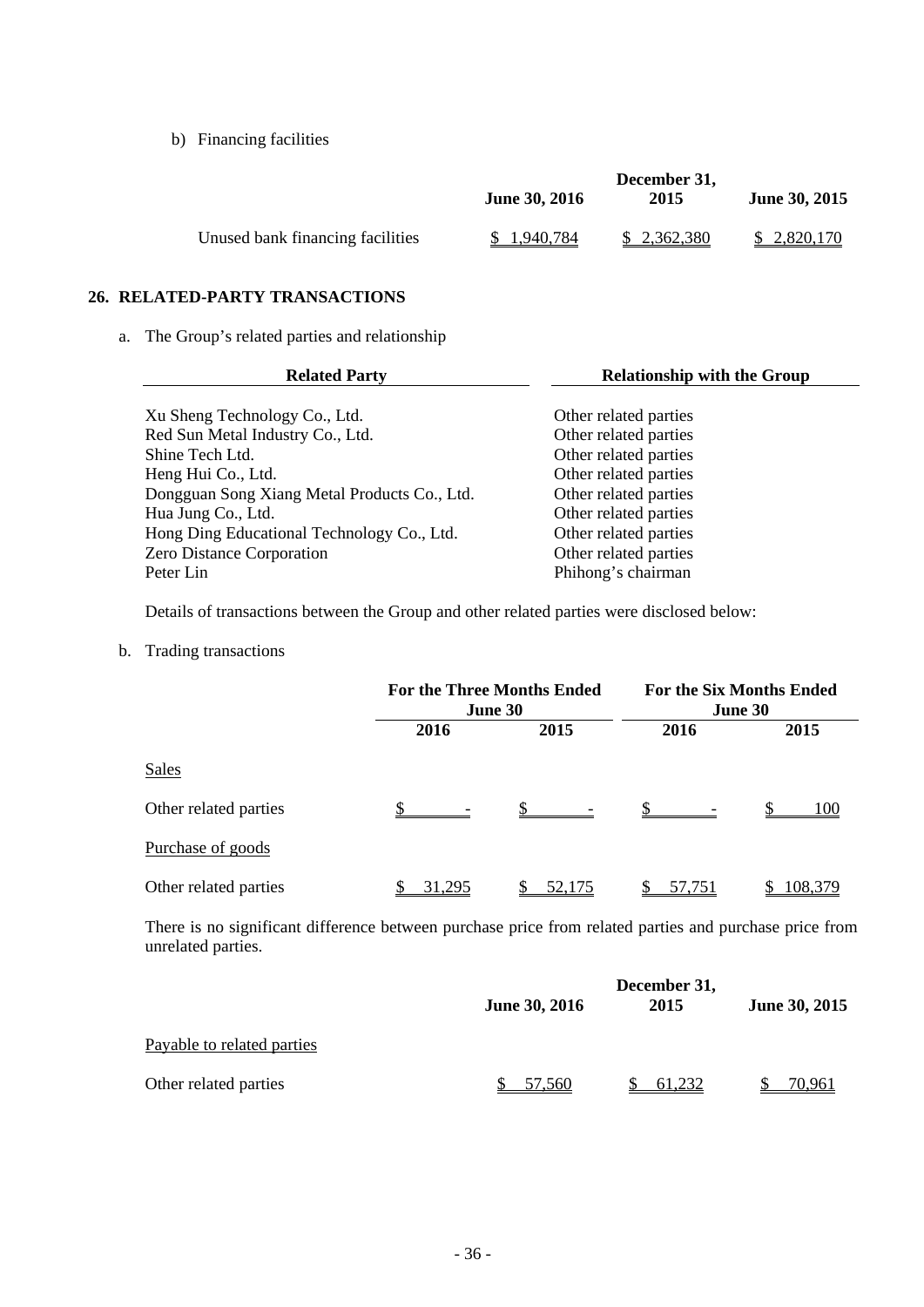c. Compensation of key management personnel

The types and amounts of the remuneration of directors and other members of key management personnel were as follows:

|                                                 | <b>For the Three Months Ended</b><br>June 30 |   | <b>For the Six Months Ended</b><br>June 30 |  |               |  |               |
|-------------------------------------------------|----------------------------------------------|---|--------------------------------------------|--|---------------|--|---------------|
|                                                 | 2016                                         |   | 2015                                       |  | 2016          |  | 2015          |
| Short-term benefits<br>Post-employment benefits | 9,323<br>108                                 | S | 9,238<br>108                               |  | 18,650<br>216 |  | 18,552<br>216 |
|                                                 | 9.431                                        |   | 9.346                                      |  | 18.866        |  | 18.768        |

The remuneration of directors and key executives was determined by the remuneration committee having regard to the performance of individuals and market trends.

d. Other transactions with related parties

The key management personnel of the Group have guaranteed the payments of the loans of the Company as of June 30, 2016 and December 31, 2015. The amounts of the guarantees were \$35,274 thousand and \$628,864 thousand, respectively.

## **27. ASSETS PLEDGED AS COLLATERAL OR FOR SECURITY**

The following assets were provided as collateral for bank borrowings:

|                  | <b>June 30, 2016</b> | December 31,<br>2015 | June 30, 2015    |
|------------------|----------------------|----------------------|------------------|
| Freehold land    | \$<br>197,586        | 197,586<br>\$        | 197,586          |
| <b>Buildings</b> | 332,057              | 336,316              | 139,937          |
| Trade receivable | 644,826              | 720,559              | 720,437          |
|                  | 174,469              | 1,254,461            | <u>1,057,960</u> |

#### **28. CONTINGENT LIABILITIES AND UNRECOGNIZED COMMITMENTS**

The Group's unrecognized commitments were as follows:

|                                              | <b>June 30, 2016</b> | December 31,<br>2015 | June 30, 2015 |  |
|----------------------------------------------|----------------------|----------------------|---------------|--|
| Acquisition of property, plant and equipment | 49.666               | \$117,193            | \$237,785     |  |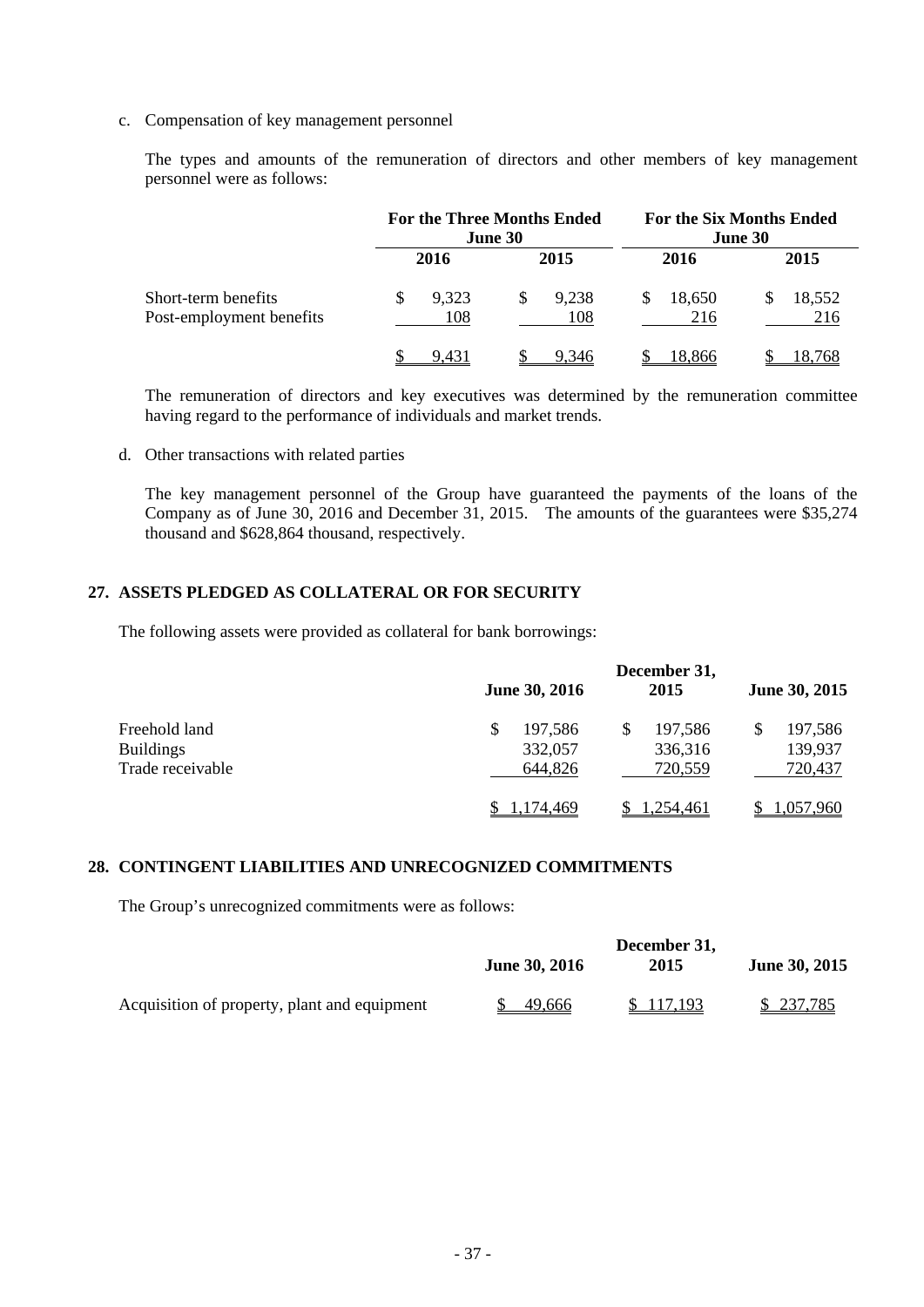### **29. EXCHANGE RATE OF FINANCIAL ASSETS AND LIABILITIES DENOMINATED IN FOREIGN CURRENCIES**

The following information was aggregated by the foreign currencies other than functional currencies of the group entities and the exchange rates between foreign currencies and respective functional currencies were disclosed. The significant assets and liabilities denominated in foreign currencies were as follows:

#### June 30, 2016

|                              | Foreign<br><b>Currencies</b> | <b>Exchange Rate</b> | <b>Carrying</b><br><b>Amount</b> |
|------------------------------|------------------------------|----------------------|----------------------------------|
| <b>Financial assets</b>      |                              |                      |                                  |
| Monetary items               |                              |                      |                                  |
| <b>USD</b>                   | \$<br>36,679                 | 32.3350              | \$1,186,015                      |
| <b>JPY</b>                   | 6,430                        | 0.3153               | 2,028                            |
| <b>HKD</b>                   | 5,449                        | 4.1675               | 22,709                           |
| <b>CNY</b>                   | 125,937                      | 4.8753               | 613,981                          |
| <b>Financial liabilities</b> |                              |                      |                                  |
| Monetary items               |                              |                      |                                  |
| <b>USD</b>                   | 31,424                       | 32.3350              | 1,016,095                        |
| <b>JPY</b>                   | 14,737                       | 0.3153               | 4,647                            |
| <b>HKD</b>                   | 5,972                        | 4.1675               | 24,887                           |
| December 31, 2015            |                              |                      |                                  |
|                              | Foreign                      |                      | <b>Carrying</b>                  |
|                              | <b>Currencies</b>            | <b>Exchange Rate</b> | <b>Amount</b>                    |
| Financial assets             |                              |                      |                                  |
| Monetary items               |                              |                      |                                  |
| <b>USD</b>                   | \$<br>50,496                 | 32.86000             | $\mathcal{S}$<br>1,659,307       |
| <b>JPY</b>                   | 50,649                       | 0.27263              | 13,809                           |
| <b>HKD</b>                   | 1,558                        | 4.23987              | 6,607                            |
| <b>CNY</b>                   | 104,803                      | 5.06356              | 530,674                          |
| <b>Financial liabilities</b> |                              |                      |                                  |
| Monetary items               |                              |                      |                                  |
| <b>USD</b>                   | 37,956                       | 32.86000             | 1,247,246                        |
| <b>JPY</b>                   | 6,040                        | 0.27263              | 1,647                            |
| <b>HKD</b>                   | 5,095                        | 4.23987              | 21,602                           |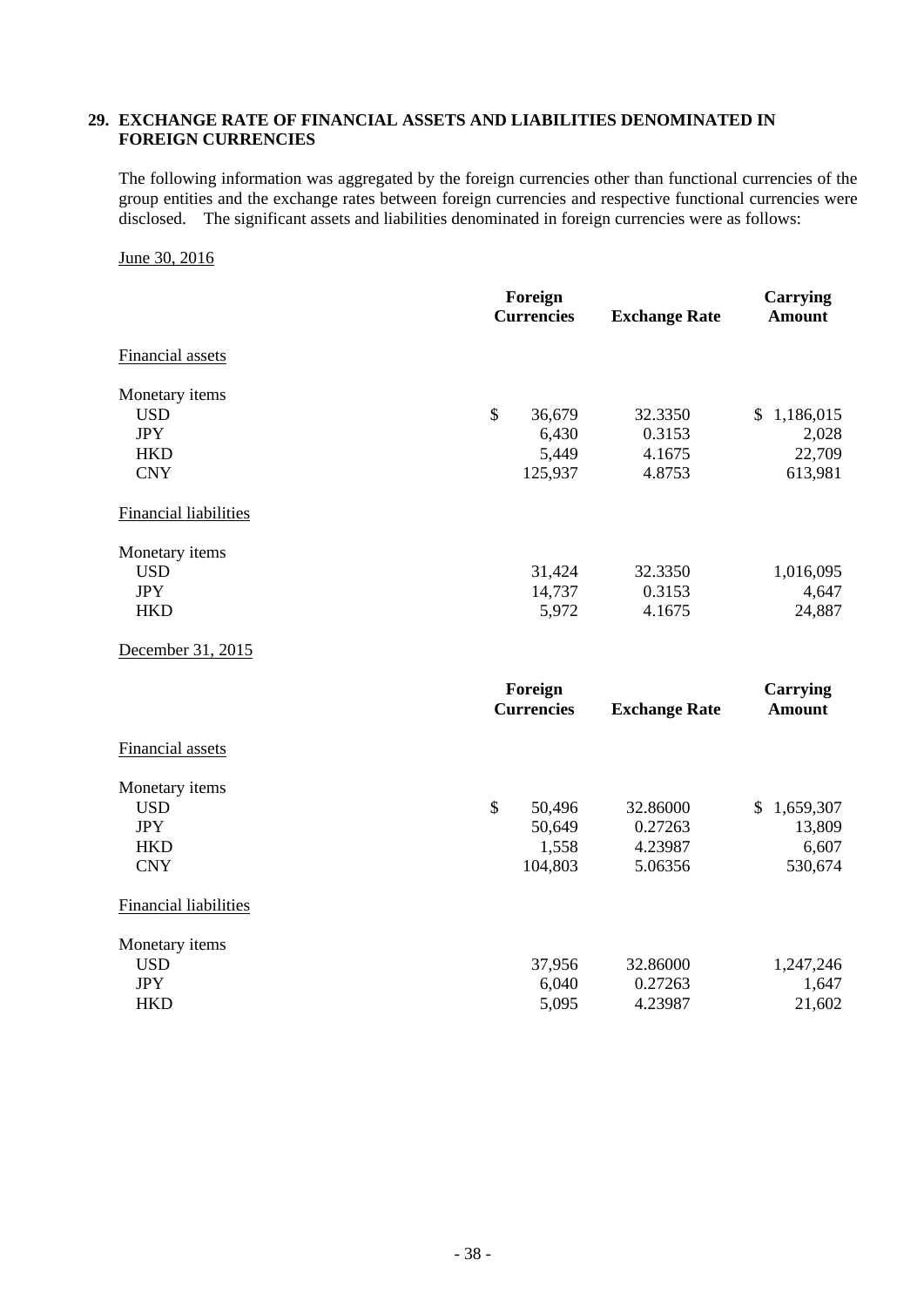June 30, 2015

|                              | Foreign<br><b>Currencies</b> |        | <b>Exchange Rate</b> | Carrying<br><b>Amount</b> |  |
|------------------------------|------------------------------|--------|----------------------|---------------------------|--|
| Financial assets             |                              |        |                      |                           |  |
| Monetary items               |                              |        |                      |                           |  |
| <b>USD</b>                   | \$                           | 40,751 | 30.97000             | 1,262,063<br>S.           |  |
| <b>JPY</b>                   |                              | 5,573  | 0.25268              | 1,408                     |  |
| <b>HKD</b>                   |                              | 1,444  | 3.99479              | 5,768                     |  |
| <b>CNY</b>                   |                              | 73,563 | 5.06310              | 372,457                   |  |
| <b>Financial liabilities</b> |                              |        |                      |                           |  |
| Monetary items               |                              |        |                      |                           |  |
| <b>USD</b>                   |                              | 36,090 | 30.97000             | 1,117,707                 |  |
| <b>JPY</b>                   |                              | 6,607  | 0.25268              | 1,669                     |  |
| <b>HKD</b>                   |                              | 5,993  | 3.99479              | 23,943                    |  |

For the three months and the six months ended June 30, 2016 and 2015, realized and unrealized net foreign exchange (losses) gains were \$(21,045) thousand, \$5,314 thousand, \$(37,372) thousand and \$2,912 thousand, respectively. It is impractical to disclose net foreign exchange gains (losses) by each significant foreign currency due to the variety of the foreign currency transactions and functional currencies of the group entities.

#### **30. SEGMENT INFORMATION**

The Group's power supply segment is the only one reportable segment. The power supply segment mainly engages in the manufacturing and selling of AC/DC power adapters, charger bases, and power supply modules for computers. The Group's other operating segments did not exceed the quantitative threshold so they are not disclosed as reportable segments. These segments mainly engage in manufacturing and selling of lighting supply and developing, manufacturing and selling monitors.

The Group adopted operating profits as the measurement threshold. There was no material inconsistency between the accounting policies of the operating segment and the accounting policies described in Note 4.